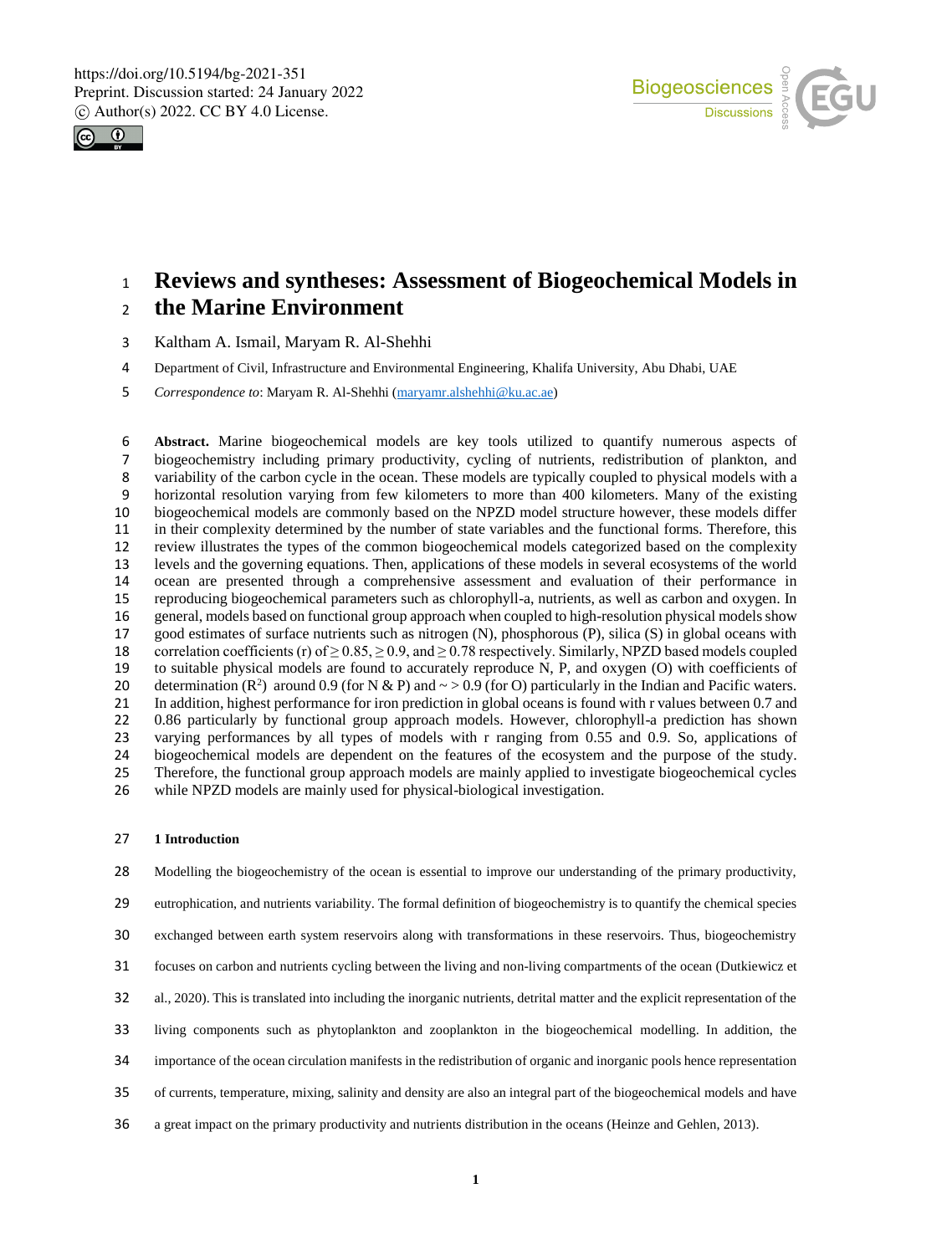



 Therefore, the developed biogeochemical models are mainly based on the classical NPZD approach developed by Fasham et al. (990) which stands for Nutrients, Phytoplankton, Zooplankton, and Detritus. These main four compartments, can be categorized into biotic (e.g. phytoplankton, zooplankton, fishes, whales) and abiotic (e.g. ammonium, nitrate, dissolved organic/inorganic carbon (DOC/DIC), particulate organic carbon (POC)) (Sarmiento et al., 1993). As for biota, phytoplankton and zooplankton are the core parts of it where phytoplankton are autotrophic organisms obtaining their energy from sunlight and can fix the carbon dioxide, and zooplankton are heterotrophic organisms obtaining their energy source by consuming other organisms. For the abiotic components, in addition to what was mentioned above, the biogeochemical models also consider the main limiting nutrient in the ocean which is primarily the Dissolved Inorganic Nitrogen termed as DIN. The other important limiting elements that are also considered include phosphate, iron and silicate (Lachkar et al., 2020). The representation of these compartments is governed by one or more state variables which can be used to define the trophic levels of the pelagic ecosystems' evolution (Heinze and Gehlen, 2013).

 Several substantial biochemical parameters have been studied in various ecosystems of the global oceans using different types of biogeochemical models, these parameters include chlorophyll-a, macronutrients (nitrate, phosphate, silicate), micronutrients (Fe), carbon and oxygen cycles. Chlorophyll-a is typically used as a metric of biomass concentration instead of carbon biomass in the ocean due to its unique optical properties and it is one of the widely studied parameter in the biogeochemical modelling. The level of this parameter is affected by several basic factors including: the solar radiation intensity penetrating the water column, dissolved nutrients gradients with depth, temperature, and the mixed layer depth (Sverdrup, 1953; Wroblewski et al., 1988). Although the chlorophyll-a to carbon and nutrient ratio (Chl: C:nutrient) is highly variable due to an acclimatize response to changes in environmental conditions such as irradiance, temperature, and nutrient availability, this flexibility is neglected by many large-scale biogeochemical models for the sake of simplicity and lowering complexity (Anugerahanti et al., 59 2021). Whereas Macronutrients such as Nitrate (NO<sub>3</sub>), Silicate (SiO<sub>3</sub>), and Phosphate (PO<sub>4</sub>) play a critical role in phytoplankton growth and ocean dynamics and these nutrients are considered to be key limiting nutrients impacting oceanic primary productivity; however, iron is recently well established to be also one of the key limiting nutrients highly impacting phytoplankton dynamics and primary productivity. These limiting nutrients can be supplied to the ocean through several sources including: dust deposition from atmosphere, riverine inputs, sea ice, sediment mobilization, as well as hydrothermal vents (Aumont et al., 2015). Unlike other nutrients, iron sources in the ocean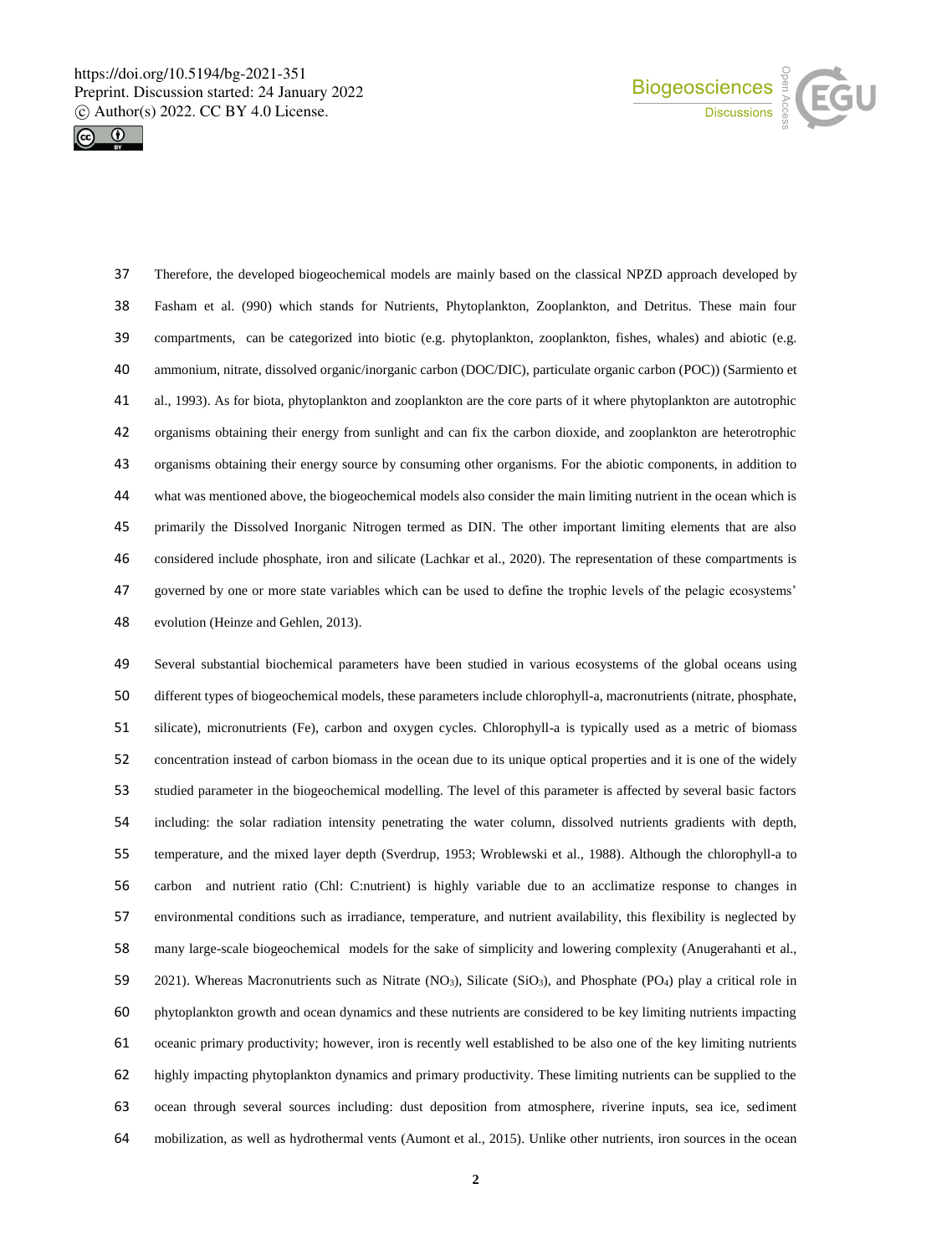



 mainly come from the atmosphere, transported as aerosols and commonly related to soil dust. Different phytoplankton groups have different sensitivity to iron limitation, for example diatoms exhibited a large sensitivity to iron limitation (Gregg et al., 2003) compared to other phytoplankton types. Likewise, carbon is the primary element in the photosynthesis process carried out by autotrophs mainly phytoplankton in the surface of the ocean. It is also the energy source for many aerobic heterotrophs and autotrophs living in the ocean. The inorganic form of carbon can be oxidized through remineralization to form inorganic sources to be utilised by photo synthesizers. While the latter convert the inorganic form back into organics for the heterotrophs. So, the atmospheric carbon dioxide is regulated by biological carbon pump which is highly impacted by the role of zooplankton in the ocean (Cavan et al., 2017). Oxygen is a by- product of photosynthesis and can be dissolved into the ocean from the atmosphere. This parameter is important for aerobic heterotrophs living in the ocean and its reduction in the ocean can lead to amplify denitrification creating oxygen minimum zone (OMZ) which is found in some regions of the global oceans (Lachkar et al., 2016, 2019, 2020). These parameters have been modelled by several bio-geochemical models to better understand the ocean ecosystems and therefore the aim of this work is to describe the most common biogeochemical models and carry out a complete assessment of these biogeochemical models in estimating the aforementioned biochemical properties in different ecosystems. This includes reporting the performance of the models, strengths, uncertainties and limitations. This review begins with the models' section describing their components, assumptions and structure as well as examples

 of well-known models developed based on these approaches. Then, the major modelled parameters studied in the several ecosystems of the global oceans are discussed.

- 
- 

**2 Biogeochemical Modelling Approaches** 

 The existing biogeochemical models are categorized here into three types in terms of complexity, the number of state variables, and the governing equations that is formed based on the functional forms, as follow,

**2.1 Classical NPZD approach** 

 This approach basically considers a single variable for each compartment (nutrients - phytoplankton - zooplankton – detritus sometimes includes bacteria) neglecting the differences between the species (Evans et al., 1985; Fasham et al., 1990, 1993; Franks P, 2002). In this approach, nitrogen is typically considered a limiting nutrient and detritus component account for the organic matter pool which are derived from fecal materials and / non-assimilated fraction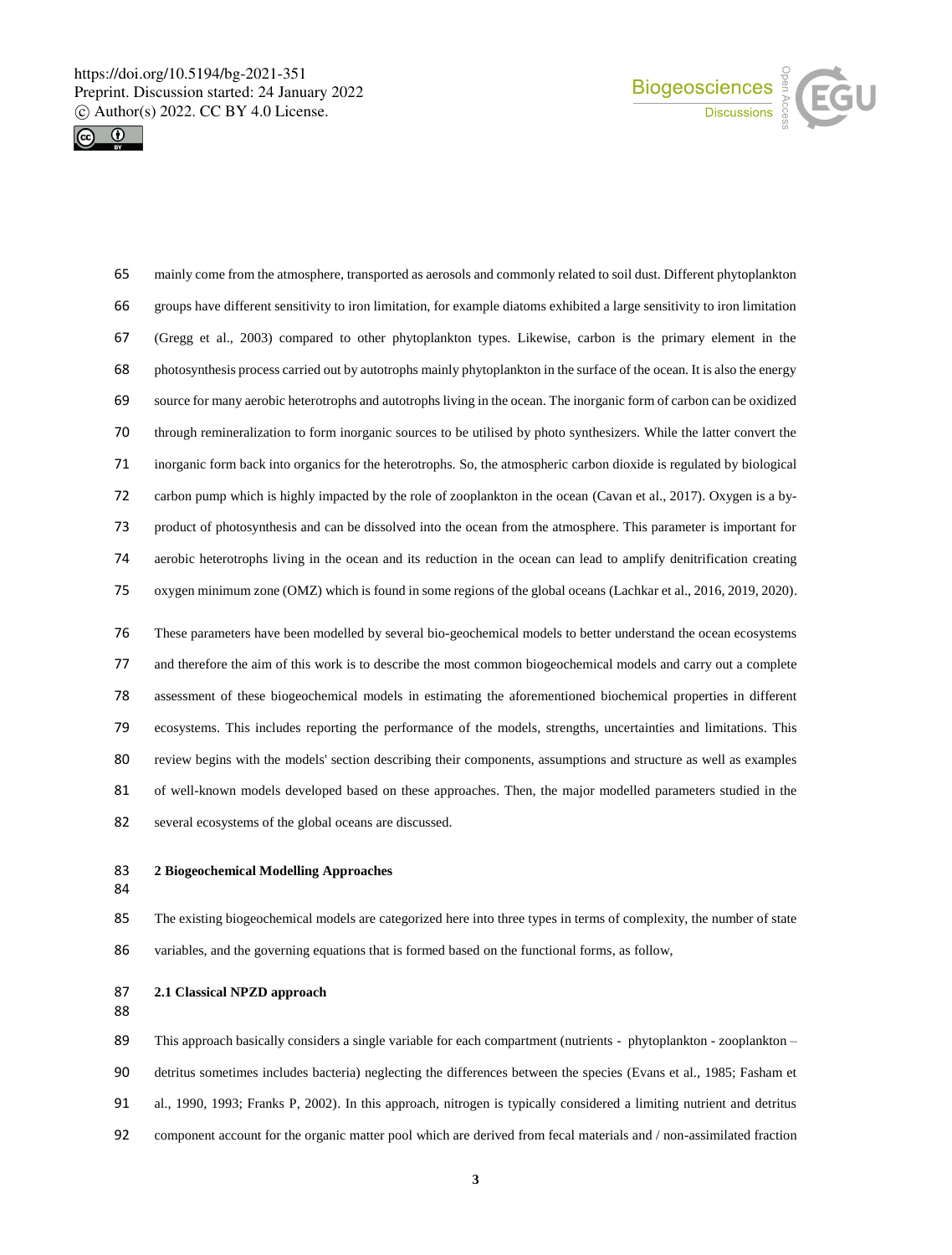



- 93 of grazing by zooplankton and phytoplankton decay. This detritus is recycled through two ways which are utilization
- 94 by bacteria and degradation of dissolved organic nitrogen/zooplankton assimilation (Leles et al., 2016).
- 95 The general form of NPZD is presented in equations 1-4.

$$
96 \qquad \frac{dN}{dt} = -f(I)g(N)P + R(D)D \tag{1}
$$

$$
97 \quad \frac{dP}{dt} = f(I)g(N)P - h(P)Z - i(P)P \tag{2}
$$

$$
98 \quad \frac{dz}{dt} = \gamma Z h(P) - j(Z)Z \tag{3}
$$

99 
$$
\frac{dD}{dt} = i(P)P + j(Z)Z + (1 - \gamma)h(P)Z - R(D)D
$$
 (4)

100 Five transfer equations are involved in the model including: light limitation (phytoplankton response to 101 light/irradiance)  $f(I)$ ; nutrient limitation (uptake of nutrients by phytoplankton)  $g(N)$ ; grazing by zooplankton  $h(P)$ ; 102 loss terms due to excretion, death, and predation by other organisms  $i(P)P$ ,  $j(Z)Z$ ; degradation of detritus  $R(D)$ .

103 The zooplankton assimilation is termed as  $\gamma$  which is commonly modelled by a simple linear function of food ingestion (Franks P, 2002). The functional forms representation of phytoplankton response to incident light ranges from a simple linear form to nonlinear functions including saturation and photo-inhibition response (see Table 1). The Michaelis- Menten/Monod saturation function is the most applied form of nutrient uptake by phytoplankton which can relate the growth rates to the concentration of a limiting nutrient (Dugdale, 1967). The dependency of the growth on nutrient concentration is regulated by two kinetic parameters which represent the population traits: the maximum utilization 109 rate,  $V_{max}$ ; and the affinity constant, k, which presents an organism ability to capture nutrient ions at low nutrient 110 concentration N. The phytoplankton acclimation determines the ability of the cell to adapt its kinetic parameters in 111 response to changes in environmental conditions. So, if  $V_{max}$  is constant then the acclimation will be discarded in the Michaelis-Menten formulation because the maximum uptake rate is associated with the total number of uptake sites of the cell (Bonachela et al., 2015). However, the Michaelis-Menten assumption was argued by (Droop, 1973, 1983) which has assumed that the growth rate is more likely dependent on the internal content of the nutrients than the external concentration showing luxury uptake of nutrients (utilization of non-limiting nutrient exceeding the level required for growth) (Cherif and Loreau, 2010). Hence, the growth of phytoplankton is described by a function of internal concentration (Quota model), as shown in Table 2. In addition, it is argued that the growth rate is determined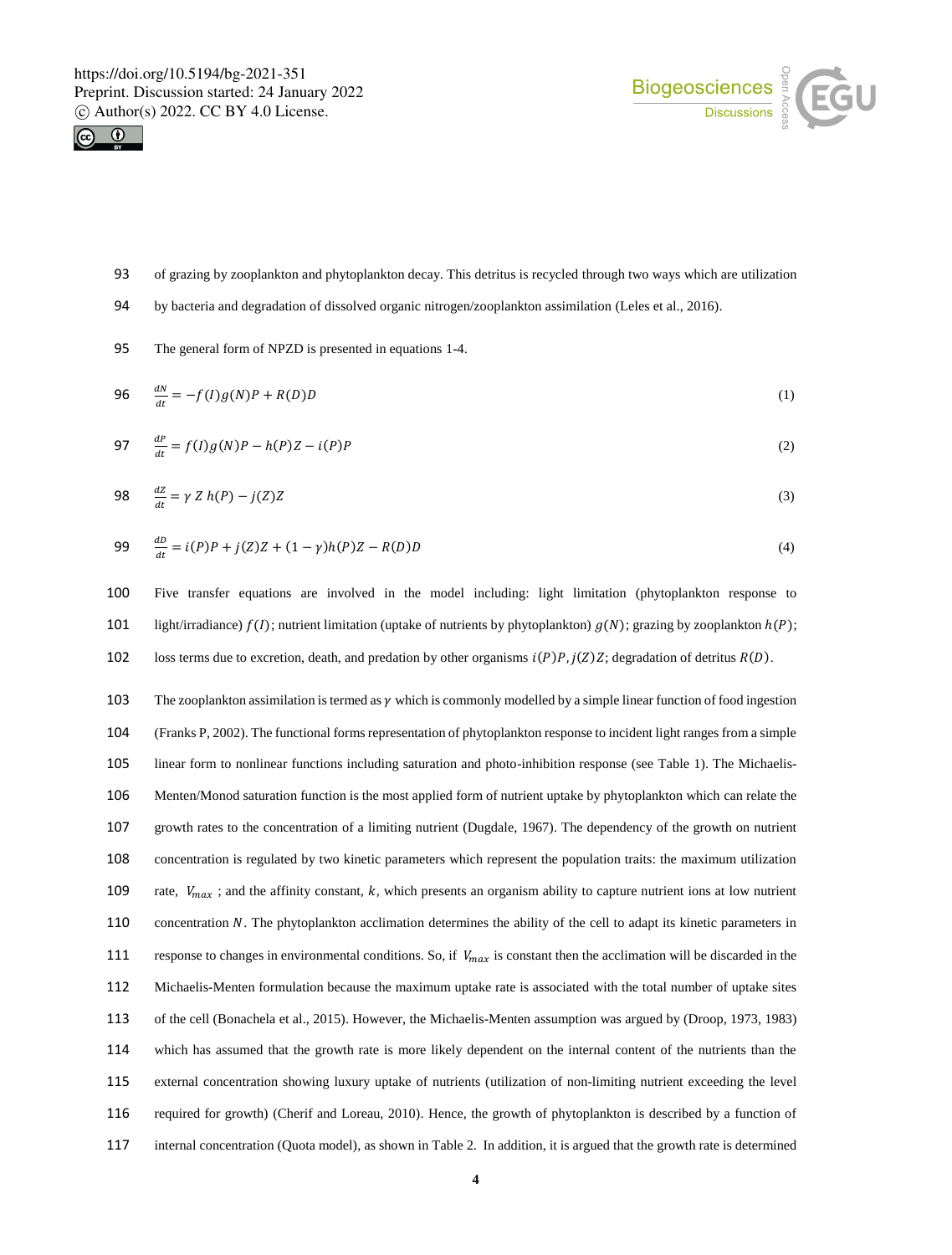



 by the most limiting process either photosynthesis or nutrient uptake permitting for switching between the two limiting processes based on the conditions (Franks P, 2002). Whereas zooplankton functional response is typically modelled with a simple functional form represented by (HOLLING CS, 1959): Holling Type I with linear function, Holling Type II with hyperbolic curve like Monod function accounting for saturation; and Holling Type III accounting for saturation and switching when the prey is low in density (sigmoidal). The zooplankton is considered as the closure term in plankton models and the zooplankton grazing functional forms impact model outputs greatly. For example, high oscillations of the states over time (destabilization effect) are determined using type II while steady state (stability) is easily obtained with type III and no impact on model stability was determined with type I. Phytoplankton and zooplankton mortality functions ranges from linear to non-linear forms (Tables 3 and 4).

 Modifications have been also made in the NPZD approaches such as by replacing the bacteria compartment with chlorophyll-a to enhance the estimation of nitrogen flux (Fennel et al., 2006) and introducing a nitrogen based nutrient-phytoplankton-heterotroph model which is of intermediate complexity with respect to Fasham & McGillicuddy models (Fasham et al., 1990; McGillicuddy et al., 1995). The number of compartments has also been increased including more variables (plankton species as well as nutrients) as seen in Chai and Leonard models which are based on five and nine compartments NPZD models respectively (Chai et al., 1996; Leonard et al., 1999). Nevertheless, Galbraith et al. (2009) has developed a model based on NPZD but with Light Iron Nutrients and Gasses called BLING model, This model can isolate the global impact of iron on maximum light-saturated photosynthesis rates from photosynthetic efficiency. It considers an implicit representation of phytoplankton which is determined from the growth rate of phytoplankton. The iron representation doesn't rely on Liebig law of the minimum that is typical in the biogeochemical models, however, the nutrient-light co-limitation is incorporated in accordance with field and laboratory measurements of phytoplankton. There have been other extensions of the classical NPZD which have been applied regionally in (Doney et al., 1996; Fennel et al., 2001; Hinckley et al., 2009; Hood et al., 2003; Kearney et al., 2020; McCreary et al., 1996; McCreary et al., 2001).

- **2.2 Carbon cycle-based approach**
- 

# In this approach, the marine biota model is introduced into a full ocean carbon cycle model to study the impact of biology on the oceanic carbon cycle. The carbon cycle model typically includes dissolved inorganic carbon and total alkalinity components. An example of this approach is the Hamburg model of the oceanic carbon cycle (HAMOCC)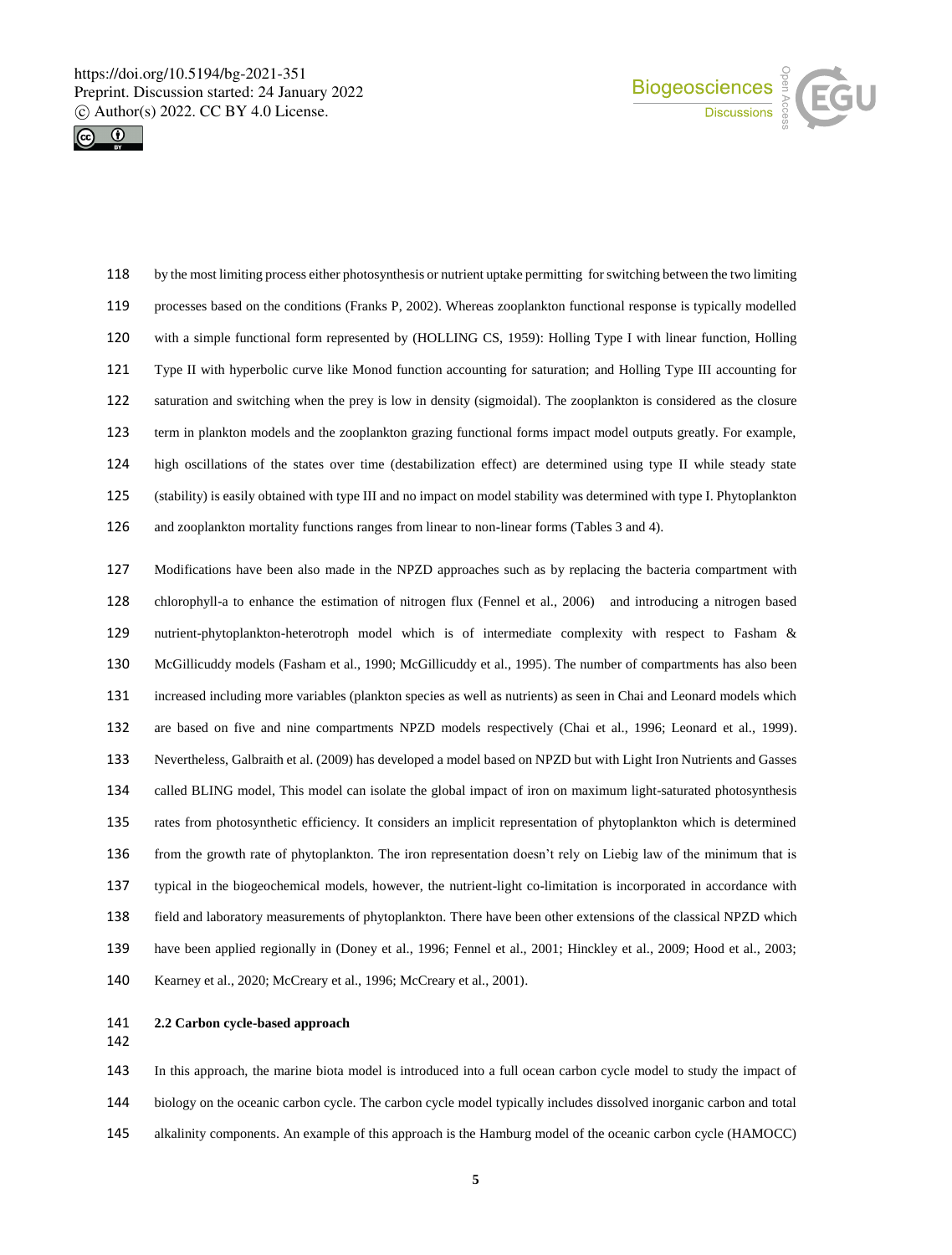



 developed by (Maier-Reimer and Hasselmann, 1987) which is a pure inorganic carbon cycle model and was utilised to evaluate both the 12C cycle and the ocean model residence time properties. The model neglects biological sources and sinks. Therefore, it has been used as a reference for numerical experiments interpretation with extensions performed by (Bacastow and Maier-Reimer, 1990; Heinze and Maier-Reimer, 1991; Maier-Reimer, 1993) to include the marine biota and ecosystem processes. Bacastow & Maier-Reimer (1990) has included the first order representation of the ocean plankton impacts on the ocean global inorganic oceanic carbon cycle model. While the first ocean carbon cycle model featuring the representation of marine ecosystem explicitly was given by (Six and Maier-Reimer, 1996). This latter is based on an extended NPZD model which includes five compartments: single phytoplankton, single zooplankton, detritus, dissolved organic carbon (DOC), and single nutrient (phosphate). Equations 5-11 represent the rate of change of nutrients as an example of the carbon components including: DOC and particulate organic carbon (POC) embedded in the plankton model as described by (Six and Maier-Reimer, 1996).

$$
R_{\text{C:P}} \frac{dN}{dt} = -phytoplankton\ growth
$$
  
157 +remineralisation from herbivores  
+remineralisation from carnivores  
+DOC\ degradation + POL remineralisation

158 where  $R_{C:P}$  represents the Redfield ratio of carbon to phosphate. Whereas phytoplankton and zooplankton are 159 described as follows:

$$
\frac{dP}{dt} = phytoplankton\ growth
$$
  
-*loss due to grazing – natural decay*  
-exulation of DOC

 $\overline{a}$ 

161 
$$
\frac{dz}{dt} = zooplankton\ growth
$$
  
-*loss due to grazing by carnivores – DOC excretion* (7)

162 Then, the carbon components (DOC & POC) are modelled as follows:

$$
\frac{d\rho o}{dt} = \gamma_P (P - P_{min}) + \gamma_Z (Z - Z_{min}) - r_{doc}(N) DOC \tag{8}
$$

164 where the first term represents the DOC exudation from phytoplankton; the second term represents the DOC excretion

165 from zooplankton; and the last term represents DOC degradation.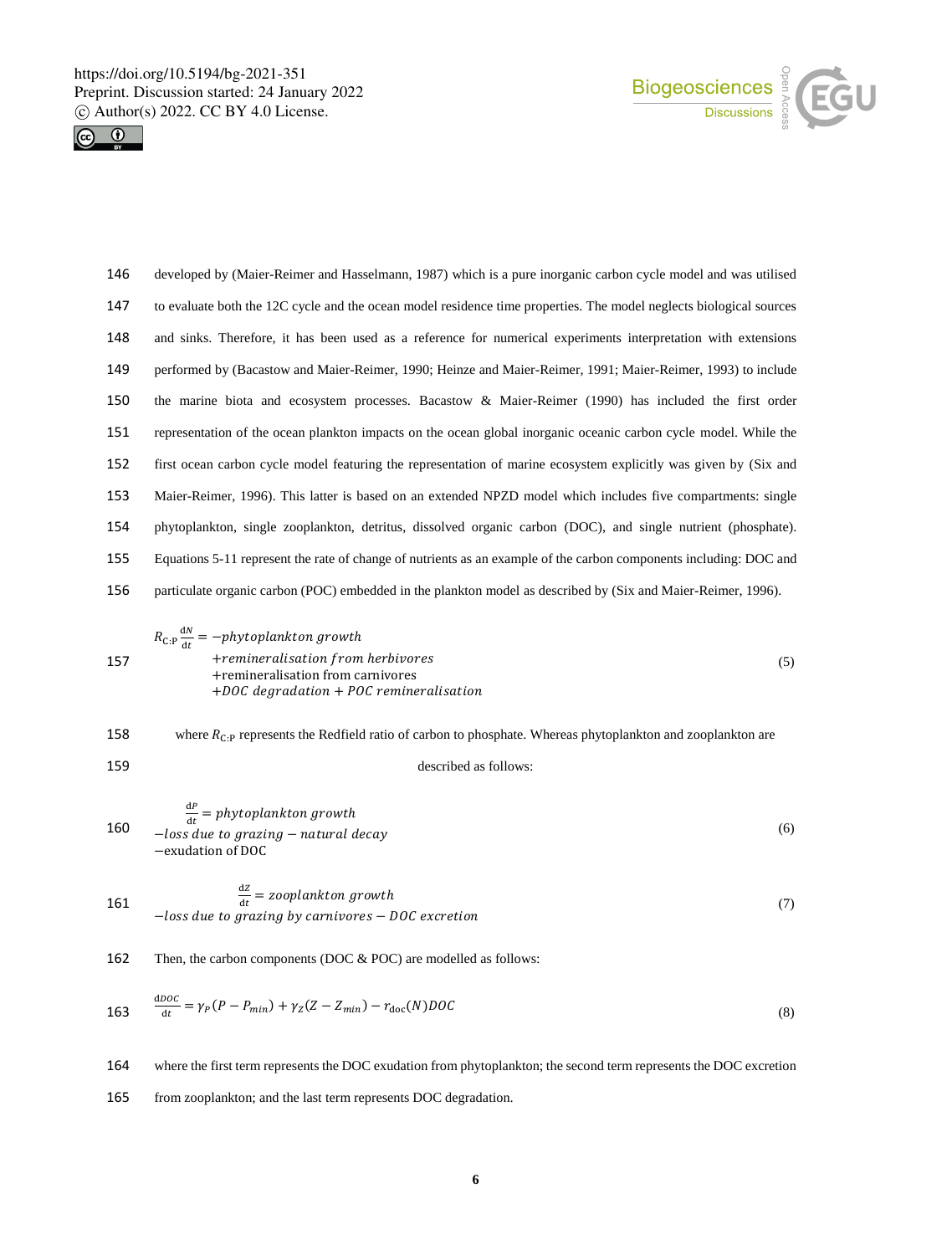



$$
166 \qquad \frac{\text{d}POC}{\text{d}t} = F(X) - l(O_2) \tag{9}
$$

167 where  $l(O_2)$  represents remineralization of POC (for  $X = (d_p, d_z, \epsilon_{\text{her}}, \epsilon_{\text{can}}, P, Z, z)$  and  $F(X)$  is the flux of dead organic 168 carbon to the ocean interior

169 
$$
F(X) = 0
$$
; for  $0 < z < 100$ m

170 Otherwise

171 
$$
F(X) = \text{TPP} \frac{\partial}{\partial z} \left( \frac{z}{100m} \right)^{-0.8}
$$
 (10)

172 Where TPP is the total particle production including the particles from natural decay as well as fecal pellet production 173 in the euphotic zone: in the euphotic zone:

174

$$
TPP = \int_0^{100m} \left( (1 - zinges)(1 - \epsilon_{her}) \text{ growth of zooplankton} + \text{phytoplankton mortality} \right) + (1 - \epsilon_{can}) \text{zooplankton mortality} \tag{11}
$$

| Parameter               | Symbol                  |
|-------------------------|-------------------------|
| Mortality rate          | $d_n$                   |
| of phytoplankton        |                         |
| Mortality rate          | d,                      |
| of zooplankton          |                         |
| Ingestion as fecal      | $\epsilon_{\text{her}}$ |
| pellets from herbivores |                         |
| Ingestion as fecal      | $\epsilon_{\rm can}$    |
| pellets from carnivores |                         |
| Assimilation efficiency | zinges                  |
| Phytoplankton           | P                       |
| Zooplankton             | Z                       |
| Nutrient                | N                       |
| Depth                   | z                       |

176

177 The Hadley Centre Ocean Carbon Cycle (HadOCC) model is another example of Carbon cycle-based approach that

178 is initially developed for global ocean carbon cycle modelling studies (Cox et al., 2000). The model simulates the

179 important aspects of carbonate chemistry, the export and production of biology. Several tracers are included to model

180 the carbon cycle including dissolved inorganic carbon, total alkalinity, single nutrient (nitrogen), oxygen, single

181 phytoplankton, single zooplankton, as well as detritus (Palmer and Totterdell, 2001).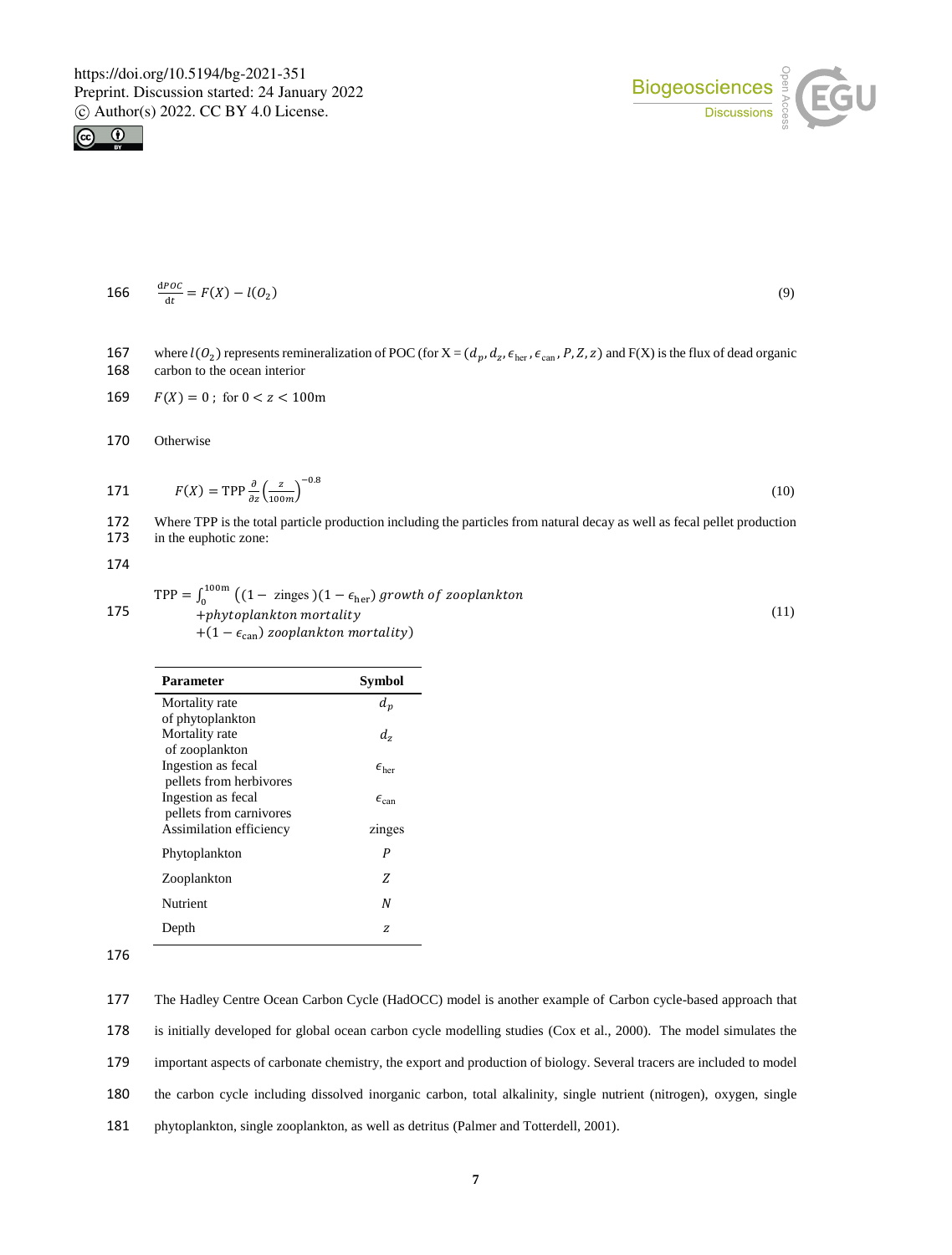

183



#### 182 **2.3 Phytoplankton Functional group approach (PFT)**

 This approach includes different plankton functional types (PFTs) making it the most intricate model with at least 15 state variables relative to the other model approaches (Gregg, 2000; Gregg et al., 2003; Moore et al., 2004; Le Quéré et al., 2005). The major plankton functional types include mesozooplankton, protozooplankton, diatoms (phytoplankton silicifiers), phaeocystis, nitrogen fixers, coccolithophores, picoheterotrophs and each of these groups function differently in terms of their roles in biogeochemical cycles (Hood et al., 2006). These functional traits that reflect the functions and biochemical pathways are defined by how the cell uses energy and nutrients. The classical NPZD doesn't consider these functional types in which the aggregation of taxonomic and functional organisms in ocean ecosystems is only considered. Therefore, in the PFTs based approach, species are grouped based on their common ecological and biogeochemical functions (Hood et al., 2006; Le Quéré et al., 2005). Equations 12-14 present 193 the general form of this approach where several phytoplankton types  $P_i$  are nourished by various nutrients  $N_i$  and 194 grazed by many zooplankton types  $Z_{ki}$  as follow,

$$
\frac{195}{dt} = -\sum_{j} \left[ \mu_j P_j M_{ij} \right] + S_{N_i} \tag{12}
$$

$$
\frac{dP_j}{dt} = \mu_j P_j - m_j^P P_j - \sum_k \left[ g_{jk} Z_{k,i=1} \right]
$$
  
 
$$
- \frac{\partial (w_j^P P_j)}{\partial z}
$$
 (13)

$$
197 \qquad \frac{\mathrm{d}Z_{ki}}{\mathrm{d}t} = Z_{ki} \sum_j \left[ \zeta_{jk} g_{jk} M_{ij} \right] - m_k^Z Z_{ki} \tag{14}
$$

| Parameter                                                       | Symbol       |
|-----------------------------------------------------------------|--------------|
| Growth rate of phytoplankton j                                  | $\mu_i$      |
| Matrix of the ratio of element i to currency                    | $M_{ij}$     |
| (which can be phosphorous, nitrogen, etc.)                      |              |
| Sources of tracer $N_i$                                         | $S_{N_i}$    |
| Rate of mortality/excretion of phytoplankton i                  | $m_i^P$      |
| Grazing of zooplankton k on phytoplankton j                     | $g_{ik}$     |
| Sinking rate for phytoplankton j                                | $w_i^P$      |
| Grazing efficiency of zooplankton k on                          | $\zeta_{ik}$ |
|                                                                 |              |
| phytoplankton j<br>Rate of mortality/excretion of zooplankton k | mt           |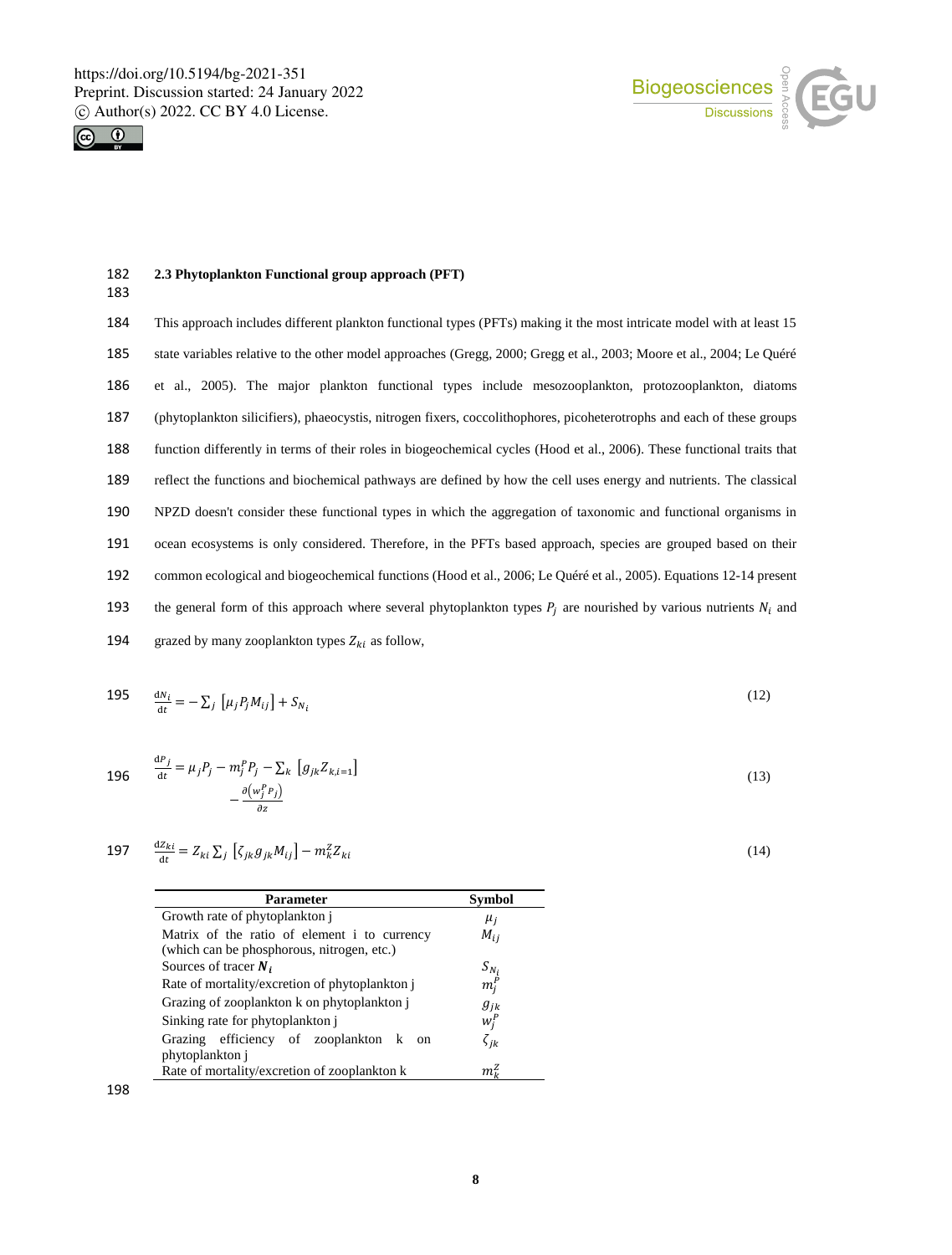



 The common PFTs' models include the European Regional Seas Ecosystem Model versions (1 & 2) : ERSEM I, ERSEM II (Baretta-Bekker et al., 1997; Baretta et al., 1995; Blackford et al., 2004) which are based on a generic lower trophic approach developed to study the cycling of carbon as well as nutrients. In ERSEM, the ecosystem is divided into three functional types in which the biotic groups are classified by their functional role not by species. For instance, phytoplankton as producers; bacteria as decomposers; zooplankton as consumers which are further subdivided based on trait-size and uptake of silica to represent a food web. The functional group dynamics are represented by including population processes such as growth, migration, and mortality as well as physiological processes such as ingestion, respiration, excretion, and egestion. The phytoplankton groups involve pico-phytoplankton, nano-phytoplankton, diatoms, and non-siliceous macro-phytoplankton, while zooplankton groups include micro-zooplankton, heterotrophic nano-flagellates, and meso-zooplankton. The ERSEM model was initially applied to the North Sea to study the seasonal cycling of nutrients (N, P, S, C). A further modification has been made to the ERSEM to produce another version called Biogeochemical Flux Model (BFM). This latter accounts for the Chemical Functional Families (CFFs) in the state variables. The CFFs is split into living, non-living, and inorganic states (Vichi et al., 2007).

 The Pelagic Interactions Scheme for Carbon and Ecosystem Studies (PISCES) model is another example of PFTs 213 based model that is a modified version of HAMOCC considering 24 state variables including NO<sub>3</sub>, NH<sub>4</sub>, PO<sub>4</sub>, SiO<sub>2</sub>, Fe; small phytoplankton, large phytoplankton, small zooplankton, large zooplankton, DOM, small detritus, and large detritus (O. Aumont et al., 2003). PISCES model has been extensively used to study several ecosystems and widely 216 applied in more than hundred studies that are based on this approach either directly or indirectly (Aumont et al., 2015). Likewise, the NASA Ocean Biogeochemical Model (NOBM) is another type of PFTs based model originally coupled to the Ocean-Atmosphere Spectral Irradiance Model (OASIM) (Gregg, 2001; Gregg et al., 2009). NOBM comprises of four phytoplankton groups, four nutrient groups (nitrate, regenerated ammonium, silica, and iron), a single zooplankton group, and three detrital pools (organic material storage, sinking, and remineralization) (Gregg, 2000; Das et al., 2019; Gregg et al., 2003; Gregg and Casey, 2007; Trull et al., 2018) (Gregg, 2001) (Gregg et al., 2003). Additionally, the PlankTOM biogeochemical model is a dynamic ocean model describing lower trophic level of marine ecosystems. This model has several extensions through varying in the number of PFTs resolved. For example, six PFTs: diatoms, coccolithophores, mixed phytoplankton, bacteria, protozooplankton and meso-zooplankton are included in PlankTOM6 (Le Quéré et al., 2005). However, additional PFTs such as nitrogen fixers, Phaeocystis, picophytoplankton and macro-zooplankton are added into PlankTOM10 (Buitenhuis et al., 2013) to evaluate the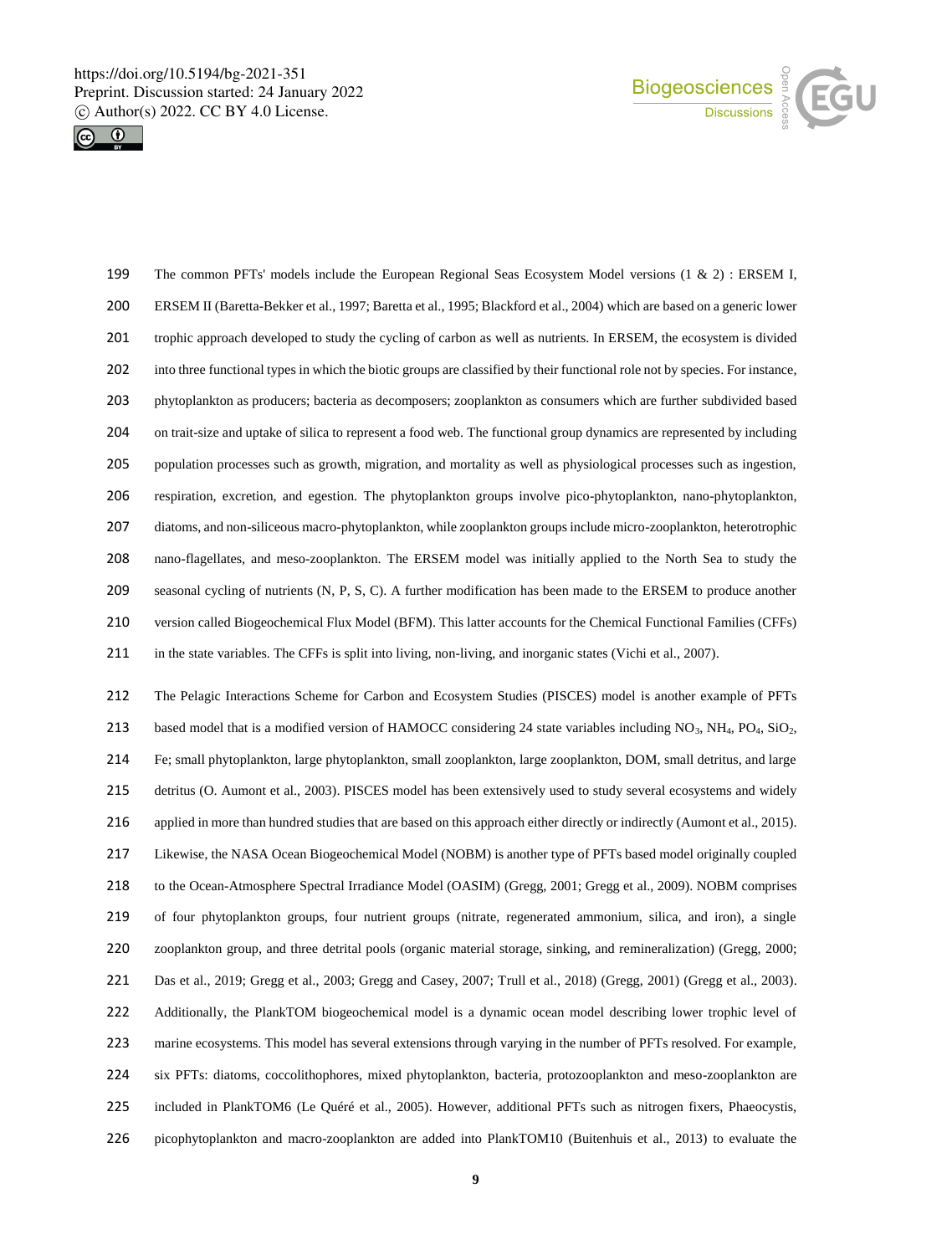



 interactions between climate and ocean biogeochemistry with the wide use of data synthesis for parametrizations of the PFTs growth rates (Kwiatkowski et al., 2014) .PlankTOM resolves the cycle of carbon (C), nitrogen (N), oxygen (O), phosphorous (P), Silicon (Si), iron (Fe) cycle, three types of organic detritus, air sea fluxes of CO2, O2, Dimethyl sulphide (DMS) and N2O.

231 Moreover, the Model of Ecosystem Dynamics, nutrient Utilization, Sequestration and Acidification (MEDUSA) is developed by (Yool et al., 2011, 2013) is a model of intermediate complexity, constructed beyond the standard NPZD formulations. The biogeochemical cycles of iron, silicon, and nitrogen as well as small and large plankton size classes are included in this model. In this specific model, an explicit representation of internal chlorophyll quotas is included to allow for light acclimation. The key focus of MEDUSA is the biological sequestration of carbon in the deep ocean. The model is developed to study the biogeochemical response particularly of the so-called biological pump to human- induced driven change in the global ocean. Nevertheless, the tracers of phytoplankton with allometric zooplankton (TOPAZ) model is based on the interactions between the biogeochemical and the carbon cycles including two dissolved organic matter forms, dissolved inorganic species for coupled carbon (C), nitorgen (N), Phosphorous (P), Silica (S), Iron (Fe), calcium carbonate (CaCO3), dissolved oxygen (O2) heterotroph, lithogenic cycling. Additionally, processes such as gas exchange, scavenging, atmospheric deposition, denitrification and nitrogen fixation, sediment processes, and river inputs were included (Dunne et al., 2010). This model has been implemented in several studies such as (Bronselaer et al., 2020; Jung, et al., 2019; Sharada et al., 2020). The extended version of TOPAZ is the Carbon, Ocean Biogeochemistry and Lower Trophics (COBALT) which was developed to improve the planktonic food web dynamics resolution to examine the influence of climate on the flow of energy from phytoplankton to fish (Stock et al., 2014). The planktonic food web representation in TOPAZ is highly idealized including an implicit representation of zooplankton and bacteria hence, an implicit modelling of the impacts of these groups on phytoplankton and biogeochemical processes were applied. Therefore, these limitations were addressed in COBALT by including three explicit zooplankton groups, bacteria with a mechanistic parametrizations of the impacts of these groups on biogeochemistry (Stock et al., 2014b). COBALT has resolved the global scale cycles of nitrogen, carbon, phosphate, silicate, iron, calcium carbonate, oxygen and lithogenic material where small and large phytoplankton are involved. Nevertheless, DARWIN biogeochemical model is a more complex PFTs based model consisting of 78 phytoplankton types, heterotrophs, organic and inorganic forms of nitrogen, phosphorous, iron, and silica. This model was developed first to study the phytoplankton distribution especially for the cyanobacterium Prochlorococcus species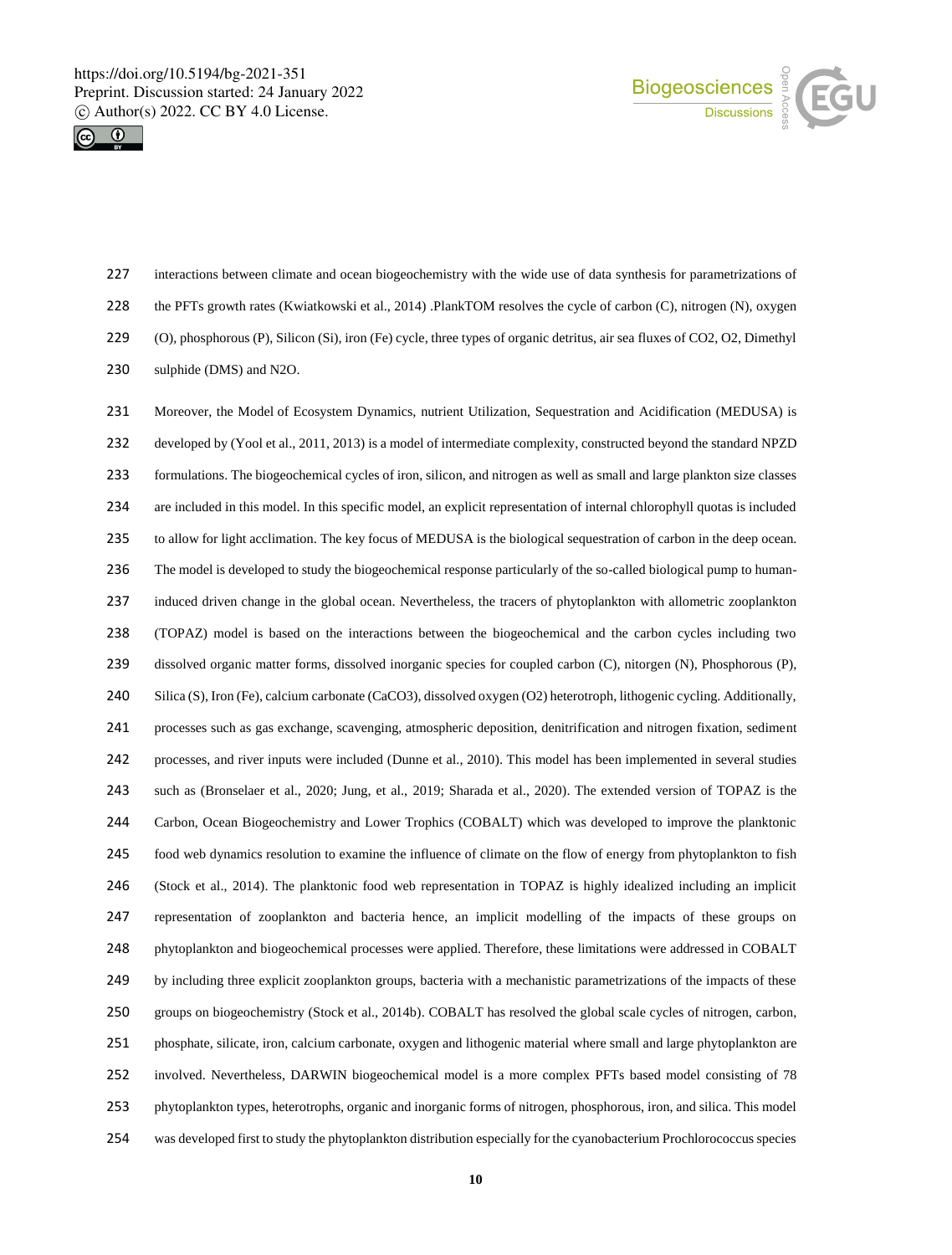



- by (Follows et al., 2007). The model was coupled with the general circulation model in (Wunsch and Heimbach, 256 2007) and was initially applied for the global distributions of phytoplankton and physiological traits. It has been applied in a followed study which has considered more biogeochemical components and enhancement of optical properties (Dutkiewicz et al., 2015; Lo et al., 2019). Nonetheless, Regulated ecosystem model (REcoM) based on functional group approach (two phytoplankton group: diatoms and nanophytoplankton; one class of zooplankton) is based on the Quota model in which the internal phytoplankton cells stoichiometry is affected by the conditions of temperature, light, and nutrients (Schourup-Kristensen et al., 2014). REcoM has also been commonly used in the Southern Ocean studies (Hauck and Völker, 2015; Losch et al., 2014; Taylor et al., 2013). The complexity of the aforementioned PFTs models depends on number of the independent elements along with the number of PFTs considered. As regards the PFTs, simple models include one PFT which is of single phytoplankton and single zooplankton such as in HadOCC (Palmer and Totterdell, 2001). Simple models can also include two to three PFTs such as MEDUSA (Yool et al., 2013) and PISCES (Aumont et al., 2015). However, as the number of PFTs increases, the complexity of the model increases as well. As for the average elemental composition of particulate
- matter, it is constrained in the sea despite of the variations in the carbon to chlorophyll (C/Chl) ratios (Anugerahanti et al., 2021). The commonly used average proportion of the main elements in phytoplankton is: 106 C (carbon): 16 N (nitrogen): 1 P (phosphorous) (by atoms) and these proportionalities are termed as Redfield ratios (Redfield, 1933). Generally, adding complexity to the model doesn't necessarily improve the model skill, as has been proven in several studies which compare models with different complexities (Friedrichs et al., 2007; Kriest et al., 2010; Kwiatkowski et al., 2014; Ward et al., 2013; Xiao and Friedrichs, 2014).
- 
- **3 Determination of the biochemical parameters**
- 

 The aforementioned models have been applied to resolve the biochemical properties including Chlorophyll-a, 277 Macronutrients (N,P,S), Micronutrients (Fe), Carbon and Oxygen in different ecosystems. Detailed assessments of 278 the capabilities of these models are provided here and summarized in Table 5,

#### **3.1 Chlorophyll-a**

 Chlorophyll-a concentrations have been determined using the models described above, however, the PFTs based models are found to offer more accurate estimates of Chlorophyll-a concentrations by distinguishing the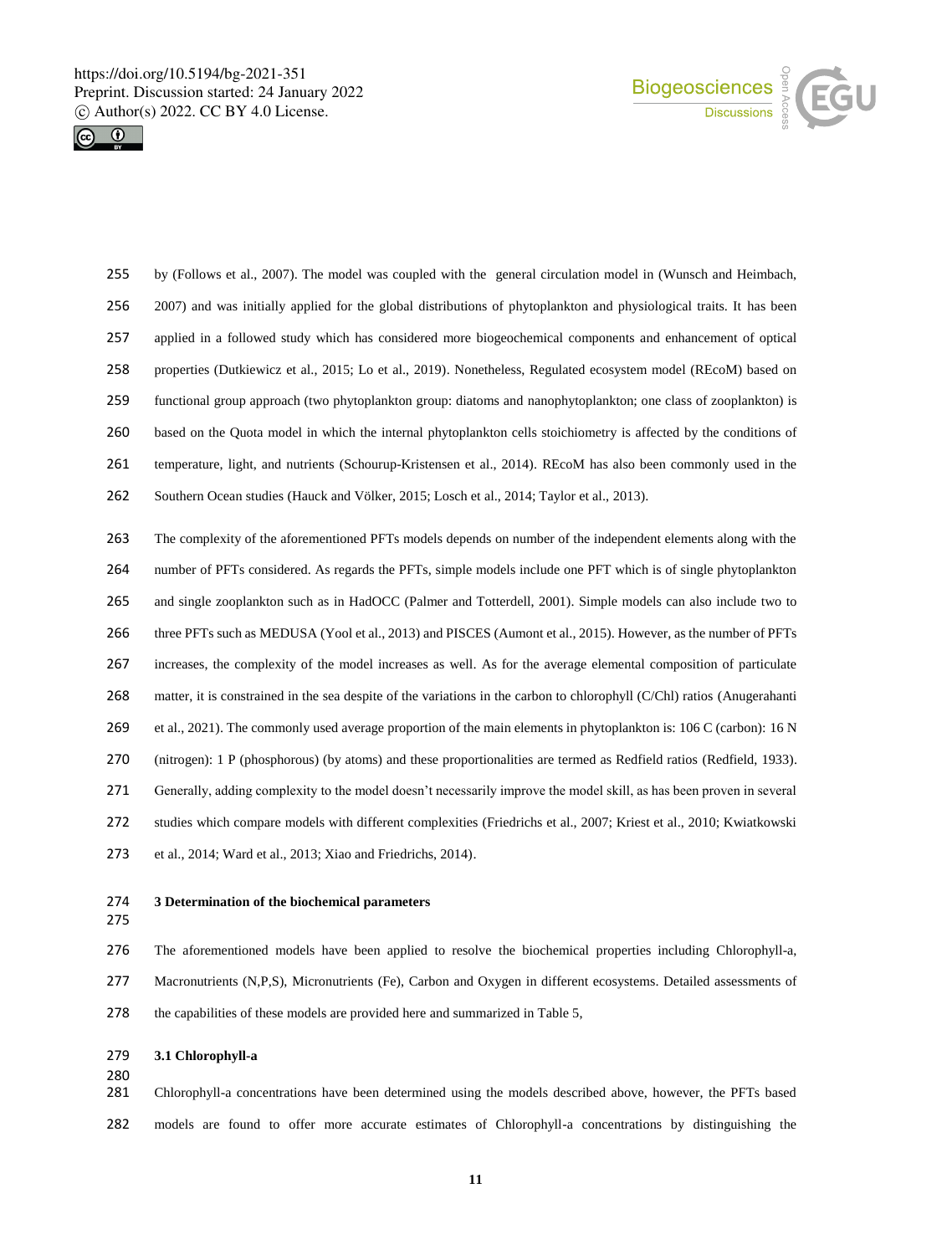



 phytoplankton types. The PFT based model PlankTOM, for instance, was used to evaluate the role of grazing versus iron limitation in the low chlorophyll content (HNLC) areas of the Southern Ocean (Le Quéré et al., 2016). The PlankTOM was able to produce reasonable surface chlorophyll-a estimates with correlation coefficient (r) around 0.8 especially in the summer season when the macro-zooplankton grazing was explicitly involved. PlankTOM5.3 has shown large improvements of the interannual variation of surface chlorophyll-a relative to PlankTOM5.2 in the global oceans (with residual sum of squares RSS = -13%) (Buitenhuis et al., 2013) by including a new photosynthesis formulation with a representation of iron-light colimitation (Geider et al., 1998) in their fixed stoichiometry model. PlankTOM10 was also compared to PlankTOM6 and applied in the Southern Ocean (Le Quéré et al., 2016). This new version has similar formulations to the previous versions of the model except that it included more phytoplankton 292 groups. Both models exhibit similar results for the surface chlorophyll-a concentrations  $(r \sim 0.8)$ , primary and export production except that PlankTOM6 was unable to reproduce the observed low chlorophyll-a contents in summer season in the Southern Ocean due to slightly deeper mixed-layer depth in the summertime. Overall, PlankTOM10 has 295 shown slightly better performance than PlankTOM6 in terms of surface chlorophyll-a distribution (bias% = 1.2%), whereas the distribution of surface nutrients has been slightly lower by 5% and 2.5% for nitrogen and silica (except 297 for phosphate which shows similar performance r ~0.9). Other PFTs based models including ERSEM, DARWIN, TOPAZ, PISCES, BLING and NOBM have been applied to study chlorophyll-a distribution in the surface and deep oceans. ERSEM has been applied to study chlorophyll-a dynamics in the Mediterranean and has shown good r value of 0.64 for the spatial distribution of the simulated and observed chlorophyll-a. However, a relatively larger bias with root mean square difference (RMSD) of 0.78 was obtained for the annual mean spatial variability due to the absence of cyclonic gyres of the Rhodes and South Adriatic causing intermittent blooms. In addition, the PFTs based model DARWIN coupled with MITgcm in (Dutkiewicz et al., 2015) apprehended large spatial variability in chlorophyll-a for the global oceans with low r around 0.55 and have shown overestimation in particularly the Southern Ocean and higher latitudes. DARWIN was customized to study phytoplankton distribution in the Southern Ocean (Lo et al., 2019) which has included the abundance of coccolithophores which was improved through increasing the affinity for nutrients as well as coccolithophores grazing control. Two distinct size classes of diatoms (small & large) were added, and two different life stages were considered for Phaeocystis (single cell vs colonial). The improvements have increased the agreement between the simulated coccolithophores and diatoms with the in-situ data. However, the model inaccurately has simulated diatoms and haptophytes in the Ross Sea and has overestimated the small non-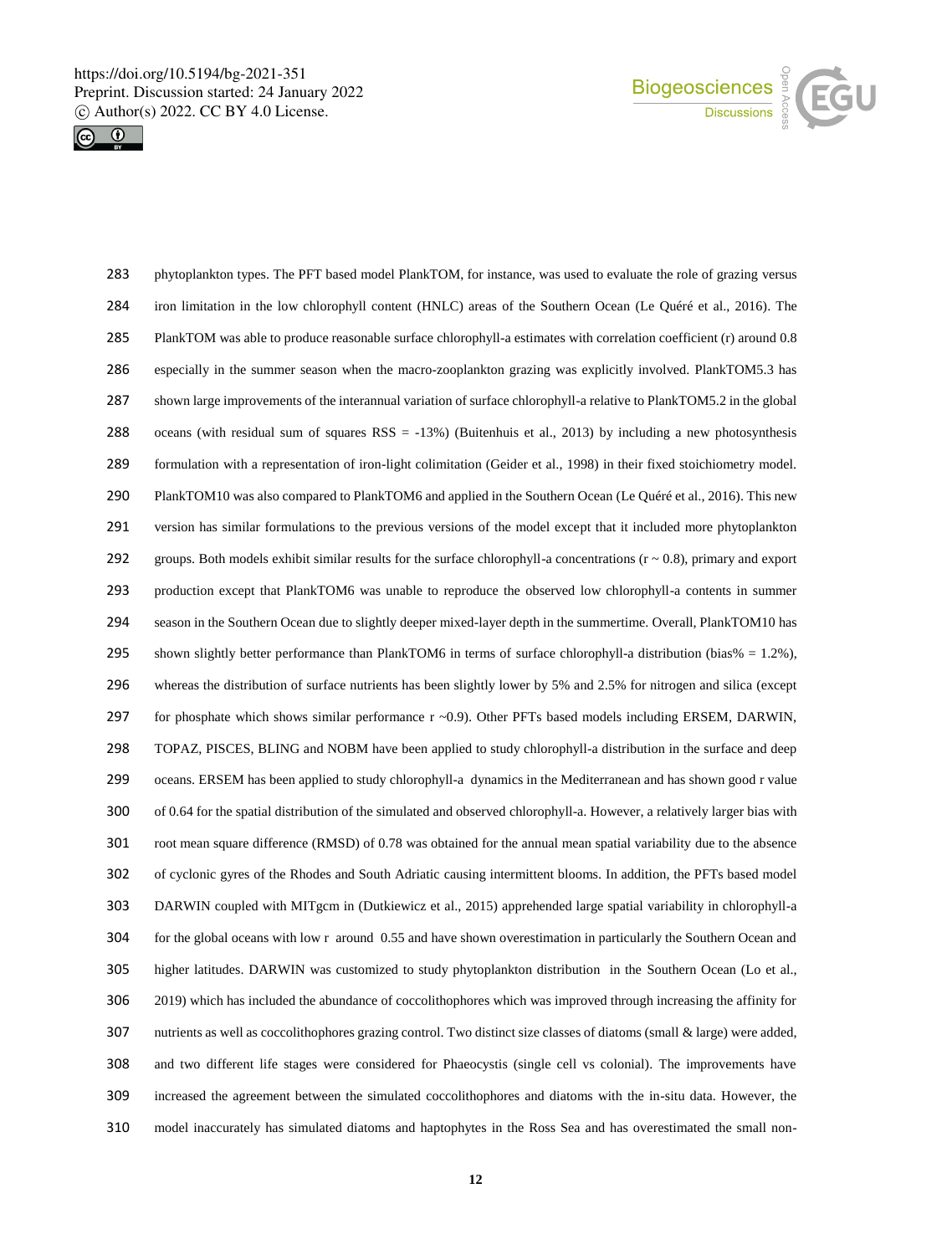



- silicified phytoplankton with general mean absolute error for diatoms and haptophytes are  $0.74$  mg m<sup>-3</sup> and 0.22 mg 312  $\text{m}^{-3}$  respectively. This inconsistency can be attributed to inaccuracy in representing PFT phenology and distribution. Representation of co-existence within coccolithophores and Phaeocystis remains a challenge and any small changes in DARWIN physiological parameters led to either Phaeocystis or coccolithophores loss. In addition, the sea-ice algae representation has not been explicitly represented which may not work well in region where ice exists. Concentrated Chlorophyll-a condition (i.e., Phytoplankton blooms) was also captured in the middle latitudes of the Northern and Southern Hemispheres as well as in the tropical Pacific by both models (NEMO-TOPAZ and NEMO-PISCES) indicating El Niño-Southern Oscillation (ENSO) condition. Both models showed an overall r between 0.6-
- 319 0.9 across all oceans. While the zonal averaged Chlorophyll-a was overpredicted (by ~67%) from 30°N to 45°N in both models especially in the Pacific Ocean east of Japan which is due to mainly an error in the Kuroshio Current path seen in low resolution models (Jung et al., 2019a). The physical model NEMO has simulated a relatively thicker mixed layer which in turn simulated bigger spring blooms in this area creating a positive bias in Chlorophyll-a values in the mid-latitudes of the Northern Hemispheres in biogeochemical models.
- 324 In contrast, underestimation of surface Chlorophyll-a in the equatorial Atlantic Ocean (bias ~-0.2 μg kg<sup>-1</sup>) and the Arabian Sea (bias  $\sim$ -0.4 μg kg<sup>-1</sup>) was also found in both models and these two areas encountering mesoscale and sub- mesoscale processes impacting the biogeochemistry. NEMO-PISCES with the use of higher resolution grid than the one used in (Jung et al., 2019a) presented better Chlorophyll-a distribution in the Arabian Sea with an average value 328 of  $\sim$ 1.3 mg Chl m<sup>-3</sup> d (Koné et al., 2009). Although both models overpredicted the surface chlorophyll-a in the Southern and topical Pacific (STD ~0.26  $\mu$ g kg<sup>-1</sup>), the NEMO-TOPAZ showed a larger bias over the equator (STD ~ 330 0.22 μg kg<sup>-1</sup>) for the surface Chlorophyll-a than PISCES-NEMO which is proved to be caused by the high atmospheric iron deposition in TOPAZ, which is then replaced with PISCES data resulting in lowering the bias for surface Chlorophyll-a. Hence, sensitivity experiments on atmospheric iron deposition can be a good task to improve the surface chlorophyll-a distributions in simulations.
- Similarly, the PFTs based model NOBM was able to predict surface Chlorophyll-a level (r > 0.7) in global oceans (Gregg et al., 2003). However, the correct species abundance was not well identified by the model due to disparities between the model and observations in particular the Indian Ocean where the observations were mainly concentrated in the Arabian Sea (the model is modestly dominated by diatoms whereas observations are dominated by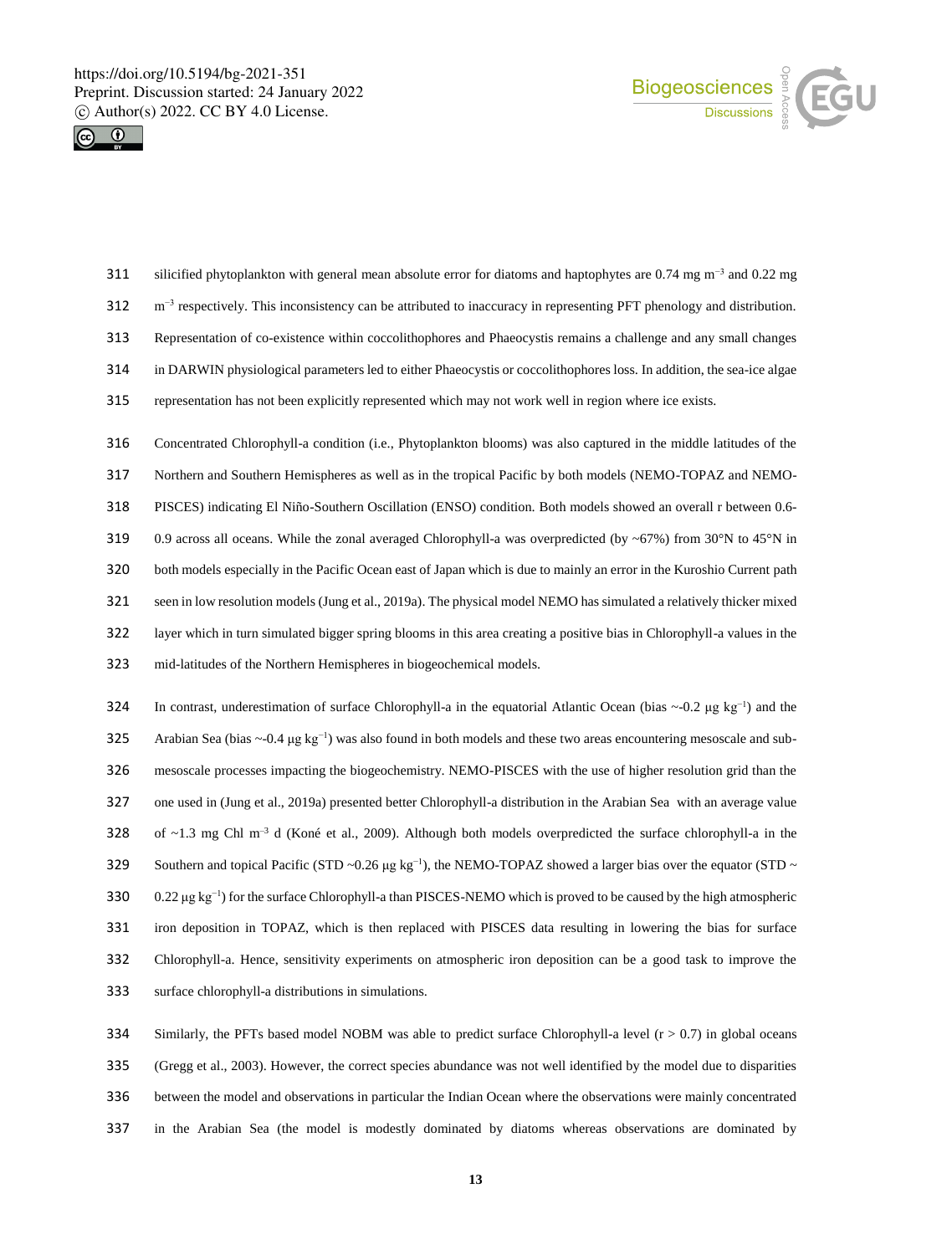



cyanobacteria). This might have caused by the strong upwelling in the model thus increasing nutrients concentrations

which trigger faster growing organisms such as diatoms.

 Nevertheless, BLING-NEMO coupled model was used to study the high Chlorophyll-a levels (i.e. blooms) (Castro de la Guardia et al., 2019) in which the spring bloom in the Barents Sea (BS) was underestimated by 1.7 mg 342 chl m-3 while the autumn bloom underpredicted by 0.7 mg chl m<sup>-3</sup>. This deviation might be attributed to the lack of nutrients from riverine input by the BLING-NEMO coupled model. Whereas the concentration representing the spring and autumn bloom in the Labrador Sea (LS) has shown an agreement with the observed seasonality, which is comparable to that of the satellite data. However, the Chlorophyll-a content is slightly overestimated by 0.2 mg chl m<sup>-3</sup> during February-April due to an earlier start of the spring bloom in the simulation. Furthermore, the BLING- NEMO model has mistakenly predicted the spring blooms in March instead of April in the Hudson Bay (HB) and 348 Baffin Bay (BB). In these two bays, the spring bloom was slightly overpredicted by 0.5 mg chl m<sup>-3</sup> and  $\sim$  0.3 mg chl  $\text{m}^3$  in the BB and HB respectively. This discrepancy might be attributed to the underprediction of sea ice concentration.

 Chlorophyll-a has been also derived by the carbon cycle and simple NPZD models. For example, the carbon cycle based model: HAMOCC5 was able to reproduce Chlorophyll-a with a value of 0.05 mg Ch m-3 in the oligotrophic 353 subtropical gyres (Aumont et al., 2003) with a bias of  $0.24 \text{ mg}$  chl m<sup>-3</sup>. Unlike the earlier version of the model (HAMOCC3.1) which has shown a higher concentrations of Chlorophyll-a compared to observation in these regions (Six and Maier-Reimer, 1996). This version of HAMOCC5 is an extension of HAMOCC3.1 (Six and Maier-Reimer, 1996) with the inclusion of iron and silicate limitation along with the phosphate. HAMOCC5 with its coarse resolution cannot resolve the coastal upwellings in productive regions such as Peru upwelling. The improvement of the HAMOCC was mainly in making the Chl: C ratio variable which is decreasing in the centre of the subtropical gyres to values about 1:150 while in HAMOCC3.1 this ratio remained constant at 1:60. Therefore, this model with this improvement as well as iron and silicate limiting nutrients inclusion improved the representation of chlorophyll-a 361 content in subtropical gyres (around  $0.2$ -0.25 mg m<sup>-3</sup>).

 As for the simple NPZD models, they have shown a better representation of chlorophyll-a when coupled to a high- resolution physical model as well as including correct physics representations. For example, the involvement of tides in ROMS in (Fennel et al., 2008) has improved the chlorophyll-a representations over Georges Bank which was not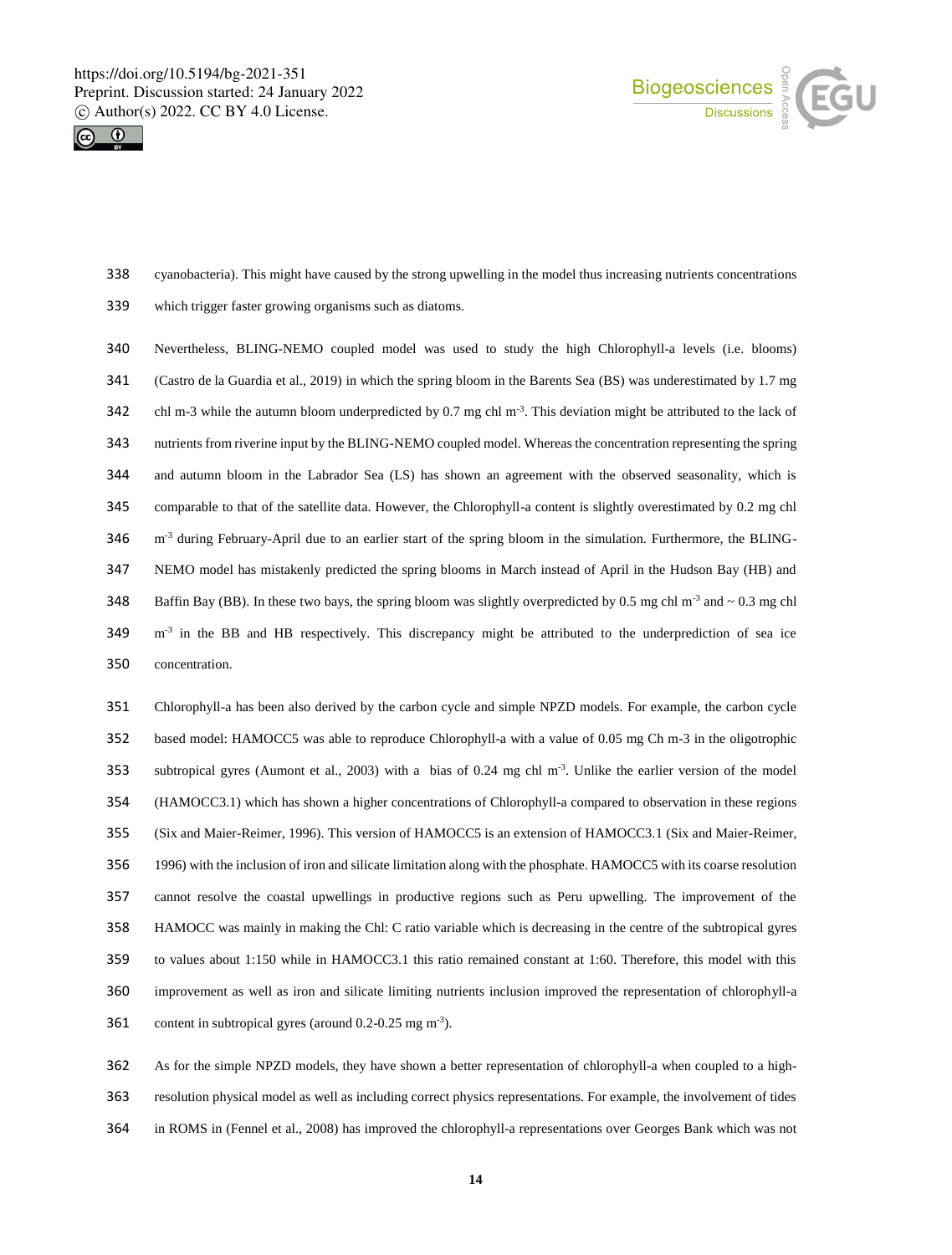



- presented in the previous model (Fennel et al., 2006). The same model of (Fennel et al., 2008) was improved by adding dissolved organic matter (DOM) module along with the other model components (Druon et al., 2010) to study the DOM dynamics in the Northeastern U.S. continental shelves which showed a well agreement of high chlorophyll-a concentrations with the satellite data particularly in the inner shelf and on Georges Bank as a result of the tidal mixing 369 and continuous nutrient supply (Bias: chlorophyll-a (with DOM) = 4 mg chl m<sup>-3</sup>, chlorophyll-a (without DOM) = 6 370  $\text{mg chl m}^{-3}$ ).
- **3.2 Macronutrients (N, P, S)**
- 

 Nutrients such as nitrate, phosphorous, and silica have been well represented by several biogeochemical models (Aumont et al., 2015; Das et al., 2019; Dutkiewicz et al., 2015; Jung et al., 2019b; Lachkar et al., 2019; Pant et al., 2018; Le Quéré et al., 2016; Sankar et al., 2018). The PFTs based models such as PISCES-NEMO, DARWIN- MITgcm, and TOPAZ-NEMO have shown well representation of surface nutrients distribution in the global oceans 377 with  $r > 0.9$  for P and N; ~0.85 for S),  $> 0.9$  for all nutrients, and  $> 0.95$  for all nutrients respectively. Both TOPAZ and PISCES have represented: (i) similar distribution of nutrients over global oceans, (ii) an overestimation in the Southern Pacific Ocean bias of ≥ 4.5 μmol kg<sup>-1</sup>, ~0.32 μmol kg<sup>-1</sup>, and ≥ 16 μmol kg<sup>-1</sup> for nitrate, phosphate, and 380 silicate respectively, (iii) higher positive bias of nitrate (≥ 0.16 μmol kg<sup>-1</sup>) and silicate (≥ 8 μmol kg<sup>-1</sup>) in the central and southern Pacific, and the Southern Ocean and (iv) underprediction of phosphate (bias ~-0.8 μmol kg<sup>-1</sup>) at the middle and higher latitudes in the Northern Hemisphere (Jung et al., 2019). The discrepancies in both models can be attributed to the low resolution, weak North Atlantic deep waters, and strong ventilation in the Antarctica waters. However, the improvement of the optical constituents by increasing the absorption of the optical constituents resulting in a reduction in the size of oligotrophic regions in the subtropical gyres could be a solution as proposed by (Dutkiewicz et al., 2015) using DARWIN-MITgcm. This hasled to an enhancement of lateral nutrients supplies caused by a decrease of productivity in high latitude. Furthermore, skill assessment of 21 regional and global coupled biogeochemical models based on functional group approach including (PISCES, PlankTOM, COBALT, TOPAZ, HAMOCC, BIOMASS, MEDUSA, ERSEM, PELAGOS, PISCES, NOBM) were conducted for the Arctic region studies in order to investigate the capability of these models in representing the observed nitrate, mixed layer depth, as well as euphotic layer depth. Most of the models have shown positive bias for the depth averaged nitrate explaining 392 the overestimation of nitrate in the upper layer ( $r \le 0.68$ ) and none of these models were able to well represent the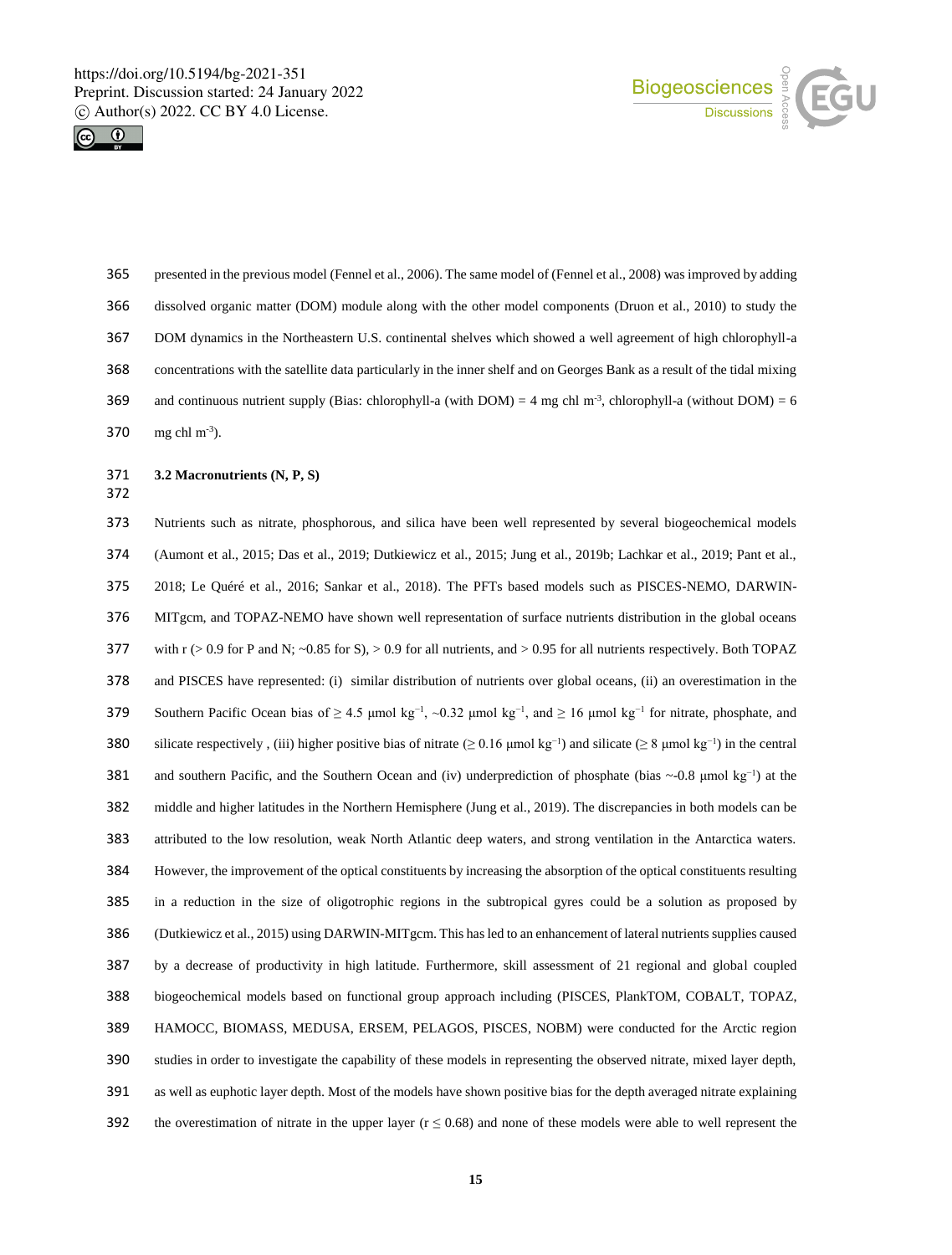



- variability in the field measurements. However, REcoM is applied and has shown to have a good performance for 394 DIN and silicate  $(r = 0.75)$  when coupled to a high resolution setup in the Arctic regions (Schourup-Kristensen et al.,
- 2018).
- **3.3 Micronutrients (Fe)**
- 

 Low iron concentrations were simulated in the North and North Central Pacific, North Atlantic, and Antarctic whereas in the North and Equatorial Indian and North Central Atlantic high levels were predicted using NOBM. The 400 overestimation has resulted in  $r \sim 0.86$  and the reason of the iron overprediction is attributed to the lack of scavenging, excessive remineralization, and slow detritus sinking rate. However, PISCES-NEMO has shown a significant 402 underestimation for the spatial variability of iron in the global ocean with  $r = 0.75$  suggesting a need to increase or make the sediment source of iron highly variable since it is too small in the model (Aumont et al., 2015). It is also suggested that iron supply to the surface layer is highly driven by eddies using a simplified version of DARWIN biogeochemical model of two species as described in (Dutkiewicz et al., 2009) coupled to a flat bottom zonally re- entrant MITgcm model (Uchida et al., 2019). So, a better representation of the iron fluxes in the Southern Ocean requires correct energetics of the mesoscale field which can be done by resolving and parametrizing the inverse energy cascade caused by baroclinic instabilities of meso and sub-mesoscale (Person et al., 2019). Hence, (Jiang et al., 2019) applied a modified version of Chai model coupled to ROMS which involved two phytoplankton groups (small phytoplankton and diatoms), two zooplankton groups (micro and meso zooplankton), nutrients (nitrogen, silicate, iron) indicating that dominant iron sources in the Scotia Sea are derived from sediments in the Antarctic Peninsula shelf along with the South Orkney Plateau. In addition to these sources, the Antarctic Circumpolar Current, the northern side of the Weddle Gyre, upwelling, atmospheric dust deposition, and icebergs are the common sources of iron in the Southern Ocean (Jiang et al., 2019). The iron levels estimated by the modified Chai model have shown an average overestimation by 0.26 nM deviated from the observed average value of 0.35 nM resulting in r = 0.76.

**3.4 Carbon**

 Ocean carbon has been derived in different forms including the particulate organic and inorganic carbon (POC, PIC), partial pressure of CO2 (pCO2) and dissolved inorganic carbon (DIC). A representation of the variable POC reactivity evolved from reactive continuum model suggested by (Boudreau and Ruddick, 1991) and was introduced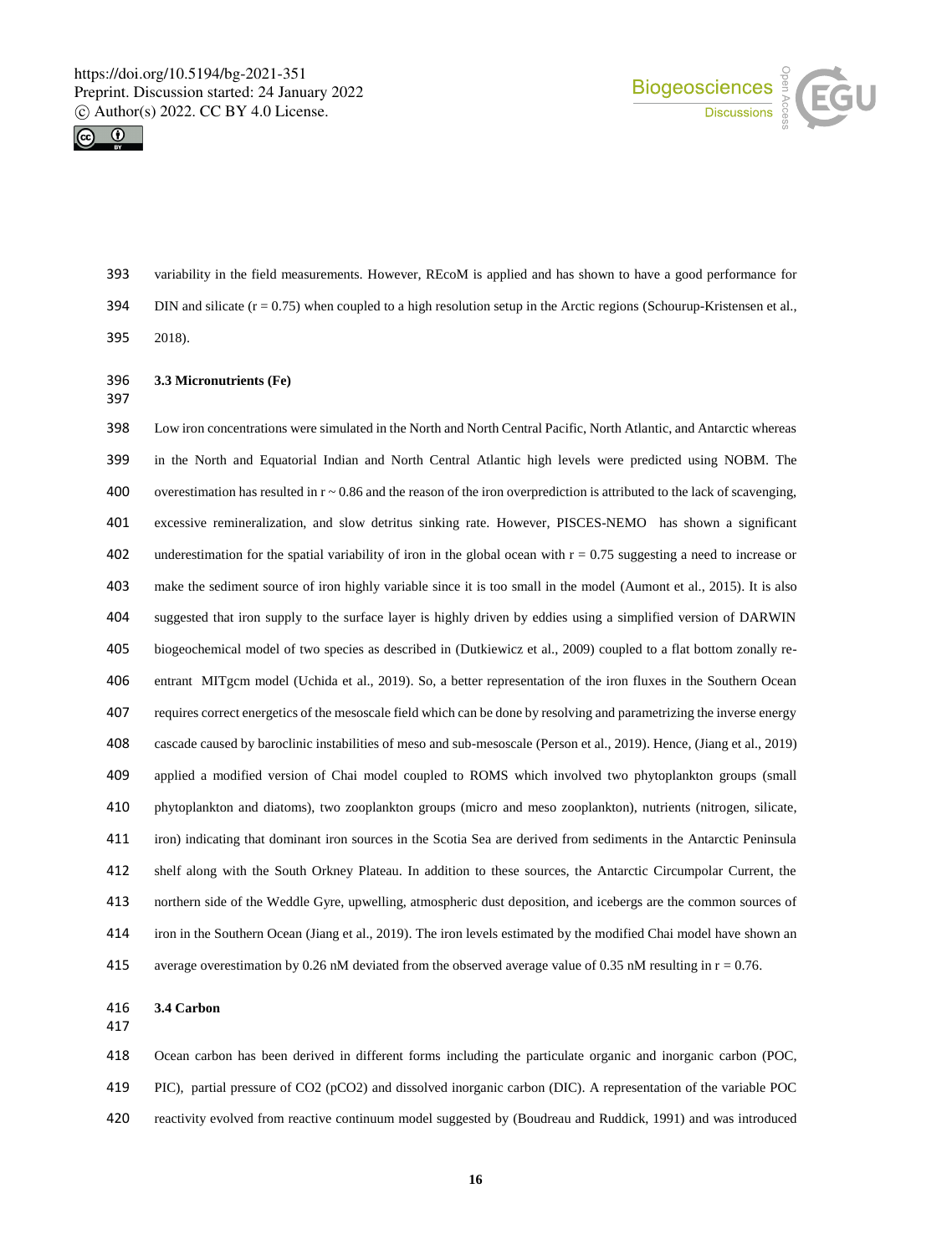



 in PISCES with a coarse resolution NEMO for the global oceans (Aumont et al., 2017). With the POC introduction into the model, the POC levels in the ocean's interior increased by 1 to 2 orders of magnitude which has resulted from the slow sinking of small particles from the surface. In addition, an increase of higher than a factor of 2 of the carbon reaching the sediments has been attained showing better agreement with observations with Root Mean Squared Error (RMSE) of 0.14 (without continuum reactivity), and 0.08 (with continuum reactivity). In addition, PISCES-MITgcm has been used to qualitatively study the carbon cycle in the Arctic Ocean showing the capability in capturing the observed seasonal and regional trends of the dissolved pCO2 (Manizza et al., 2011). However, the spring surface pCO2 in the Canadian Archipelago is underestimated (~300 µatm) relative to observations (400-450 µatm) but able to capture the summer levels (200-250 µatm). The riverine POC and the impact of terrestrial carbon resulted from coastal erosion were neglected in the model hence caused the underprediction of carbon balance. Additionally, the sedimentation and resuspension processes were neglected by the model which may be important in the enrichment of the water column with carbon hence impacting air-sea gas exchange. In addition, the modelled surface DIC by PISCES-NEMO was comparable to observations with r of 0.91 (Aumont et al., 2015). With regard to the comparison conducted between PISCES-NEMO and TOPAZ-NEMO (Jung et al., 2019) for the surface DIC, TOPAZ-NEMO has 435 represented similar agreement with observation  $(r > 0.95)$ , and the zonal averaged surface content is better represented 436 by TOPAZ-NEMO in the Northern Hemisphere (bias < 10 μmol kg<sup>-1</sup>). Similarly, compared to observations lower bias is shown for surface alkalinity by TOPAZ-NEMO than that of PISCES-NEMO in all oceans (e.g. Southern Hemisphere: negative bias ~ 80 μgmol kg<sup>-1</sup>, Equator: positive bias, mainly ≤ 16 μmol kg<sup>-1</sup>, Indian Ocean: negative bias, mainly < 32 μmol kg−1, Pacific: positive bias, mainly ≤ 16 μmol kg−1 , Atlantic: negative bias, mainly < 64 μmol 440  $kg^{-1}$ )

#### **3.5 Oxygen**

 Surface oxygen level was estimated in the global oceans by PISCES-NEMO which has resolved the oxygen 444 distribution with  $r \sim 0.97$  because oxygen reach closely to its solubility level and hence is constrained by sea surface temperature (Aumont et al., 2015). Moreover, TOPAZ and PISCES coupled to NEMO (Jung et al., 2019) have shown 446 comparable spatial distributions  $(r \sim 0.98)$  and zonal averages of surface dissolved oxygen (DO) to the observed data 447 for DO in the global oceans but the overall was underestimated by TOPAZ (bias  $\sim$  -10 µmol kg<sup>-1</sup>) and a slight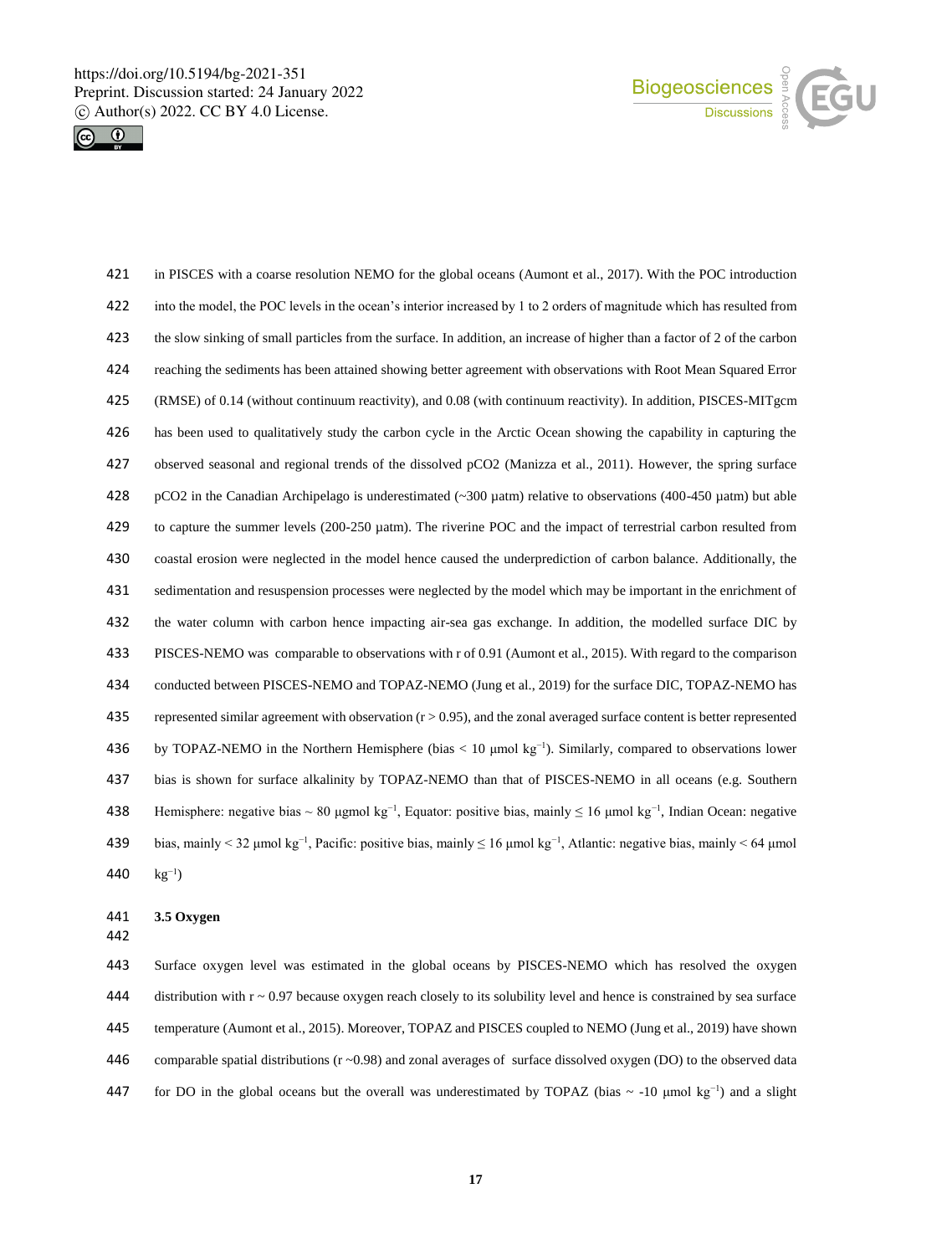



- overprediction of DO (bias ~10 μmol kg−1 ) was observed by PSICES except in polar regions. Because in polar regions (areas at 60°N or higher) the availability and quality of satellite data is limited.
- Both models have shown negative bias (~ 25 μmol kg<sup>-1</sup>) in deep waters which was caused by the weak North Atlantic deep waters represented by the physical model. TOPAZ-NEMO has also shown a better representation of the oxygen minimum zone in the Pacific Ocean. ERSEM coupled to a 1D Princeton/Mellor–Yamada and GOTM physical models respectively were also implemented to study the global oxygen minimum zone. ERSEM-Princeton/Mellor–Yamada lacks horizontal advective processes which could be enhanced through considering the diurnal physical processes while ERSEM-GOTM ignores the episodic intrusion of oxygen within the oxygen minimum zone (Sankar et al., 2018) (Sankar et al., 2018) (Blackford and Burkill, 2002). Thus, the models have shown contradictions between the estimates and climatological seasonal cycles of oxygen at depths which might be attributed to the lack of lateral circulation in the model. Further studies on the oxygen minimum zone in the Arabian Sea were conducted by (Lachkar et al., 2017, 2019, 2020) using Fasham model coupled to ROMS indicating that the primary productivity and oxygen minimum 460 zone are highly impacted by monsoon wind intensification with an overall high  $r \sim 0.93$  for oxygen (both seasons) in the upper layer. Nevertheless, the model was incapable of resolving the full eddy spectrum because the resolution was overly coarse. The model has considered the nitrogen as a limiting nutrient neglecting iron, phosphate, and silicate which are the major nutrients limiting phytoplankton growth which may have led to amplify the impact of denitrification on the nitrogen budgets in the Arabian Sea (Lachkar et al., 2017) thus overpredicting the oxygen minimum zone.

### **5 Conclusions**

 This review presents the common biogeochemical models applied on various ecosystems of the world's ocean. These models are evaluated through reviewing the studies that have been conducted to estimate biochemical parameters such as chlorophyll-a, nutrients as well as carbon and oxygen components. Therefore, applications of biogeochemical models on different ecosystems have shown different performances depending on the complexity of these ecosystems and the governing equations. PFT's model approach has proven to be a good estimate of surface nutrients such as 474 nitrogen (N), phosphorous (P), and silica (S) in global oceans with  $r \ge 0.85$ ,  $\ge 0.9$ , and  $\ge 0.78$  with some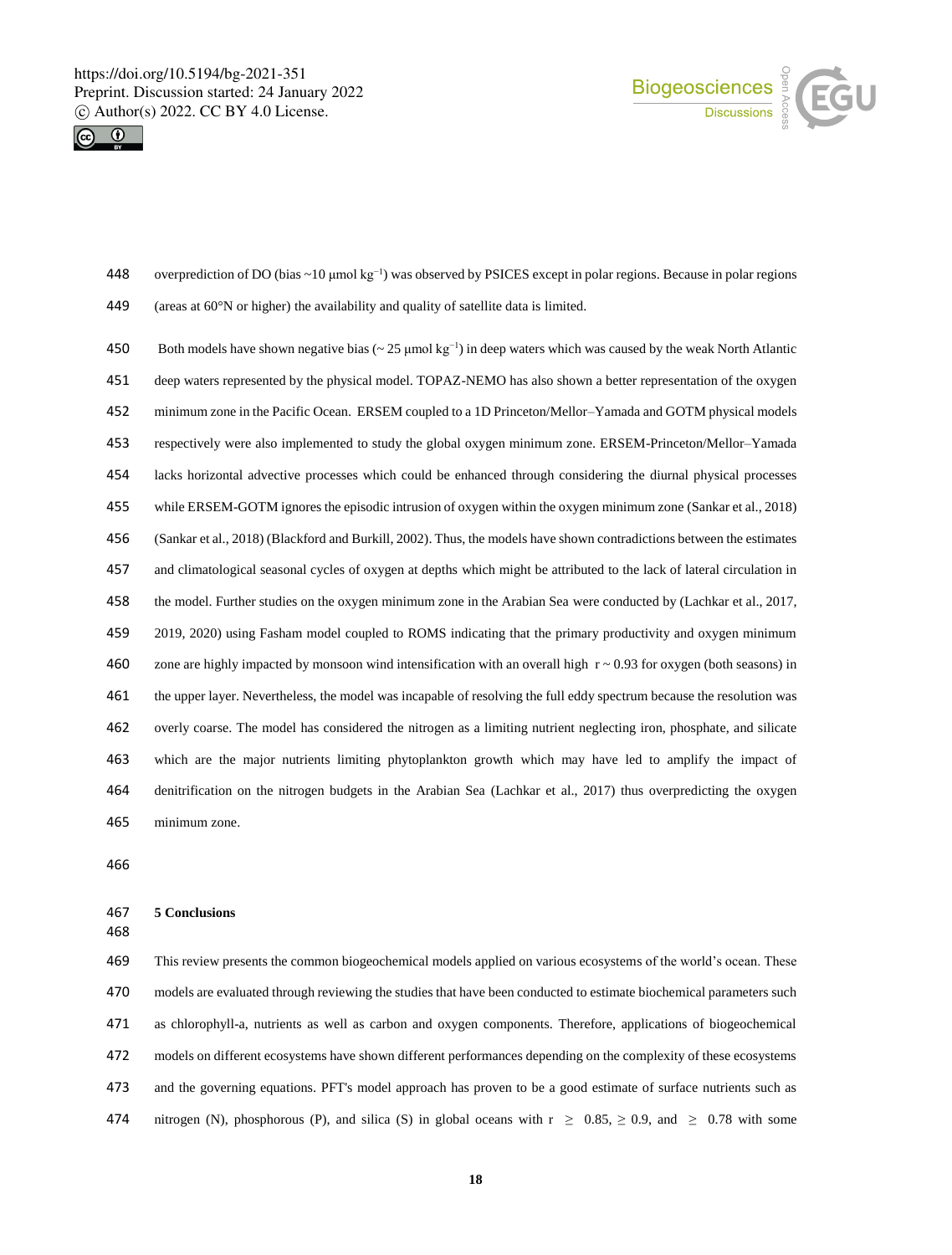



- inconsistencies apparent if coupled with the low-resolution physical component. NPZD models, for example Fasham,
- 476 are capable of accurately estimating N, P, and oxygen (O) with  $R^2 > 0.9$  (for N, P), and  $> 0.9$  (for O) in the Indian and
- Pacific ecosystems. In contrast, the most effective prediction of iron with r is obtained between 0.7 and 0.86,
- particularly for models using the functional group approach. In comparison, the reported performance for chlorophyll-
- 479 a varies between models and r can range from 0.55 to 0.9. These varying reported performances for these
- biogeochemical parameters are dependent on the features of the ecosystems and reliability of the physical model.
- Therefore, when developing the biogeochemical model, it is necessary to take into consideration the most appropriate
- physical models.

#### **6 Author contribution**

- Kaltham Ismail and Maryam R. Al Shehhi defined the content of the manuscript. Kaltham Ismail prepared the
- manuscript and Maryam R. Al Shehhi contributed in revisions and improvements.
- **7 Competing interests**
- The authors declare no conflict of interest.
- **8 Acknowledgements**
- The authors would like to thank Khalifa University for the financial support. This paper is under the project of
- modelling the biogeochemistry of the Arabian Gulf waters.
- 
- 
- 
- 
- 
- 
-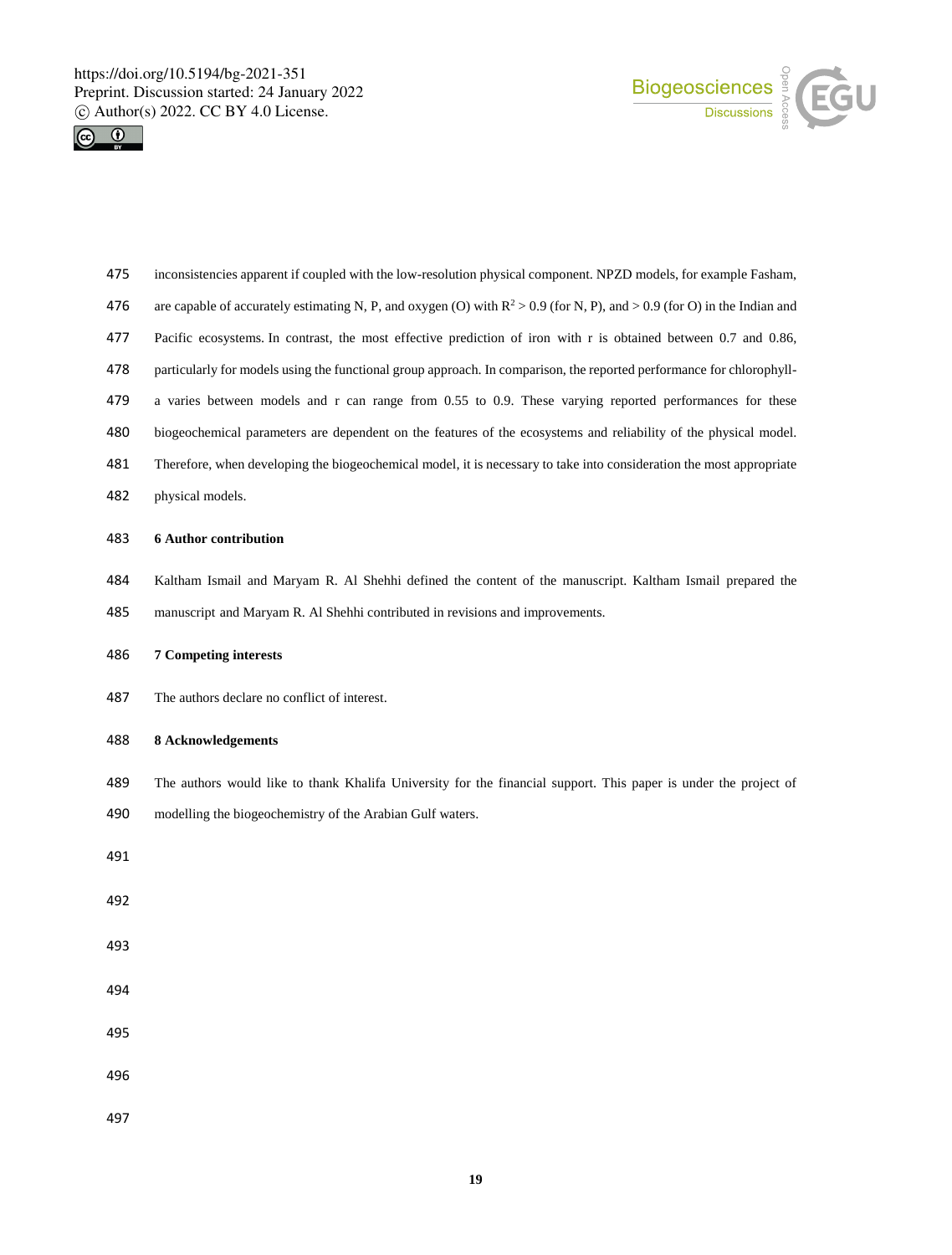



### **9 References**

| 499<br>500<br>501 | Anugerahanti, P., Kerimoglu, O. and Smith, S. L.: Enhancing Ocean Biogeochemical Models With Phytoplankton<br>Variable Composition, Front. Mar. Sci., 8(July), 1–20, doi:10.3389/fmars.2021.675428, 2021. |
|-------------------|-----------------------------------------------------------------------------------------------------------------------------------------------------------------------------------------------------------|
| 502               | Aumont, O., Maier-Reimer, E., Blain, S. and Monfray, P.: An ecosystem model of the global ocean including Fe, Si,                                                                                         |
| 503               | P colimitations, Global Biogeochem. Cycles, $17(2)$ , $n/a-n/a$ , doi:10.1029/2001gb001745, 2003.                                                                                                         |
| 504               | Aumont, O., Ethé, C., Tagliabue, A., Bopp, L. and Gehlen, M.: PISCES-v2: an ocean biogeochemical model for                                                                                                |
| 505               | carbon and ecosystem studies, Geosci. Model Dev. Discuss., 8(2), 1375–1509, doi:10.5194/gmdd-8-1375-2015, 2015.                                                                                           |
| 506               | Aumont, O., Van Hulten, M., Roy-Barman, M., Dutay, J. C., Éthé, C. and Gehlen, M.: Variable reactivity of particulate                                                                                     |
| 507               | organic matter in a global ocean biogeochemical model, Biogeosciences, 14(9), 2321-2341, doi:10.5194/bg-14-2321-                                                                                          |
| 508               | 2017, 2017.                                                                                                                                                                                               |
| 509               | Bacastow, R. and Maier-Reimer, E.: Ocean-circulation model of the carbon cycle, Clim. Dyn., 4(1990), 95–125, 1990.                                                                                        |
| 510               | Baretta-Bekker, J. G., Baretta, J. W. and Ebenhöh, W.: Microbial dynamics in the marine ecosystem model ERSEM                                                                                             |
| 511               | II with decoupled carbon assimilation and nutrient uptake, J. Sea Res., 38(3–4), 195–211, doi:10.1016/S1385–                                                                                              |
| 512               | 1101(97)00052-X, 1997.                                                                                                                                                                                    |
| 513               | Baretta, J. W., Ebenhöh, W. and Ruardij, P.: The European regional seas ecosystem model, a complex marine                                                                                                 |
| 514               | ecosystem model, Netherlands J. Sea Res., 33(3–4), 233–246, doi:10.1016/0077-7579(95)90047-0, 1995.                                                                                                       |
| 515               | Blackford, J. C. and Burkill, P. H.: Planktonic community structure and carbon cycling in the Arabian Sea as a result                                                                                     |
| 516               | of monsoonal forcing: The application of a generic model, J. Mar. Syst., $36(3-4)$ , $239-267$ , $\text{doi10.1016/S0924}$ -                                                                              |
| 517               | 7963(02)00182-3, 2002.                                                                                                                                                                                    |
| 518               | Blackford, J. C., Allen, J. I. and Gilbert, F. J.: Ecosystem dynamics at six contrasting sites: A generic modelling study,                                                                                |
| 519               | J. Mar. Syst., 52(1–4), 191–215, doi:10.1016/j.jmarsys.2004.02.004, 2004.                                                                                                                                 |
| 520               | Bonachela, J. A., Klausmeier, C., Edwards, K. F. and Litchman, E.: The role of phytoplankton diversity in the                                                                                             |
| 521               | emergent oceanic stoichiometry, , (April 2016), doi:10.1093/plankt/fbv087, 2015.                                                                                                                          |
| 522               | Boudreau, B. P. and Ruddick, B. R.: On a reactive continuum representation of organic matter diagenesis, Am. J. Sci.,                                                                                     |
| 523               | 291(5), 507–538, doi:10.2475/ajs.291.5.507, 1991.                                                                                                                                                         |
| 524               | Bronselaer, B., Russell, J. L., Winton, M., Williams, N. L., Key, R. M., Dunne, J. P., Feely, R. A., Johnson, K. S. and                                                                                   |
| 525               | Sarmiento, J. L.: Importance of wind and meltwater for observed chemical and physical changes in the Southern                                                                                             |
| 526               | Ocean, Nat. Geosci., 13(1), 35–42, doi:10.1038/s41561-019-0502-8, 2020.                                                                                                                                   |
| 527               | Buitenhuis, E. T., Hashioka, T. and Quéré, C. Le: Combined constraints on global ocean primary production using                                                                                           |
| 528               | observations and models, Global Biogeochem. Cycles, 27(3), 847-858, doi:10.1002/gbc.20074, 2013.                                                                                                          |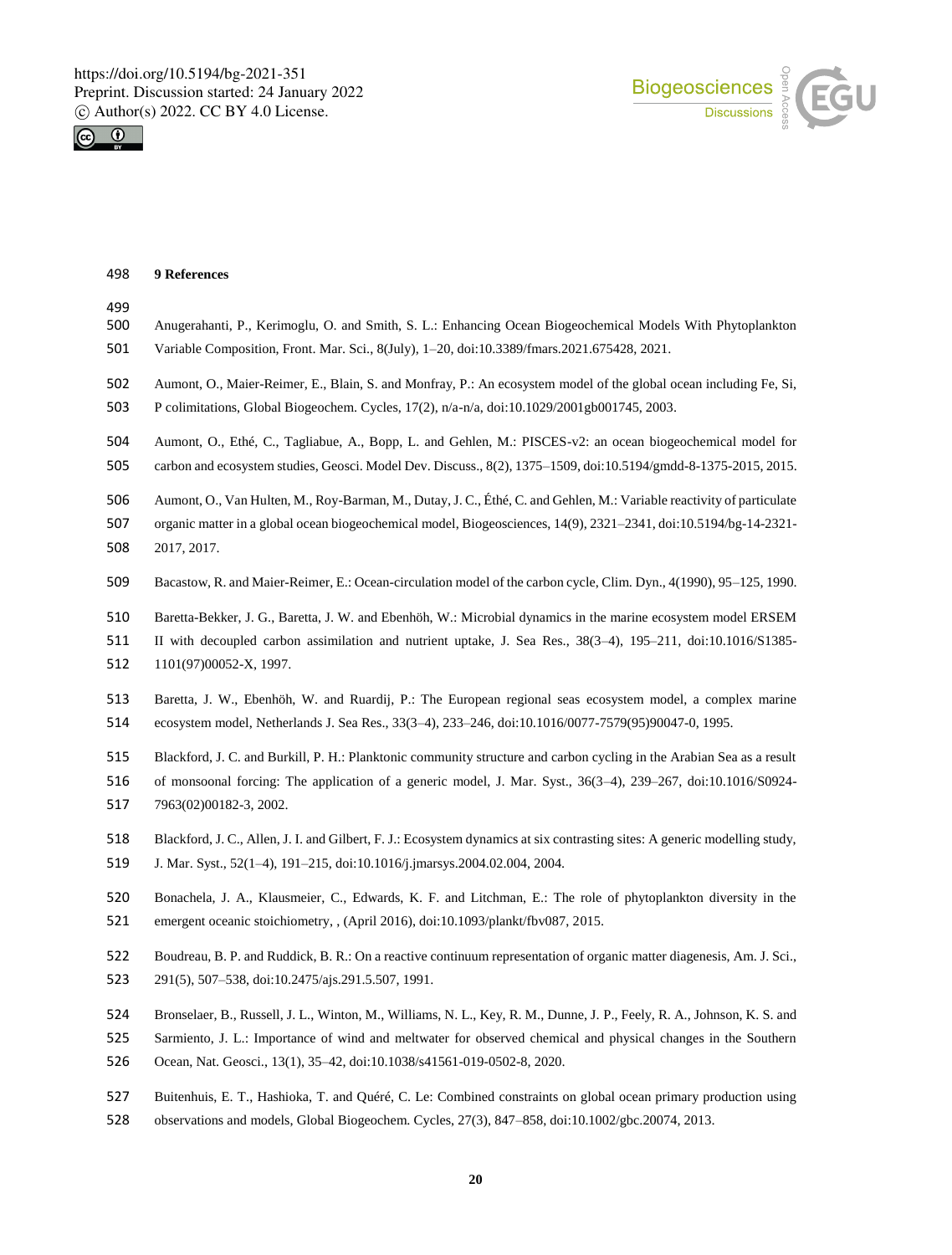



- Castro de la Guardia, L., Garcia-Quintana, Y., Claret, M., Hu, X., Galbraith, E. D. and Myers, P. G.: Assessing the
- Role of High-Frequency Winds and Sea Ice Loss on Arctic Phytoplankton Blooms in an Ice-Ocean-Biogeochemical
- Model, J. Geophys. Res. Biogeosciences, 124(9), 2728–2750, doi:10.1029/2018JG004869, 2019.
- Cavan, E. L., Henson, S. A., Belcher, A. and Sanders, R.: Role of zooplankton in determining the efficiency of the
- biological carbon pump, Biogeosciences, 14(1), 177–186, doi:10.5194/bg-14-177-2017, 2017.
- Chai, F., Lindley, S. T. and Barber, R. T.: Origin and maintenance of a high nitrate condition in the equatorial Pacific,
- Deep. Res. Part II Top. Stud. Oceanogr., 43(4–6), 1031–1064, doi:10.1016/0967-0645(96)00029-X, 1996.
- Cherif, M. and Loreau, M.: Towards a more biologically realistic use of Droop ' s equations to model growth under
- multiple nutrient limitation, , (January), 897–907, doi:10.1111/j.1600-0706.2010.18397.x, 2010.
- Cox, P. M., Betts, R. A., Jones, C. D., Spall, S. A. and Tollerdell, I. J.: Erratum: Accelaration of global warming due
- to carbon-cycle feedback in a coupled climate model (Nature (2000) 408 (184-187)), Nature, 408(6813), 750,
- doi:10.1038/35047138, 2000.
- Das, D., Chakrabarty, M., Goswami, S., Basu, D. and Chaudhuri, S.: Impact of intra-seasonal oscillations of Indian
- summer monsoon on biogeochemical constituents of North Indian Ocean, Theor. Appl. Climatol., 136(3–4), 839–848,
- doi:10.1007/s00704-018-2518-1, 2019.
- Droop, M. R.: Some thoughts on nutrient limitation in algae, , 264–272, 1973.
- Droop, M. R.: 25 Years of Algal Growth Kinetics A Personal View, Bot. Mar., XXVI, 99–112, 1983.
- Druon, J. N., Mannino, A., Signorini, S., McClain, C., Friedrichs, M., Wilkin, J. and Fennel, K.: Modeling the
- dynamics and export of dissolved organic matter in the Northeastern U.S. continental shelf, Estuar. Coast. Shelf Sci.,
- 88(4), 488–507, doi:10.1016/j.ecss.2010.05.010, 2010.
- Dugdale, R. C.: Limitation in the Sea : Dynamics , Limnol. Oceanogr., 685–695, 1967.
- Dunne, J., Gnanadesikan, A., Sarmiento, J. L. and Slater, R. D.: Technical description of the prototype version (v0)
- of Tracers Of Phytoplankton with Allometric Zooplankton (TOPAZ) ocean biogeochemical model as used in the
- Princeton IFMIP\* model, Biogeosciences Suppl., 7(1), 3593, doi:10.5194/bg-7-3593-2010, 2010.
- Dutkiewicz, S., Follows, M. J. and Bragg, J. G.: Modeling the coupling of ocean ecology and biogeochemistry, Global
- Biogeochem. Cycles, 23(4), 1–15, doi:10.1029/2008GB003405, 2009.
- Dutkiewicz, S., Hickman, A. E., Jahn, O., Gregg, W. W., Mouw, C. B. and Follows, M. J.: Capturing optically
- important constituents and properties in a marine biogeochemical and ecosystem model, Biogeosciences, 12(14),
- 4447–4481, doi:10.5194/bg-12-4447-2015, 2015.
- Dutkiewicz, S., Baird, M. and Chai, F.: Synergy between Ocean Colour and Biogeochemical/Ecosystem Models., 2020.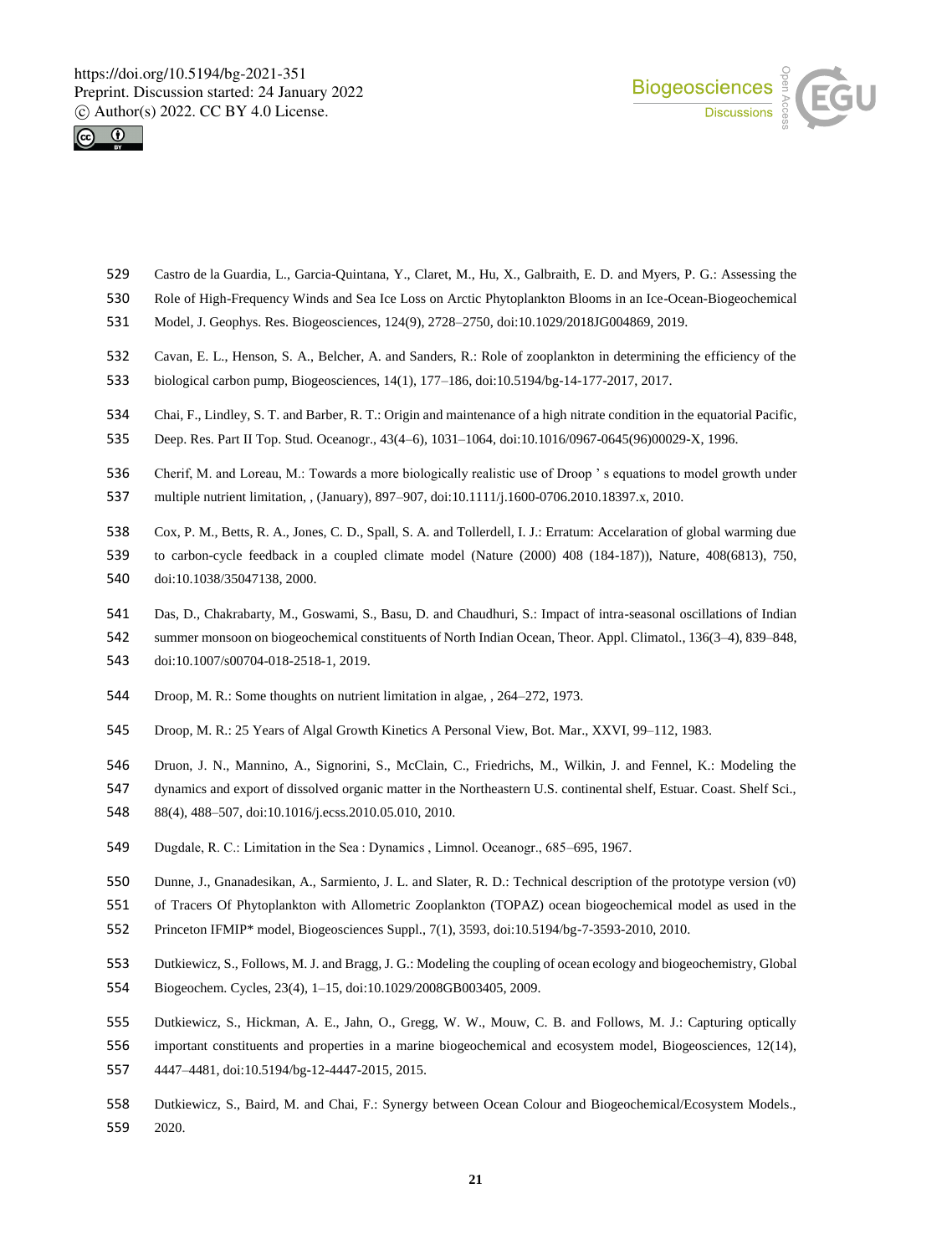



- Evans, G. T., Parslow, J. S., Evans, G. T. and Parslow, J. S.: A model of annual plankton cycles, Deep Sea Res. Part
- B. Oceanogr. Lit. Rev., 32(9), 759, doi:10.1016/0198-0254(85)92902-4, 1985.
- Fasham, M. J. R., Ducklow, H. W. and McKelvie, S. M.: A nitrogen-based model of plankton dynamics in the oceanic
- mixed layer, J. Mar. Res., 48(3), 591–639, doi:10.1357/002224090784984678, 1990.
- Fasham, M. J. R., Sarmiento, J. L., Slater, R. D., Ducklow, H. W. and Williams, R.: ECOSYSTEM BEHAVIOR AT
- BERMUDA STATION "S" AND OCEAN WEATHER STATION "INDIA": A GENERAL CIRCULATION
- MODEL AND OBSERVATIONAL ANALYSIS, , 7(2), 379–415, 1993.
- Fennel, K., Spitz, Y. H., Letelier, R. M., Abbott, M. R. and Karl, D. M.: A deterministic model for N2 fixation at stn.
- ALOHA in the subtropical North Pacific Ocean, Deep. Res. Part II Top. Stud. Oceanogr., 49(1–3), 149–174,
- doi:10.1016/S0967-0645(01)00098-4, 2001.
- Fennel, K., Wilkin, J., Levin, J., Moisan, J., O'Reilly, J. and Haidvogel, D.: Nitrogen cycling in the Middle Atlantic
- Bight: Results from a three-dimensional model and implications for the North Atlantic nitrogen budget, Global
- Biogeochem. Cycles, 20(3), doi:10.1029/2005GB002456, 2006.
- Fennel, K., Wilkin, J., Previdi, M. and Najjar, R.: Denitrification effects on air-sea CO2 flux in the coastal ocean:
- Simulations for the northwest North Atlantic, Geophys. Res. Lett., 35(24), doi:10.1029/2008GL036147, 2008.
- Follows, M. J., Dutkiewicz, S., Grant, S. and Chisholm, S. W.: Emergent biogeography of microbial communities in a model ocean, Science (80-. )., 315(5820), 1843–1846, doi:10.1126/science.1138544, 2007.
- Fouest, V. Le, Zakardjian, B., Saucier, F. J. and Starr, M.: Seasonal versus synoptic variability in planktonic production in a high-latitude marginal sea : The Gulf of St . Lawrence ( Canada ), , 110, 1–21, doi:10.1029/2004JC002423, 2005.
- Franks P: NPZ Models Of Plankton Dynamics: Their construction,coupling with physics, and application, J. Oceanogr., 58, 379–387, 2002.
- Friedrichs, M. A. M., Dusenberry, J. A., Anderson, L. A., Armstrong, R. A., Chai, F., Christian, J. R., Doney, S. C.,
- Dunne, J., Fujii, M., Hood, R., McGillicuddy, D. J., Moore, J. K., Schartau, M., Spitz, Y. H. and Wiggert, J. D.:
- Assessment of skill and portability in regional marine biogeochemical models: Role of multiple planktonic groups, J.
- Geophys. Res. Ocean., 112(8), doi:10.1029/2006JC003852, 2007.
- Galbraith, E. D., Gnanadesikan, A., Dunne, J. P. and Hiscock, M. R.: Regional impacts of iron-light colimitation in a
- global biogeochemical model, Biogeosciences Discuss., 6(4), 7517–7564, doi:10.5194/bgd-6-7517-2009, 2009.
- Geider, R. J., MacIntyre, H. L. and Kana, T. M.: A dynamic regulatory model of phytoplanktonic acclimation to light,
- nutrients, and temperature, Limnol. Oceanogr., 43(4), 679–694, doi:10.4319/lo.1998.43.4.0679, 1998.
- Gregg, W. W.: A Coupled Ocean General Circulation , Biogeochemical , and Radiative Model of the Global Oceans :
- Seasonal Distributions of Ocean Chlorophyll and Nutrients, , (September), 2000.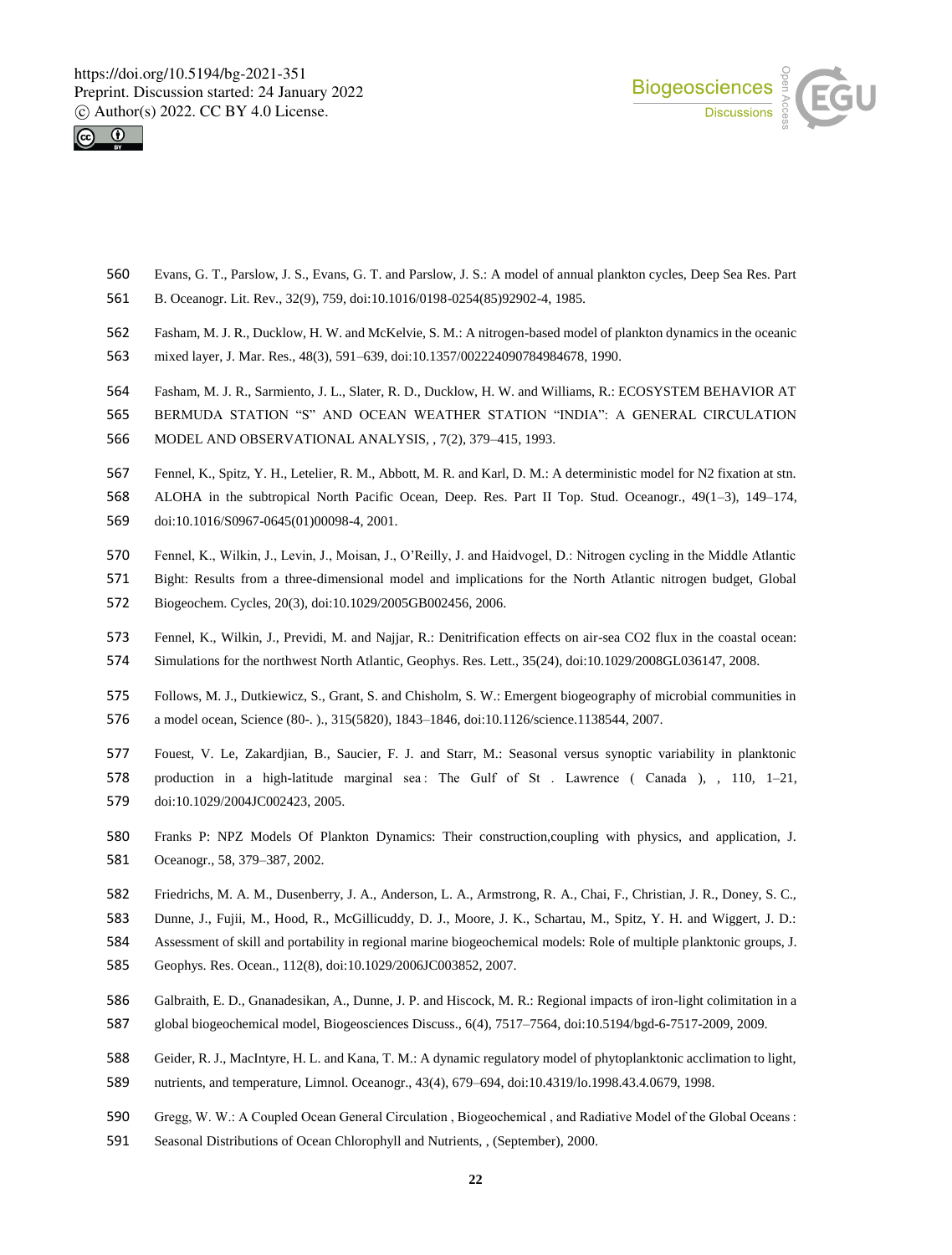



- Gregg, W. W.: Tracking the SeaWiFS record with a coupled physical/biogeochemical/radiative model of the global
- oceans, Deep. Res. Part II Top. Stud. Oceanogr., 49(1–3), 81–105, doi:10.1016/S0967-0645(01)00095-9, 2001.
- Gregg, W. W. and Casey, N. W.: Modeling coccolithophores in the global oceans, Deep. Res. Part II Top. Stud.
- Oceanogr., 54(5–7), 447–477, doi:10.1016/j.dsr2.2006.12.007, 2007.
- Gregg, W. W., Ginoux, P., Schopf, P. S. and Casey, N. W.: Phytoplankton and iron: Validation of a global three-
- dimensional ocean biogeochemical model, Deep. Res. Part II Top. Stud. Oceanogr., 50(22–26), 3143–3169, doi:10.1016/j.dsr2.2003.07.013, 2003.
- 
- Gregg, W. W., Casey, N. W., O'Reilly, J. E. and Esaias, and W. E.: An Empirical Approach to Ocean Color Data :
- Reducing Bias and the Need for Post-Launch Radiometric Re- Calibration Accepted for Publication Remote Sensing of Environment 2009 Abstract, Remote Sens. Environ., 113, 1598–1612, 2009.
- Hauck, J. and Völker, C.: Rising atmospheric CO 2 leads to large impact of biology on Southern Ocean CO 2 uptake
- via changes of the Revelle factor, Geophys. Res. Lett., 42, 1459–1464, doi:10.1002/2015GL063070, 2015.
- Heinze, C. and Gehlen, M.: Modeling ocean biogeochemical processes and the resulting tracer distributions, 2nd ed., Elsevier Ltd., 2013.
- Heinze, C. and Maier-Reimer, E.: GLACIAL pCO2 REDUCTION, Paleoceanography, 6(4), 395–430, 1991.
- Hinckley, S., Coyle, K. O., Gibson, G., Hermann, A. J. and Dobbins, E. L.: A biophysical NPZ model with iron for
- the Gulf of Alaska: Reproducing the differences between an oceanic HNLC ecosystem and a classical northern
- temperate shelf ecosystem, Deep. Res. Part II Top. Stud. Oceanogr., 56(24), 2520–2536, doi:10.1016/j.dsr2.2009.03.003, 2009.
- HOLLING CS: The components of predation as revealed by a study of small-mammal predation of the European pine sawfly, Can Entomol 91, 71(547), 293–320, doi:10.2351/1.5058368, 1959.
- Hood, R. R., Kohler, K. E., McCreary, J. P. and Smith, S. L.: A four-dimensional validation of a coupled physical- biological model of the Arabian Sea, Deep. Res. Part II Top. Stud. Oceanogr., 50(22–26), 2917–2945, doi:10.1016/j.dsr2.2003.07.004, 2003.
- Hood, R. R., Laws, E. A., Armstrong, R. A., Bates, N. R., Brown, C. W., Carlson, C. A., Chai, F., Doney, S. C.,
- Falkowski, G., Feely, R. A., Friedrichs, M. A. M., Landry, M. R., Moore, J. K., Nelson, D. M., Richardson, T. L.,
- Salihoglu, B., Schartau, M., Toole, D. A. and Wiggert, J. D.: Pelagic functional group modeling : Progress , challenges
- and prospects, , 53, 459–512, doi:10.1016/j.dsr2.2006.01.025, 2006.
- Jiang, M., Measures, C. I., Barbeau, K. A., Charette, M. A., Gille, S. T., Hatta, M., Kahru, M., Mitchell, B. G., Naveira
- Garabato, A. C., Reiss, C., Selph, K. and Zhou, M.: Fe sources and transport from the Antarctic Peninsula shelf to the
- southern Scotia Sea, Deep. Res. Part I Oceanogr. Res. Pap., 150(June), 103060, doi:10.1016/j.dsr.2019.06.006, 2019.
- Jung, H. C., Moon, B. K., Wie, J., Park, H. S., Lee, J. and Byun, Y. H.: A single-column ocean biogeochemistry model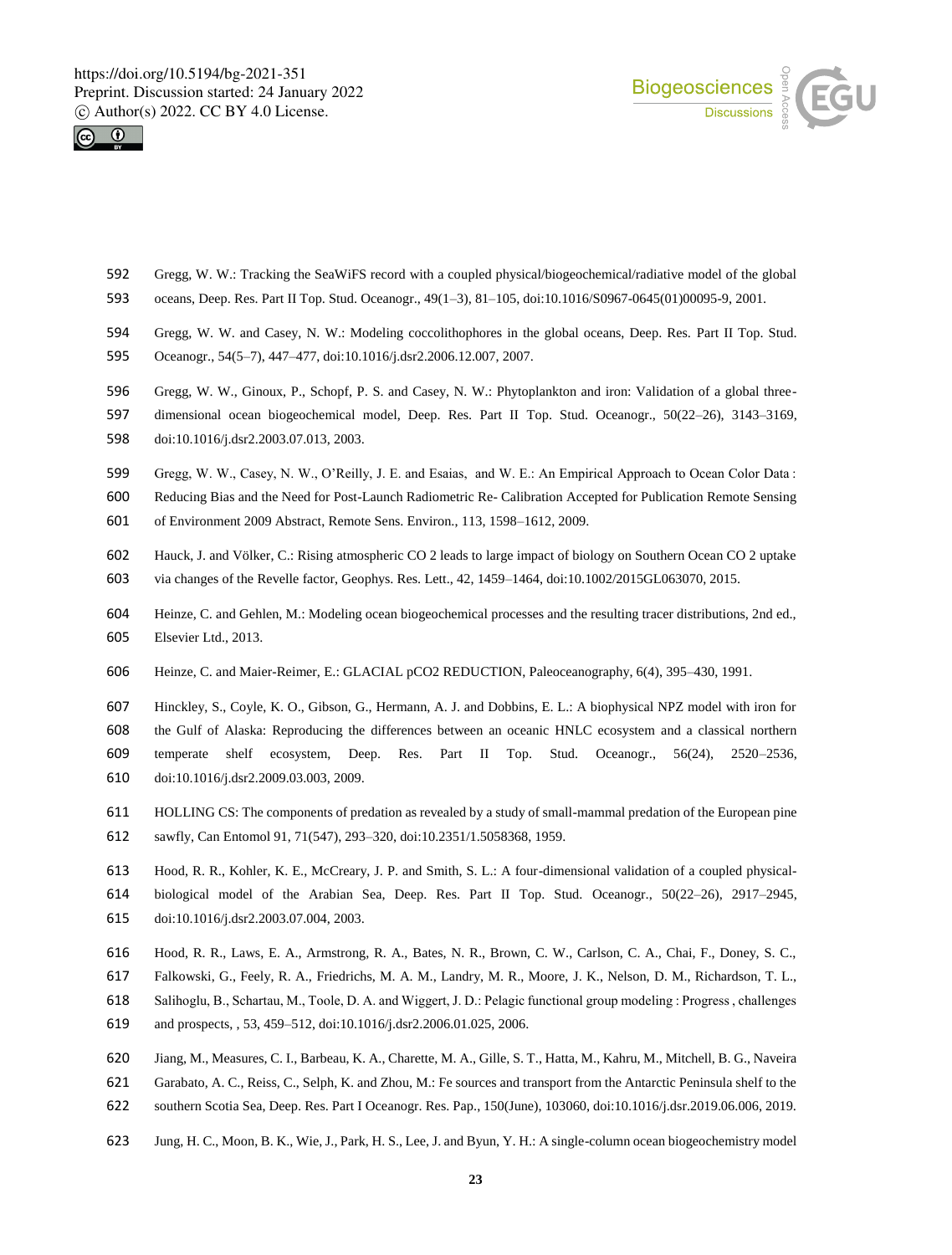



- (GOTM-TOPAZ) version 1.0, Geosci. Model Dev., 12(2), 699–722, doi:10.5194/gmd-12-699-2019, 2019a.
- Jung, H. C., Moon, B. K., Lee, H., Choi, J. H., Kim, H. K., Park, J. Y., Byun, Y. H., Lim, Y. J. and Lee, J.: Development
- and Assessment of NEMO(v3.6)-TOPAZ(v2), a Coupled Global Ocean Biogeochemistry Model, Asia-Pacific J.
- Atmos. Sci., 411–428, doi:10.1007/s13143-019-00147-4, 2019b.
- Kearney, K., Hermann, A., Cheng, W., Ortiz, I. and Aydin, K.: A coupled pelagic-benthic-sympagic biogeochemical
- model for the Bering Sea: documentation and validation of the BESTNPZ model (v2019.08.23) within a high-
- resolution regional ocean model, Geosci. Model Dev., 13(2), 597–650, doi:10.5194/gmd-13-597-2020, 2020.
- Koné, V., Aumont, O., Lévy, M. and Resplandy, L.: Physical and biogeochemical controls of the phytoplankton
- seasonal cycle in the Indian Ocean: A modeling study, Geophys. Monogr. Ser., 185, 147–166, doi:10.1029/2008GM000700, 2009.
- Kriest, I., Khatiwala, S. and Oschlies, A.: Towards an assessment of simple global marine biogeochemical models of different complexity, Prog. Oceanogr., 86(3–4), 337–360, doi:10.1016/j.pocean.2010.05.002, 2010.
- Kwiatkowski, L., Yool, A., Allen, J. I., Anderson, T. R., Barciela, R., Buitenhuis, E. T., Butenschön, M., Enright, C.,
- Halloran, P. R., Le Quéré, C., De Mora, L., Racault, M. F., Sinha, B., Totterdell, I. J. and Cox, P. M.: IMarNet: An
- ocean biogeochemistry model intercomparison project within a common physical ocean modelling framework,
- Biogeosciences, 11(24), 7291–7304, doi:10.5194/bg-11-7291-2014, 2014.
- Lachkar, Z., Smith, S., Lévy, M. and Pauluis, O.: Eddies reduce denitrification and compress habitats in the Arabian
- Sea, Geophys. Res. Lett., 43(17), 9148–9156, doi:10.1002/2016GL069876, 2016.
- Lachkar, Z., Lévy, M. and Smith, S.: Intensification and deepening of the Arabian Sea Oxygen Minimum Zone in
- response to increase in Indian monsoon wind intensity, Biogeosciences Discuss., (May), 1–34, doi:10.5194/bg-2017- 146, 2017.
- Lachkar, Z., Lévy, M. and Smith, K. S.: Strong Intensification of the Arabian Sea Oxygen Minimum Zone in Response to Arabian Gulf Warming, Geophys. Res. Lett., 46(10), 5420–5429, doi:10.1029/2018GL081631, 2019.
- Lachkar, Z., Mehari, M., Azhar, M. Al, Lévy, M. and Smith, S.: Fast local warming of sea-surface is the main factor of recent deoxygenation in the Arabian Sea, , (September), 1–27, 2020.
- Leles, S. G., Valentin, J. L. and Figueiredo, G. M.: Evaluation of the complexity and performance of marine planktonic
- trophic models, An. Acad. Bras. Cienc., 88(3), 1971–1991, doi:10.1590/0001-3765201620150588, 2016.
- Leonard, C. L., McClain, C. R., Murtugudde, R., Hofmann, E. E. and Harding, L. W.: An iron-based ecosystem model
- of the central equatorial Pacific, J. Geophys. Res. Ocean., 104(C1), 1325–1341, doi:10.1029/1998jc900049, 1999.
- Lo, S., Dutkiewicz, S., Losch, M., Oelker, J., Soppa, M., Trimborn, S., Xi, H. and Bracher, A.: On modeling the
- Southern Ocean Phytoplankton Functional Types, Biogeosciences Discuss., (July), 1–37, doi:10.5194/bg-2019-289, 2019.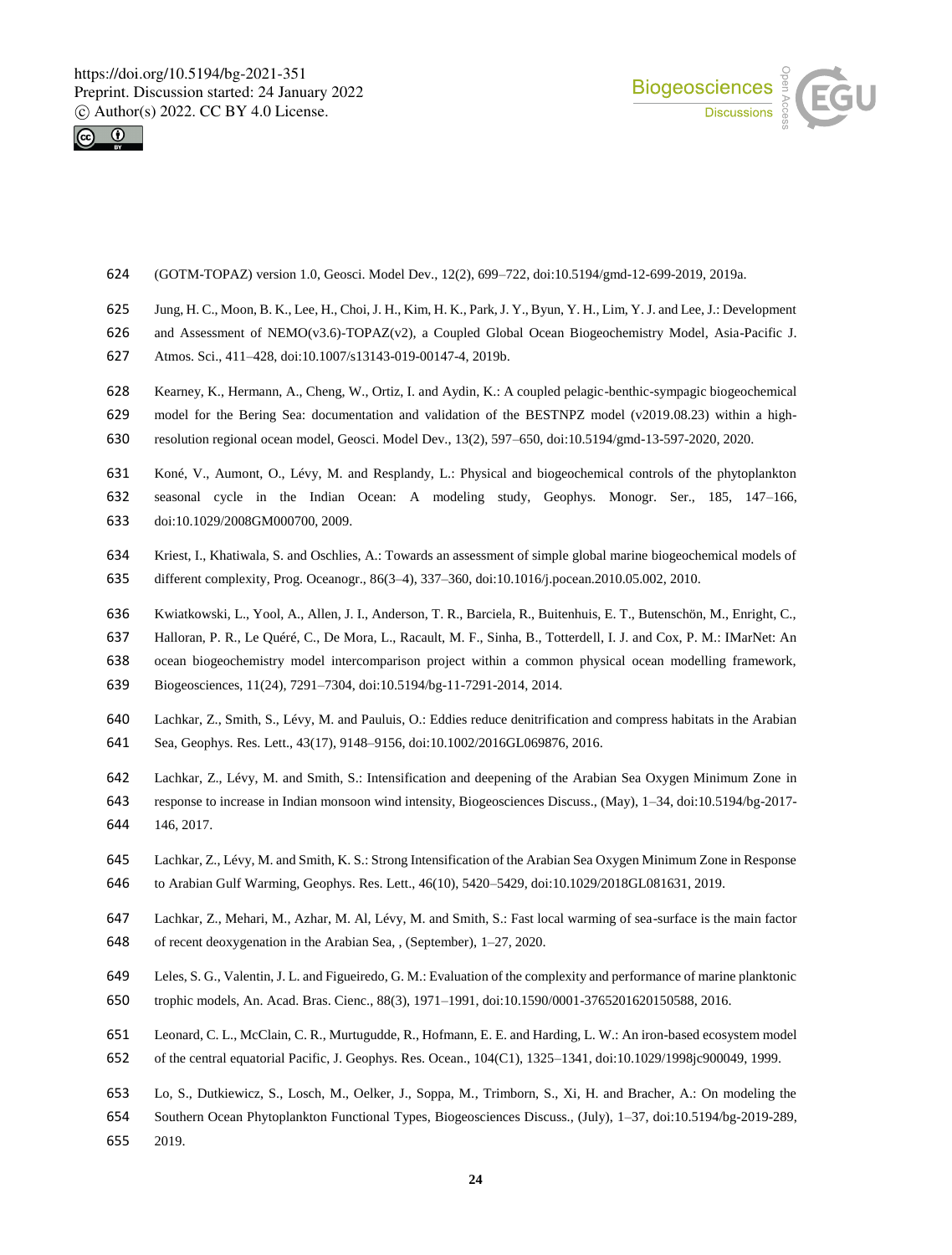



- Losch, M., Strass, V., Cisewski, B., Klaas, C. and Bellerby, R. G. J.: Ocean state estimation from hydrography and
- velocity observations during EIFEX with a regional biogeochemical ocean circulation model, J. Mar. Syst., 129, 437–
- 451, doi:10.1016/j.jmarsys.2013.09.003, 2014.
- Maier-Reimer, E.: GEOCHEMICAL CYCLES CIRCULATION MODEL. D I STR I BUT IONS IN AN OCEAN
- PREINDUSTRIAL GENERAL TRACER, Meteorologie, 7(3), 645–677, 1993.
- Maier-Reimer, E. and Hasselmann, K.: Transport and storage of CO2 in the ocean ——an inorganic ocean-circulation
- carbon cycle model, Clim. Dyn., 2(2), 63–90, doi:10.1007/BF01054491, 1987.
- Manizza, M., Follows, M. J., Dutkiewicz, S., Menemenlis, D., Mcclelland, J. W., Hill, C. N., Peterson, B. J. and Key,
- R. M.: A model of the Arctic Ocean carbon cycle, , 116(January), 1–19, doi:10.1029/2011JC006998, 2011.
- McCreary Jr, J. P., Kohler, K. E., Hood, R. R. and Olson, D. B.: A four-component ecosystem model of biological activity in the Arabian Sea, Prog. Oceanogr., 37(3–4), 193–240, 1996.
- Mccreary, P., Kohler, K. E., Hood, P., John, S., Albert, K. and Fischer, S.: Mixed-Layer and Biological Variability in the Central, , 106(2000), 7139–7155, 2001.
- McGillicuddy, D. J., McCarthy, J. J. and Robinson, A. R.: Coupled physical and biological modeling of the spring
- bloom in the North Atlantic (I): model formulation and one dimensional bloom processes, Deep. Res. Part I, 42(8),
- 1313–1357, doi:10.1016/0967-0637(95)00034-4, 1995.
- Moore, J. K., Doney, S. C. and Lindsay, K.: Upper ocean ecosystem dynamics and iron cycling in a global three-
- dimensional model, Global Biogeochem. Cycles, 18(4), 1–21, doi:10.1029/2004GB002220, 2004.
- Palmer, J. R. and Totterdell, I. J.: Production and export in a global ocean ecosystem model, Deep. Res. Part I
- Oceanogr. Res. Pap., 48(5), 1169–1198, doi:10.1016/S0967-0637(00)00080-7, 2001.
- Pant, V., Moher, J. and Seelanki, V.: Multi-decadal variations in the oceanic CO2 uptake and biogeochemical parameters over the northern and southern high latitudes, Polar Sci., 18(March 2018), 102–112, doi:10.1016/j.polar.2018.05.008, 2018.
- Pauer, J. J., DePetro, P. A., Anstead, A. M. and Lehrter, J. C.: Application of a one-dimensional model to explore the drivers and lability of carbon in the northern Gulf of Mexico, Ecol. Modell., 294, 59–70, doi:10.1016/j.ecolmodel.2014.09.007, 2014.
- Person, R., Aumont, O., Madec, G., Vancoppenolle, M., Bopp, L. and Merino, N.: Sensitivity of ocean biogeochemistry to the iron supply from the Antarctic Ice Sheet explored with a biogeochemical model, Biogeosciences, 16(18), 3583–3603, doi:10.5194/bg-16-3583-2019, 2019.
- Le Quéré, C., Sciences, G., Sciences, E., Vi, P., Jussieu, P., Villefranche, O., Cedex, V., Sciences, B., Co, C., Research,
- M., Handelshafen, A., Sciences, E., Anglia, E., Nr, N., Scotia, N. and Centre, O. S.: Ecosystem dynamics based on
- plankton functional types for global ocean biogeochemistry models, Glob. Chang. Biol., (2005), 2016–2040,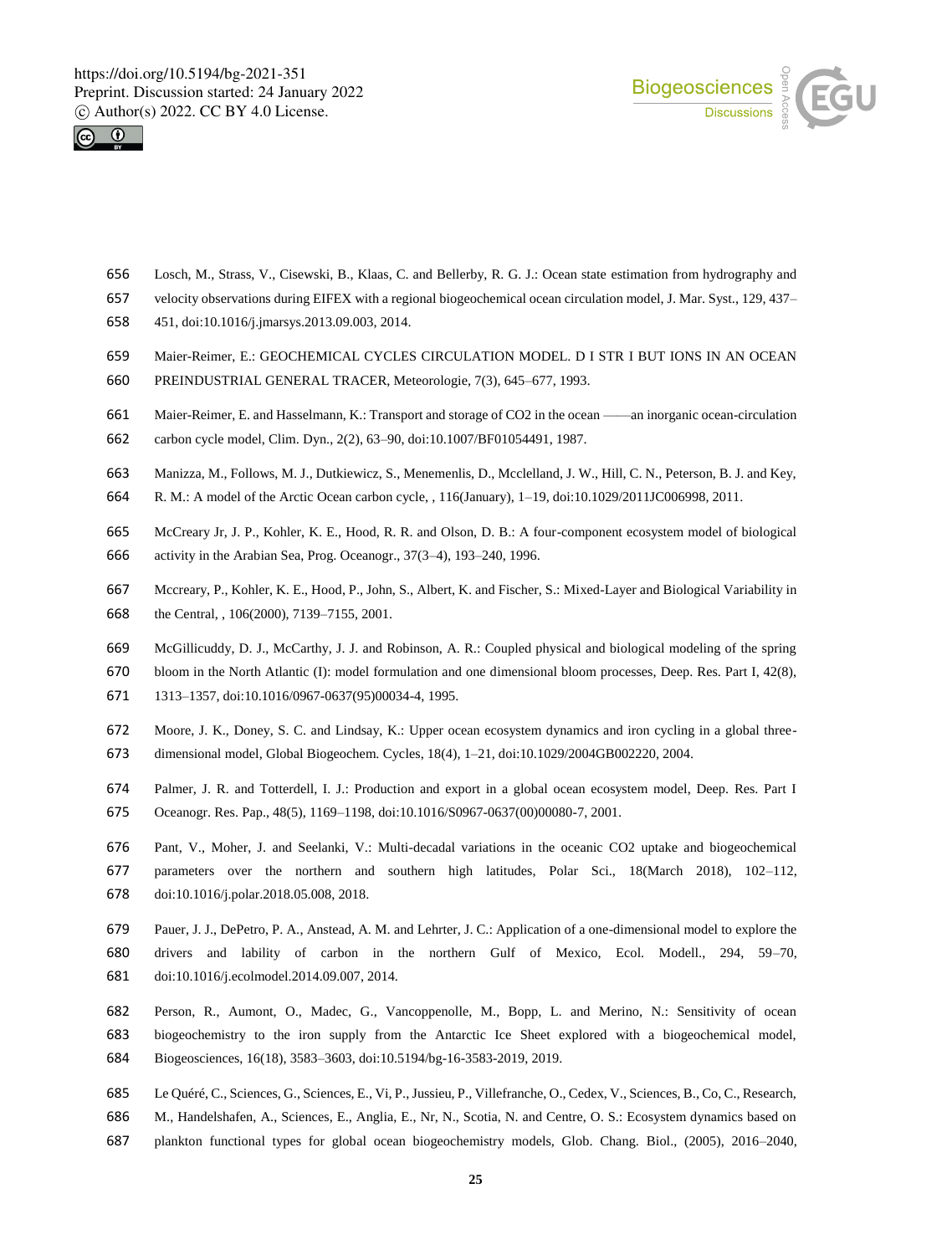



- doi:10.1111/j.1365-2486.2005.01004.x, 2005.
- Le Quéré, C., Buitenhuis, E. T., Moriarty, R., Alvain, S., Aumont, O., Bopp, L., Chollet, S., Enright, C., Franklin, D.
- J., Geider, R. J., Harrison, S. P., Hirst, A. G., Larsen, S., Legendre, L., Platt, T., Prentice, I. C., Rivkin, R. B., Sailley,
- S., Sathyendranath, S., Stephens, N., Vogt, M. and Vallina, S. M.: Role of zooplankton dynamics for Southern Ocean
- phytoplankton biomass and global biogeochemical cycles, Biogeosciences, 13(14), 4111–4133, doi:10.5194/bg-13-
- 4111-2016, 2016.
- Redfield, A. C.: On the proportions of organic derivatives in sea water and their relation to the composition of plankton, James Johnstone Meml. Vol., (November), 176–192, 1933.
- Richardson, K. and Bendtsen, J.: Photosynthetic oxygen production in a warmer ocean: The Sargasso Sea as a case
- study, Philos. Trans. R. Soc. A Math. Phys. Eng. Sci., 375(2102), doi:10.1098/rsta.2016.0329, 2017.
- Sankar, S., Polimene, L., Marin, L., Menon, N. N., Samuelsen, A., Pastres, R. and Ciavatta, S.: Sensitivity of the
- simulated Oxygen Minimum Zone to biogeochemical processes at an oligotrophic site in the Arabian Sea, Ecol.
- Modell., 372(January), 12–23, doi:10.1016/j.ecolmodel.2018.01.016, 2018.
- Sarmiento, J. L., Fasham, M. J. R., Slater, R. D., Ducklow, H. W. and Williams, R.: A seasonal three-dimensional
- ecosystem model of nitrogen cycling in the North Atlantic euphotic zone: A comparison of model results with
- observations from Bermuda Station "S" and OWS "India.," Glob. Biogeochem. Cycles, 7(2), 379, 1993.
- Schourup-Kristensen, V., Sidorenko, D., Wolf-Gladrow, D. A. and Völker, C.: A skill assessment of the
- biogeochemical model REcoM2 coupled to the finite element sea-ice ocean model (FESOM 1.3), Geosci. Model Dev.
- Discuss., 7(4), 4153–4249, doi:10.5194/gmdd-7-4153-2014, 2014.
- Schourup-Kristensen, V., Wekerle, C., Wolf-Gladrow, D. A. and Völker, C.: Arctic Ocean biogeochemistry in the high resolution FESOM 1.4-REcoM2 model, Prog. Oceanogr., 168(November 2017), 65–81, doi:10.1016/j.pocean.2018.09.006, 2018.
- Sharada, M. K., Kalyani Devasena, C. and Swathi, P. S.: Iron limitation study in the North Indian Ocean using model simulations, J. Earth Syst. Sci., 129(1), doi:10.1007/s12040-020-1361-9, 2020.
- Six, K. D. and Maier-Reimer, E.: Effects of plankton dynamics on seasonal carbon fluxes in an ocean general circulation model, , 559–583, 1996.
- Slagstad, D., Wassmann, P. F. J. and Ellingsen, I.: Physical constrains and productivity in the future Arctic Ocean,
- Front. Mar. Sci., 2(OCT), doi:10.3389/fmars.2015.00085, 2015.
- Stock, C. A., Dunne, J. P. and John, J. G.: Drivers of trophic amplification of ocean productivity trends in a changing
- climate, , 11331–11359, doi:10.5194/bgd-11-11331-2014, 2014a.
- Stock, C. A., Dunne, J. P. and John, J. G.: Global-scale carbon and energy flows through the marine planktonic food web: An analysis with a coupled physical-biological model, Prog. Oceanogr., 120, 1–28,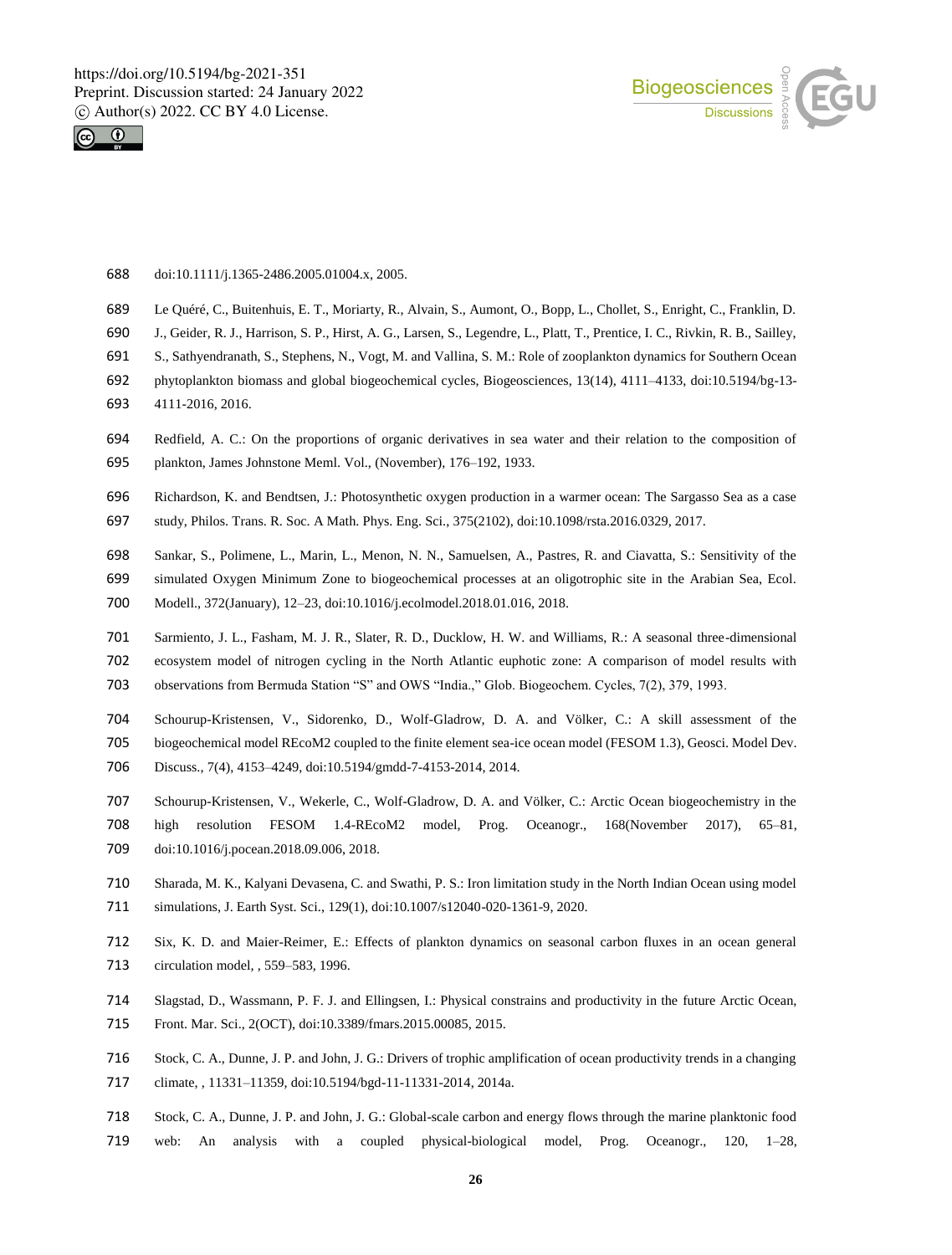



- doi:10.1016/j.pocean.2013.07.001, 2014b.
- Stock, C. A., Dunne, J. P. and John, J. G.: Progress in Oceanography Global-scale carbon and energy flows through
- 722 the marine planktonic food web : An analysis with a coupled physical biological model, Prog. Oceanogr., 120, 1–
- 28, doi:10.1016/j.pocean.2013.07.001, 2014c.
- Sverdrup, H. U.: On conditions for the vernal blooming of phytoplankton, ICES J. Mar. Sci., 18(3), 287–295,
- doi:10.1093/icesjms/18.3.287, 1953.
- Taylor, M. H., Losch, M. and Bracher, A.: On the drivers of phytoplankton blooms in the Antarctic marginal ice zone :
- A modeling approach, , 118(August 2012), 63–75, doi:10.1029/2012JC008418, 2013.
- Trull, T. W., Passmore, A., Davies, D. M., Smit, T., Berry, K. and Tilbrook, B.: Distribution of planktonic biogenic
- carbonate organisms in the Southern Ocean south of Australia: A baseline for ocean acidification impact assessment,
- Biogeosciences, 15(1), 31–49, doi:10.5194/bg-15-31-2018, 2018.
- Uchida, T., Balwada, D., Abernathey, R., McKinley, G., Smith, S. and Lévy, M.: The Contribution of Submesoscale
- over Mesoscale Eddy Iron Transport in the Open Southern Ocean, J. Adv. Model. Earth Syst., 11(12), 3934–3958,
- doi:10.1029/2019MS001805, 2019.
- Vichi, M., Pinardi, N. and Masina, S.: A generalized model of pelagic biogeochemistry for the global ocean ecosystem. Part I: Theory, J. Mar. Syst., 64(1–4), 89–109, doi:10.1016/j.jmarsys.2006.03.006, 2007.
- Ward, B. A., Schartau, M., Oschlies, A., Martin, A. P., Follows, M. J. and Anderson, T. R.: When is a biogeochemical
- model too complex? Objective model reduction and selection for North Atlantic time-series sites, Prog. Oceanogr., 116, 49–65, doi:10.1016/j.pocean.2013.06.002, 2013.
- Wassmann, P., Slagstad, D., Riser, C. W. and Reigstad, M.: Modelling the ecosystem dynamics of the Barents Sea including the marginal ice zone: II. Carbon flux and interannual variability, J. Mar. Syst., 59(1–2), 1–24, doi:10.1016/j.jmarsys.2005.05.006, 2006.
- Wroblewski, J. S., Sarmiento, J. L. and Flierl, G. R.: An Ocean Basin Scale Model of plankton dynamics in the North
- Atlantic: 1. Solutions For the climatological oceanographic conditions in May, Global Biogeochem. Cycles, 2(3),
- 199–218, doi:10.1029/GB002i003p00199, 1988.
- Wunsch, C. and Heimbach, P.: Practical global oceanic state estimation, Phys. D Nonlinear Phenom., 230(1–2), 197– 208, doi:10.1016/j.physd.2006.09.040, 2007.
- Xiao, Y. and Friedrichs, M. A. M.: Using biogeochemical data assimilation to assess the relative skill of multiple
- ecosystem models in the Mid-Atlantic Bight : effects of increasing the complexity of the planktonic food web, , 3015–
- 3030, doi:10.5194/bg-11-3015-2014, 2014.
- Yool, A., Popova, E. E. and Anderson, T. R.: MEDUSA-1.0: A new intermediate complexity plankton ecosystem
- model for the global domain, Geosci. Model Dev., 4(2), 381–417, doi:10.5194/gmd-4-381-2011, 2011.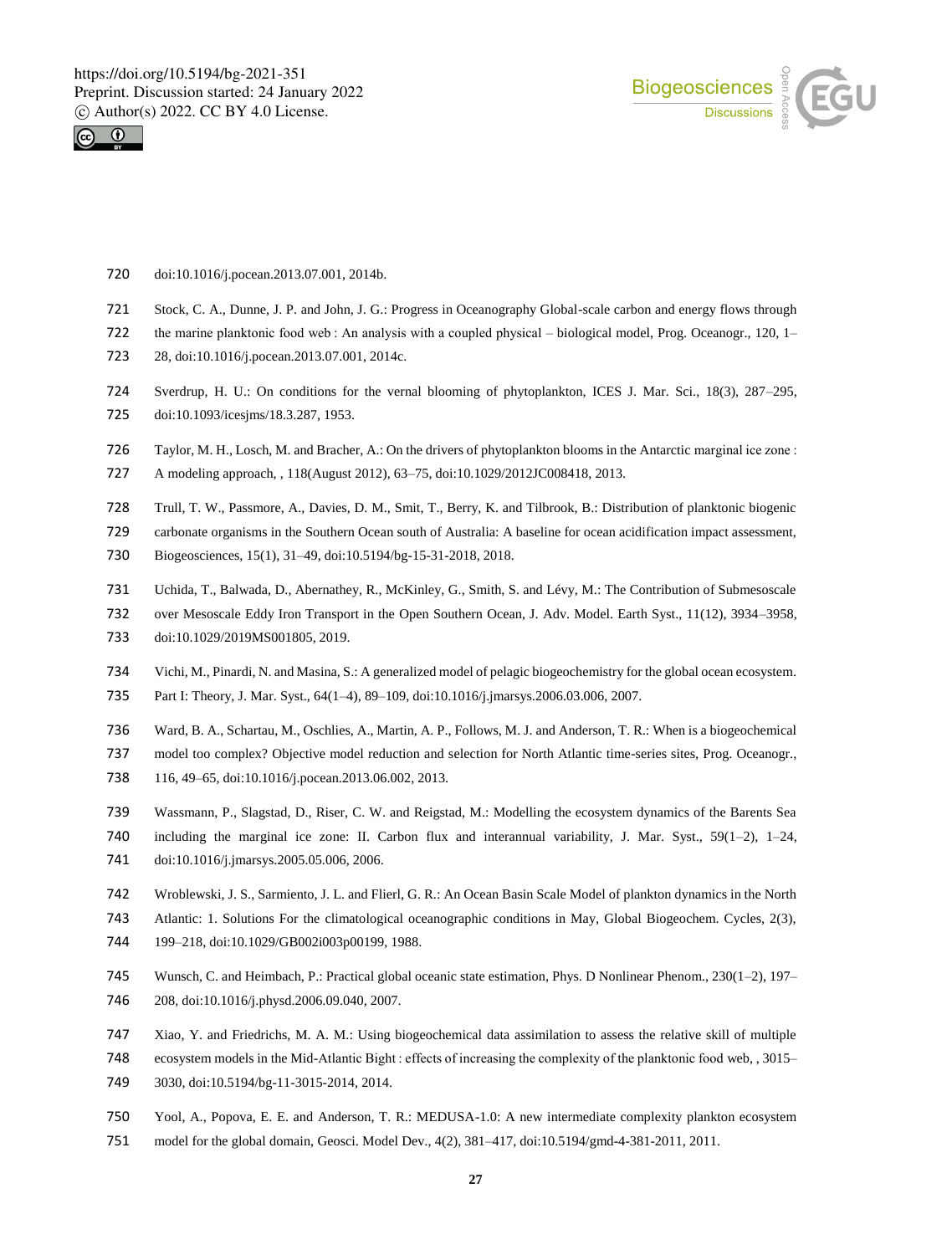



 the marine carbon cycle for climate change and ocean acidification studies, Geosci. Model Dev. Discuss., 6(1), 1259– 1365, doi:10.5194/gmdd-6-1259-2013, 2013. 

Yool, A., Popova, E. E. and Anderson, T. R.: MEDUSA-2.0: an intermediate complexity biogeochemical model of

- 
- 
- 

- 
- 
- 
- 
- 
- 
- 
- 
- 
-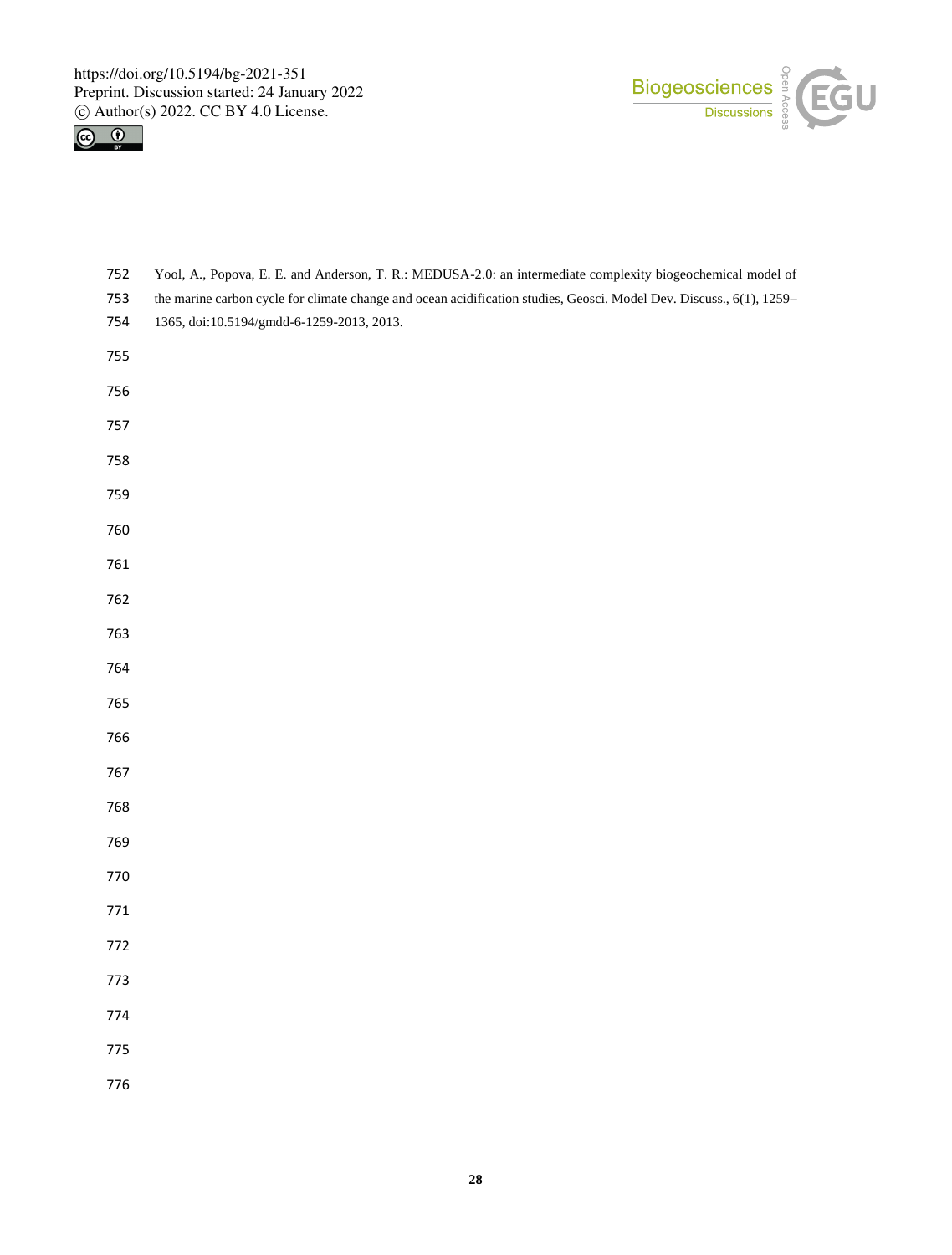j.





- 777 Table 1. Typical functional forms of phytoplankton response to irradiance I. These functional forms can be multiplied
- 778 by the maximum photosynthesis rate termed as  $P_{max}$  in some processes. Adapted from (Franks P, 2002).

| <b>Functional Form</b>                             | Definition                                                                                       |
|----------------------------------------------------|--------------------------------------------------------------------------------------------------|
| $\overline{I_{0}}$                                 | Linear response to incident light                                                                |
| $\overline{I_0+I}$                                 | Saturating response                                                                              |
| $1 - \exp\left(-\frac{I}{I}\right)$                | Saturating response                                                                              |
| $\tanh\left(-\frac{I}{I}\right)$                   | Saturating response                                                                              |
| $\frac{I}{I_o}$ exp $\left(1-\frac{I}{I_o}\right)$ | Saturating and photo-inhibiting response.<br>$I_0$ represent the maximum photosynthesis<br>rate. |

779

780 Table 2. Some of the commonly used functional forms of phytoplankton nutrient uptake. Adapted from (Leles et al.,

781 2016)

| <b>Functional Form*</b>                                                          | <b>Description</b>                                |
|----------------------------------------------------------------------------------|---------------------------------------------------|
| $\frac{V_{max} \cdot N}{k + N}$                                                  | Michaelis-Menten/Monod; hyperbolic                |
| $\mu_{max} \frac{1 - \frac{Q_{min}}{Q}}{1 - \frac{Q_{min}}{Q_{max}}}$            | Quota Curve; hyperbolic                           |
| $\mu_{max} \frac{Q - Q_{min}}{(Q - Q_{min}) + K}$                                | Quota Curve; rectangular- hyperbolic              |
| $\mu_{max}\frac{(1+KQ)\cdot (Q-Q_{min})}{(Q-Q_{min})+KQ\cdot (Q_{max}-Q_{min})}$ | Normalized Quota equation; rectangular-hyperbolic |

<sup>\*</sup>  $V_{max}$ : maximum utilization rate of nutrient; k: affinity constant for nutrient uptake;  $Q_{min}$ : minimum nutrient quota;<br>783  $Q_{max}$ : maximum nutrient quota; Q: nutrient quota; K: half saturation constant for quota curv  $Q_{max}$ : maximum nutrient quota;  $Q$ : nutrient quota;  $K$ : half saturation constant for quota curve.

784

- 785
- 786
- 787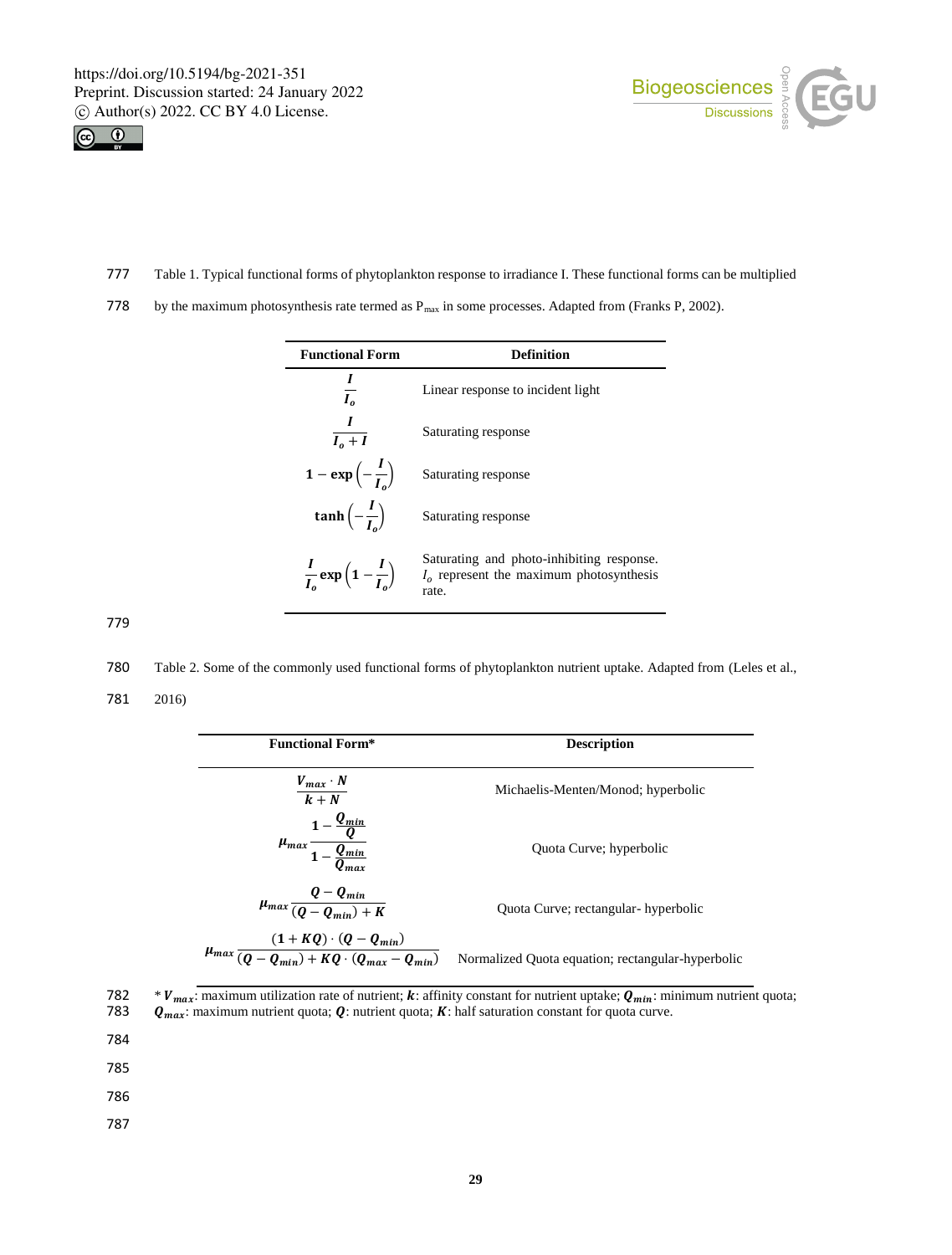



788 Table 3. some of the commonly used functional forms of phytoplankton zooplankton grazing. Adapted from: (Leles et al., 2016)

| <b>Functional Form*</b>                         | <b>Description</b>                  |
|-------------------------------------------------|-------------------------------------|
| $\boldsymbol{a} \cdot \boldsymbol{P}$           | Holling Type I: linear              |
| $a \cdot P$                                     | Holling Type II: Hyperbolic         |
| $1 + a \cdot h \cdot P$                         |                                     |
| $I_{max} \cdot P$                               | Michaelis-Menten/Monod              |
| $k_1+P$                                         | Hyperbolic                          |
| $a \cdot P^2$                                   | Type III: sigmoidal                 |
| $\overline{1 + a \cdot h \cdot P^2}$            |                                     |
| $I_{max} \cdot P^2$                             | Michaelis-Menten/Monod              |
| $k_1^2 \cdot P^2$                               | Sigmoidal                           |
| $a_i \cdot P_i$                                 | Type II; hyperbolic.                |
| $\overline{1+\sum_1^n a_r \cdot h_r \cdot P_r}$ | multiple preys                      |
| where n is the number of preys                  |                                     |
| $I_{max} \cdot \sum C_{pi}$                     | Monod; hyperbolic; prey selectivity |
| $k_1 + \sum C_{ni}$                             |                                     |
| where $C_{pi} = C_{ri} \cdot P_i$               |                                     |

790 \* a: attack rate; P = phytoplankton availability; h = handling time;  $I_{max}$ : maximum ingestion rate;  $k_1$ : half saturation constant for ingestion; i: subscript for prey type; r = subscript relative to prey type weigh

791 constant for ingestion; i: subscript for prey type; r = subscript relative to prey type weight;  $C_{pi}$ : potential capture rate;<br>792  $C_{pi}$ : capture rate.

 $C_{ri}$ : capture rate.

793

794 Table 4. Some of the functional forms for mortality rate of both phytoplankton and zooplankton. Adapted from:<br>795 (Franks P, 2002; Leles et al., 2016) (Franks P, 2002; Leles et al., 2016)

L

| <b>Functional form of i(P)</b>        | <b>Description</b>                     |
|---------------------------------------|----------------------------------------|
| m                                     | Linear                                 |
| m P                                   | <b>Ouadratic</b> non-<br>linear        |
| Functional form of $j(Z)$             | <b>Description</b>                     |
| $m \cdot Z$                           | Linear                                 |
| $m \cdot Z$<br>$k_2+Z$                | Hyperbolic                             |
| $m \cdot Z^2$<br>$k_2^2 + Z^2$        | Sigmoidal                              |
| $m \cdot Z \cdot c$<br>$k_2+Z\cdot c$ | Hyperbolic-<br>intraguild<br>predation |

796  $\ldots$  m: mortality rate of zooplankton;  $k_2$ : half satutration constant for zooplankton closure term;  $\boldsymbol{c}$ : zooplankton fraction 797 foe which closure terms acts.

foe which closure terms acts.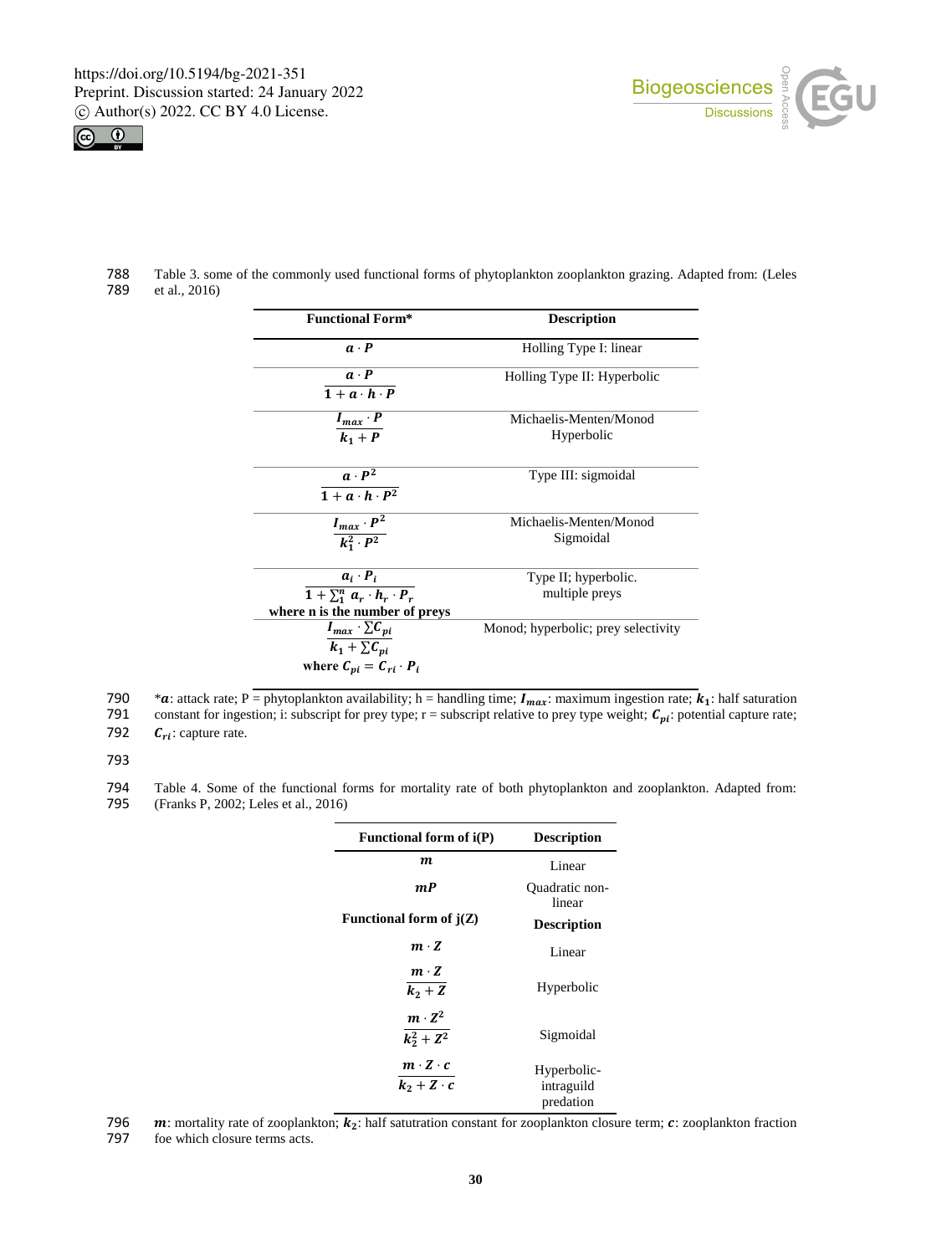



| 798 | Table 5. Biochemical models applied in the global ocean ecosystems including performance, physical |
|-----|----------------------------------------------------------------------------------------------------|
| 799 | model and model resolution.                                                                        |

| Ocean  | Model approach | <b>Resolution (grid size)</b>                                                                                                                                                                                                  | <b>Key biochemical</b><br>variables <sup>a</sup> | <b>Physical model</b> | <b>Performance</b> <sup>b</sup>                                                                                                                                                                                                                                   | Ref.                          |
|--------|----------------|--------------------------------------------------------------------------------------------------------------------------------------------------------------------------------------------------------------------------------|--------------------------------------------------|-----------------------|-------------------------------------------------------------------------------------------------------------------------------------------------------------------------------------------------------------------------------------------------------------------|-------------------------------|
| Global | Moore          | 2-D global grid $(100 \text{ X})$<br>116<br>grid-points);<br>Longitudinal resolution of<br>$3.6^{\circ}$<br>variable<br>and<br>latitudinal resolution from<br>$1 - 2^{\circ}$<br>with<br>higher<br>resolution near the equator | Fe                                               | <b>NCAR</b>           | Bias:<br>$Fe = 265$ pM (July-<br>North Pacific)<br>$Fe = 14$ pM (June-<br>Equatorial Pacific)<br>$Fe = 121$ pM (May-<br>North Atlantic)<br>$Fe = 4514 \text{ pM}$<br>(September/August-<br>Arabian Sea)<br>$Fe = 2362 \text{ pM}$<br>(November-Southern<br>Ocean) | (Moore et<br>al., 2001)       |
| Global | <b>NOBM</b>    | $3-D$ : $2/3^{\circ}$ latitude and<br>1.25° longitude with 14<br>layers                                                                                                                                                        | Fe, Chl-a                                        | <b>GCM</b>            | Fe: $r = 0.86 \& R^2 = 0.74$<br>chl-a: $r > 0.7$                                                                                                                                                                                                                  | (Gregg et<br>al., 2003)       |
| Global | HAMOCC5        | 3-D; horizontal resolution<br>is uniformly 3.5 by 3.5<br>degrees with 22 vertical<br>layers                                                                                                                                    | Fe, Chl-a                                        | <b>LSG</b>            | Bias:<br>$Fe = 0.15$ nM (at depth<br>of 3000 m)<br>chl-a = $0.24$ mg/m <sup>3</sup>                                                                                                                                                                               | (Aumont et<br>al., 2003)      |
| Global | <b>ERSEM</b>   | 1-D water column                                                                                                                                                                                                               | Chl-a                                            | <b>GOTM</b>           |                                                                                                                                                                                                                                                                   | (Blackford<br>et al., 2004)   |
| Global | Moore          | 3-D 100 X 116 horizontal<br>points<br>with<br>grid<br>a<br>$3.6^{\circ}$<br>resolution<br>of<br>longitude<br>and<br>$0.9^{\circ} - 2^{\circ}$<br>latitude                                                                      | Fe                                               | <b>CCSM</b>           | Refer to Moore et al.,<br>2001                                                                                                                                                                                                                                    | (Moore et<br>al., 2004)       |
| Global | Moore          | $3-D$ ; $3.6^\circ$ in longitude;<br>$0.9^{\circ}-2^{\circ}$ degree in latitude                                                                                                                                                | IC, Fe                                           | <b>NCAR CCSM3</b>     | Refer to Moore et al.,<br>2001                                                                                                                                                                                                                                    | (Moore et<br>al., 2006)       |
| Global | Moore          | $3-D$ ; $3.6^\circ$ in longitude and<br>$0.8^{\circ}$ to $1.8^{\circ}$ latitude and 25<br>levels in the vertical                                                                                                               | Fe                                               | <b>CCSM</b>           | Refer to Moore et al.,<br>2001                                                                                                                                                                                                                                    | (Moore $&$<br>Doney,<br>2007) |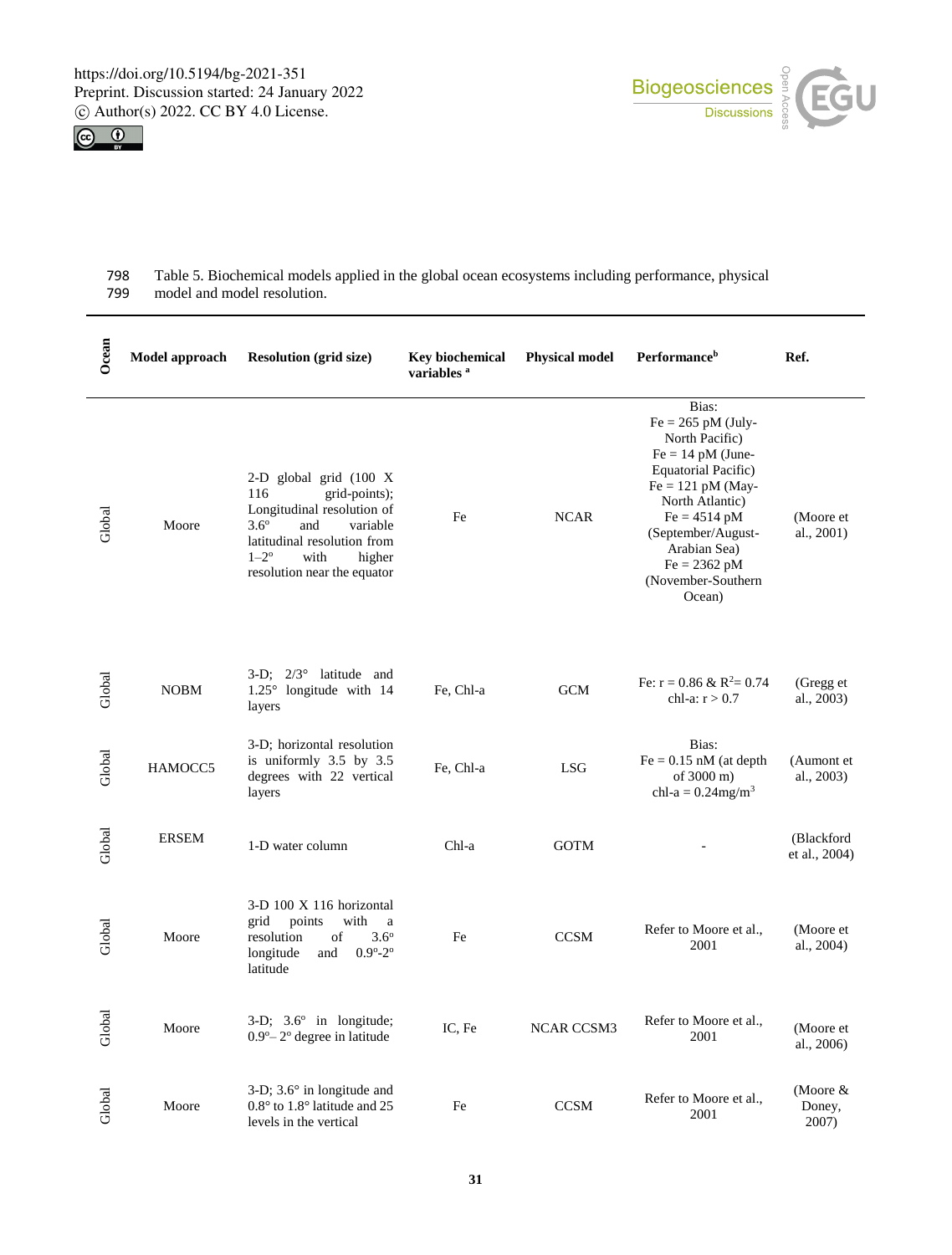



| Global | PlankTOM                           | 3-D; $2^{\circ}$ in longitude, $1.1^{\circ}$<br>average in latitude with 31<br>vertical levels                                                                                                | Chl-a                          | <b>NEMO</b> | $RSS = -13%$                                                                                                        | (Buitenhuis<br>et al., 2013) |
|--------|------------------------------------|-----------------------------------------------------------------------------------------------------------------------------------------------------------------------------------------------|--------------------------------|-------------|---------------------------------------------------------------------------------------------------------------------|------------------------------|
| Global | <b>PISCES</b>                      | 3-D; $2°$ by $2°\cos\Phi$ (where<br>$\Phi$ is the latitude) with a<br>focusing of the meridional<br>resolution to $0.5^{\circ}$ in the<br>equatorial<br>domain.<br>30<br>vertical layers      | IC, P, N, Fe, Alk,<br>O, S     | <b>NEMO</b> | r:<br>$C = 0.91$<br>$P = -0.91$<br>$N = 0.95$<br>$Fe = 0.75$<br>Alk = $\sim 0.8$<br>$O = 0.97$<br>$S = -0.85$       | (Aumont et<br>al., 2015)     |
| Global | <b>DARWIN</b>                      | 3-D; horizontal resolution<br>of $1^\circ$ x $1^\circ$ with 23 levels                                                                                                                         | P, N, S,<br>Chl-a              | MITgcm      | r:<br>P, N, S > 0.9<br>Chl-a $\sim 0.55$                                                                            | (Dutkiewicz<br>et al., 2015) |
| Global | PlankTOM                           | 3-D; zonal resolution of $2^{\circ}$<br>and<br>a<br>meridional<br>resolution<br>of<br>$2^{\circ} \times \cos$ (latitude) with 30 z<br>levels                                                  | $\Omega$                       | <b>NEMO</b> |                                                                                                                     | (Andrews et<br>al., 2017)    |
| Global | <b>PISCES</b>                      | 3D; $2°$ by $2°\cos(\varphi)$ (where<br>$\varphi$ is the latitude) with an<br>increased<br>meridional<br>resolution to $0.5^{\circ}$ in the<br>equatorial<br>domain.<br>30<br>vertical layers | POC                            | <b>NEMO</b> | RMSE:<br>No Reactivity<br>Continuum $(RC) = 0.14$<br>With $RC = 0.08$                                               | (Aumont et<br>al., 2017)     |
| Global | Moore                              | 2-D; horizontal resolution<br>of $0.27^{\circ} - 0.53^{\circ}$                                                                                                                                | S, N, P, O, DIC<br>flux, Chl-a | NCAR-CSM1   | r:<br>$S = 0.8$<br>$N = 0.95$<br>$P = 0.92$<br>$O = 0.85$<br>$DIC = 0.75$<br>Chl- $a = 0.6$<br>(Doney et al., 2009) | (Pant et al.,<br>2018)       |
| Global | Moore                              | 3D; 60 vertical levels, was<br>run at the nominal one-<br>degree resolution                                                                                                                   | IC &<br>coccolithophores       | <b>CESM</b> | Refer to Moore et al.,<br>2001                                                                                      | (Krumhardt<br>et al., 2019)  |
| Global | <b>TOPAZ</b><br>&<br><b>PISCES</b> | 3-D; horizontal resolution<br>of $2^{\circ} \times 2^{\circ}$ (182 $\times$ 149 grid<br>points) and meridional<br>resolution of 0.5° with 31<br>levels                                        | Chl-a, N P, S, O,<br>IC, Alk   | <b>NEMO</b> | r:<br>chl-a :0.6-0.9 (both<br>models)<br>N, P, O, & S, DIC &<br>Alk<br>> 0.95<br>(Both models)                      | (Jung et al.,<br>2019a)      |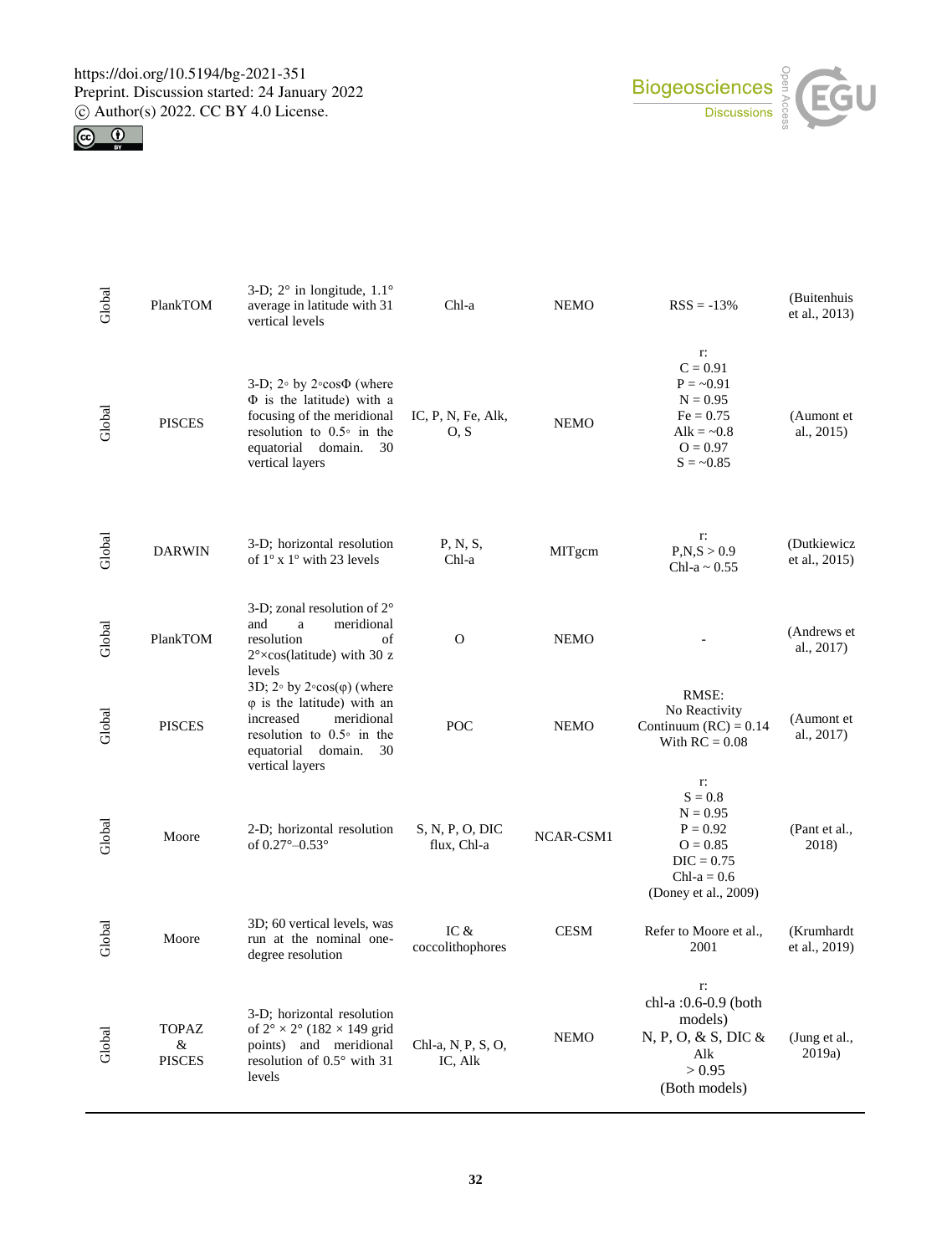



| Atlantic | Fasham       | $2^{\circ}$<br>$3-D$ ;<br>horizontal<br>resolution and 25 vertical<br>levels                                                                | Chl-a, nutrients | <b>MOM</b>                  | $RMSD = 0.97$ (for<br>detrital sinking rate of<br>$10 \text{ m d}^{-1}$ ) & 0.77<br>(detrital sinking rate of<br>$1 \text{ m d}^{-1}$ ) | (Oschlies &<br>Garçon,<br>1999)   |
|----------|--------------|---------------------------------------------------------------------------------------------------------------------------------------------|------------------|-----------------------------|-----------------------------------------------------------------------------------------------------------------------------------------|-----------------------------------|
| Atlantic | Fasham       | 3-D; horizontal resolution<br>is 10 km, and 30 sigma<br>levels                                                                              | Chl-a            | <b>ROMS</b>                 | Based on Fasham et al,<br>1990 metrics<br>Chl-a<br>Winter: $r = 0.75$<br>Spring: $r = 0.72$<br>Summer: $r = 0.85$<br>Fall: $r = 0.83$   | (Fennel et<br>al., 2008)          |
| Atlantic | Fasham       | 3-D; 10-km horizontal<br>resolution and 30 terrain-<br>following vertical levels                                                            | Chl-a            | <b>ROMS</b>                 | Bias:<br>Chl-a (with $DOM$ ) = 4<br>mgchl/m <sup>3</sup><br>Chl-a (without $DOM$ ) =<br>6 mgchl/m <sup>3</sup>                          | (Druon et<br>al., 2010)           |
| Atlantic | Fasham       | 3-D; horizontal resolution<br>of 5 km, and 36 vertical<br>terrain-following layers                                                          | Chl-a            | <b>ROMS</b>                 | r:<br>$ch1-a =$<br>Spring: $0.6$<br>Summer: $0.65$<br>Fall: 0.53<br>Winter: $0.45$                                                      | (Xue et al.,<br>2013)             |
| Atlantic | <b>ERSEM</b> | $1/8$ <sup>o</sup><br>3-D;<br>horizontal<br>resolution with 43 vertical<br>levels                                                           | P, N             | OGCM-MED16                  | r > 0.6                                                                                                                                 | (Lazzari et<br>al., 2016)         |
| Atlantic | <b>ERSEM</b> | 3-D; resolution of $1/10^{\circ} X$<br>$1/10^{\circ}$ (~10 X10 Km) in the<br>horizontal axis and 24<br>sigma-levels in the vertical<br>axis | Chl-a, P,N       | <b>POM</b>                  | r:<br>$ch1-a = 0.64$<br>$P = 0.02$ mmol $P/m3$<br>$N = 0.55$ mmol $N/m3$                                                                | (Kalaroni et<br>al., 2019)        |
| Atlantic | <b>ERSEM</b> | 3-D; resolution of $1/10^{\circ}$ x<br>$1/10^{\circ}$ (~10 X10 Km) in the<br>horizontal axis and 24<br>sigma-levels in the vertical<br>axis | Chl-a, P         | <b>POM</b>                  | Refer to Kalaroni et al.,<br>2019                                                                                                       | (Kalaroni et<br>al., 2020)        |
| Indian   | Fasham       | $3-D$ ; $1^{\circ}$ resolution in<br>latitude and longitude with<br>10 vertical levels                                                      | Chl-a, N         | <b>OGCM</b>                 | Bias:<br>Chl-a = $0.1 N = -11$<br>mmolN/m <sup>3</sup>                                                                                  | (Ryabchenk<br>o et al.,<br>1998)  |
| Indian   | <b>ERSEM</b> | grid<br>size<br>of<br>$1-D;$<br>approximately 20 km with<br>40 vertical layers                                                              | N                | Princeton/Mellor<br>-Yamada | Bias:<br>$N = 9$ mmol/m <sup>3</sup>                                                                                                    | (Blackford<br>& Burkill,<br>2002) |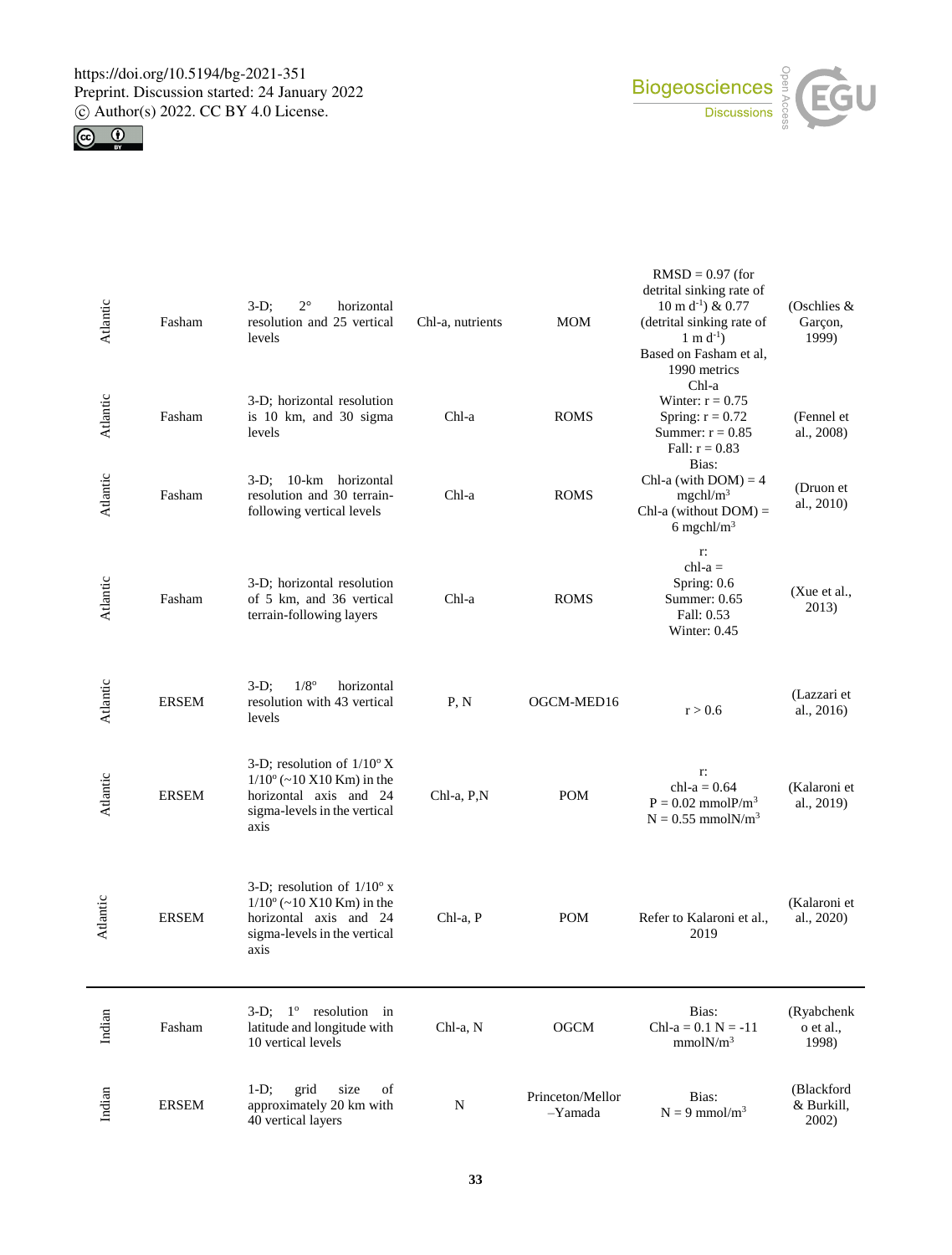



| Indian | McCreary      | 1-D; with 4 vertical layers                                                                                                             | Chl-a, N    | Four-layer model | Bias:<br>Chl-a = $2 \text{ mg chl-a/m}^3$<br>$N = 5$ mol $N/kg$                                             | (Hood et al.,<br>2003)            |
|--------|---------------|-----------------------------------------------------------------------------------------------------------------------------------------|-------------|------------------|-------------------------------------------------------------------------------------------------------------|-----------------------------------|
| Indian | Fasham        | 3-D; horizontal resolution<br>of $1/3^{\circ}$ both meridionally<br>and zonally with 35 levels                                          | Chl-a, N    | <b>MOM</b>       | Bias:<br>Chl-a = $0.40$ (scale: 0-2<br>$mg/m^3$ )<br>$N = 15$ (depth of 75 m)<br>$(0-30 \text{ mmolN/m}^3)$ | (Kawamiya<br>& Oschlies,<br>2003) |
| Indian | <b>PISCES</b> | $3-D$ ;<br>mean<br>horizontal<br>resolution of 0.5° by 0.5°<br>$\cos \phi$ (where $\phi$ is the<br>latitude) with 30 vertical<br>layers | Chl-a       | <b>NEMO</b>      |                                                                                                             | (Koné et al.,<br>2009)            |
| Indian | <b>PISCES</b> | 3-D; resolution $1/12^{\circ}$ (~9<br>km) horizontal grid with<br>46 vertical layers                                                    | Chl-a, Fe   | <b>NEMO</b>      | Bias:<br>$Fe = 0.15$ nM (at depth<br>of 3000 m)<br>chl-a = $0.24$ mg/m <sup>3</sup>                         | (Resplandy)<br>et al., 2011)      |
| Indian | McCreary      | 1-D; 6 vertical layers                                                                                                                  | Chl-a       | Six-layer model  | Bias:<br>Chl-a = 2 mgchl-a/m <sup>3</sup>                                                                   | (McCreary<br>et al., 2013)        |
| Indian | Fasham        | $1/12^{\circ}$<br>$3-D$ ;<br>horizontal<br>resolution with 32 vertical<br>sigma layers                                                  | Chl-a, N, O | <b>ROMS</b>      | Chl-a: r between 0.69<br>$(summer)$ ; 0.74 $(winter)$<br>$N: r = 0.88$<br>$Q: r = 0.93$                     | (Lachkar et<br>al., 2017)         |
| Indian | <b>ERSEM</b>  | 1-D; 100 vertical levels                                                                                                                | S, P, N, O  | <b>GOTM</b>      | $r > 0.9$ for S,P,N,O                                                                                       | (Sankar et<br>al., 2018)          |
| Indian | Fasham        | 3-D; horizontal resolution<br>of $1/24$ <sup>o</sup> and a vertical grid<br>made of 32 levels                                           | Chl-a, N, O | <b>ROMS</b>      | Chl-a: r between 0.69-<br>0.74<br>$N: r = 0.88$<br>$O: r = 0.93$                                            | (Lachkar et<br>al., 2019)         |
| Indian | <b>PISCES</b> | 3-D; grid resolution of<br>$1/10^\circ$<br>with 32 vertical<br>layers                                                                   | Fe          | <b>ROMS</b>      | Refer to Aumont et al.,<br>2015                                                                             | (Guieu et al.,<br>2019)           |
| Indian | <b>NOBM</b>   | 3-D; $1.25^{\circ}$ longitude by<br>$2/3^\circ$<br>latitude with<br>- 14<br>vertical layers                                             | N, S, Chl-a | <b>OGCM</b>      | r:<br>$N = 0.9 - 0.96$<br>$S \sim 0.95$<br>Chl-a = $0.78$ (in situ) &<br>$0.618$ (SeaWiFS)                  | (Das et al.,<br>2019)             |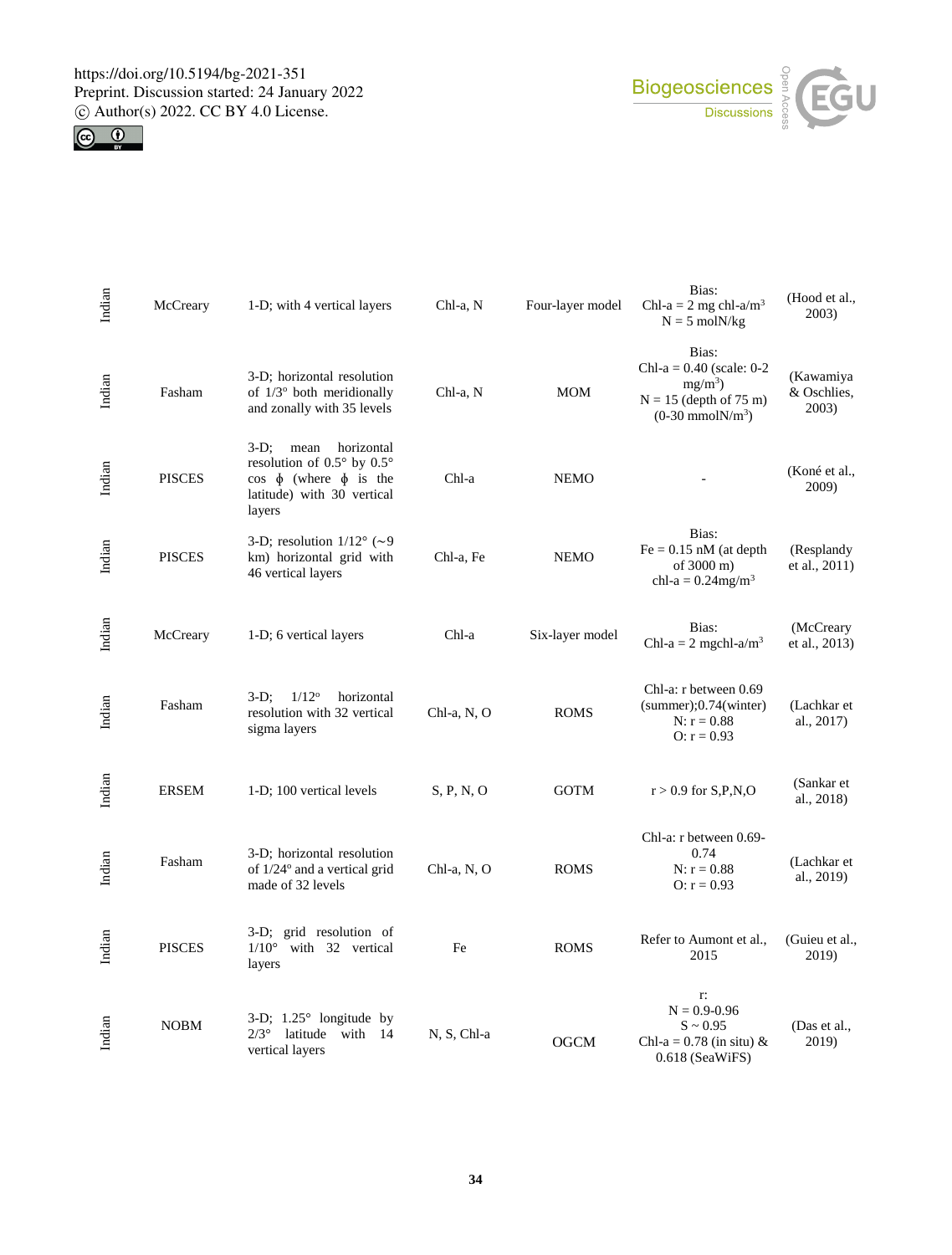



|          |               |                                                                                                                                                                                     |                | Bias:       |                                                                                                                                                                                                                                                        |                              |  |
|----------|---------------|-------------------------------------------------------------------------------------------------------------------------------------------------------------------------------------|----------------|-------------|--------------------------------------------------------------------------------------------------------------------------------------------------------------------------------------------------------------------------------------------------------|------------------------------|--|
| Indian   | <b>TOPAZ</b>  | $1^{\circ}$<br>$3D$ ;<br>horizontal<br>with<br>$1/3^\circ$<br>resolution<br>resolution<br>near<br>the<br>equator; 50 vertical layers                                                | Fe             | <b>MOM</b>  | $Fe = 1.5$ nMol/m <sup>3</sup>                                                                                                                                                                                                                         | (Sharada et<br>al., 2020)    |  |
| Indian   | Fasham        | $1/10$ <sup>o</sup><br>horizontal<br>$3-D$ ;<br>resolution with 32 sigma-<br>coordinate vertical layers                                                                             | Chl-a, N, O    | <b>ROMS</b> | r:<br>N & O = 0.9; Chl-a =<br>0.42 (winter) ,0.67 (fall)                                                                                                                                                                                               | (Lachkar et<br>al., 2020)    |  |
| Southern | PlankTOM      | 3-D; $2°$ of longitude and a<br>mean resolution of $1.5^{\circ}$ of<br>latitude with 30 vertical<br>levels                                                                          | Chl-a, N, S, P | <b>NEMO</b> | r:<br>Chl-a $\sim$<br>0.8(PlankTOM6)<br>Chl-a $\sim$<br>0.81(PlankTOM10)<br>$P \sim 0.9$ (PlankTOM6)<br>$P \sim 0.92$ (PlankTOM10)<br>$N \sim 0.9$ (PlankTOM6)<br>$N \sim 0.85$ (PlankTOM10)<br>$S \sim 0.8$ (PlankTOM6)<br>$S \sim 0.78$ (PlankTOM10) | (Le Quéré et<br>al., 2016)   |  |
| Southern | <b>NOBM</b>   | 3-D; $2/3^{\circ}$ latitude and 1 $\frac{1}{4}$<br><sup>o</sup> longitude with 14 vertical<br>layers                                                                                | PIC, N, S      | <b>OGCM</b> |                                                                                                                                                                                                                                                        | (Trull et al.,<br>2018)      |  |
| Southern | <b>DARWIN</b> | 3D; three horizontal grid<br>spacings are used: 20, 5,<br>and 1 km with 76 vertical<br>layers                                                                                       | Fe             | MITgcm      | No detailed skill<br>analysis of the<br>biological state<br>variables against<br>observations                                                                                                                                                          | (Uchida et<br>al., 2019)     |  |
| Southern | <b>PISCES</b> | 1 <sup>°</sup><br>horizontal<br>$3-D$ ;<br>resolution on an isotropic<br>mercator grid with a local<br>meridional refinement up<br>to $1/3$ at the Equator with<br>75 levels        | Fe             | <b>NEMO</b> | Refer to Aumont et al.,<br>2015                                                                                                                                                                                                                        | (Person et<br>al., 2019)     |  |
| Sothern  | <b>DARWIN</b> | 3-D; with mean horizontal<br>spacing of 18 km and 50<br>vertical levels                                                                                                             | Chl-a          | MITgcm      | MAE:<br>$0.74$ mg chl-a m<br>$3$ (diatoms)<br>0.22 mg chl-a m<br><sup>3</sup> (haptophytes)                                                                                                                                                            | (Lo et al.,<br>2019)         |  |
| Southern | Chai          | 3-D; horizontal scale of 2-<br>3 km with 40 vertical<br>layers                                                                                                                      | Fe             | <b>ROMS</b> | $r = 0.76$                                                                                                                                                                                                                                             | (Jiang et al.,<br>2019)      |  |
| Southern | <b>TOPAZ</b>  | 3-D; $1^{\circ} \times 1^{\circ}$ horizontal<br>resolution with increased<br>resolution<br>near<br>the<br>Equator and 50 unevenly<br>spaced vertical levels in<br>depth coordinates | DIC, N         | ESM2M       |                                                                                                                                                                                                                                                        | (Bronselaer<br>et al., 2020) |  |

**35**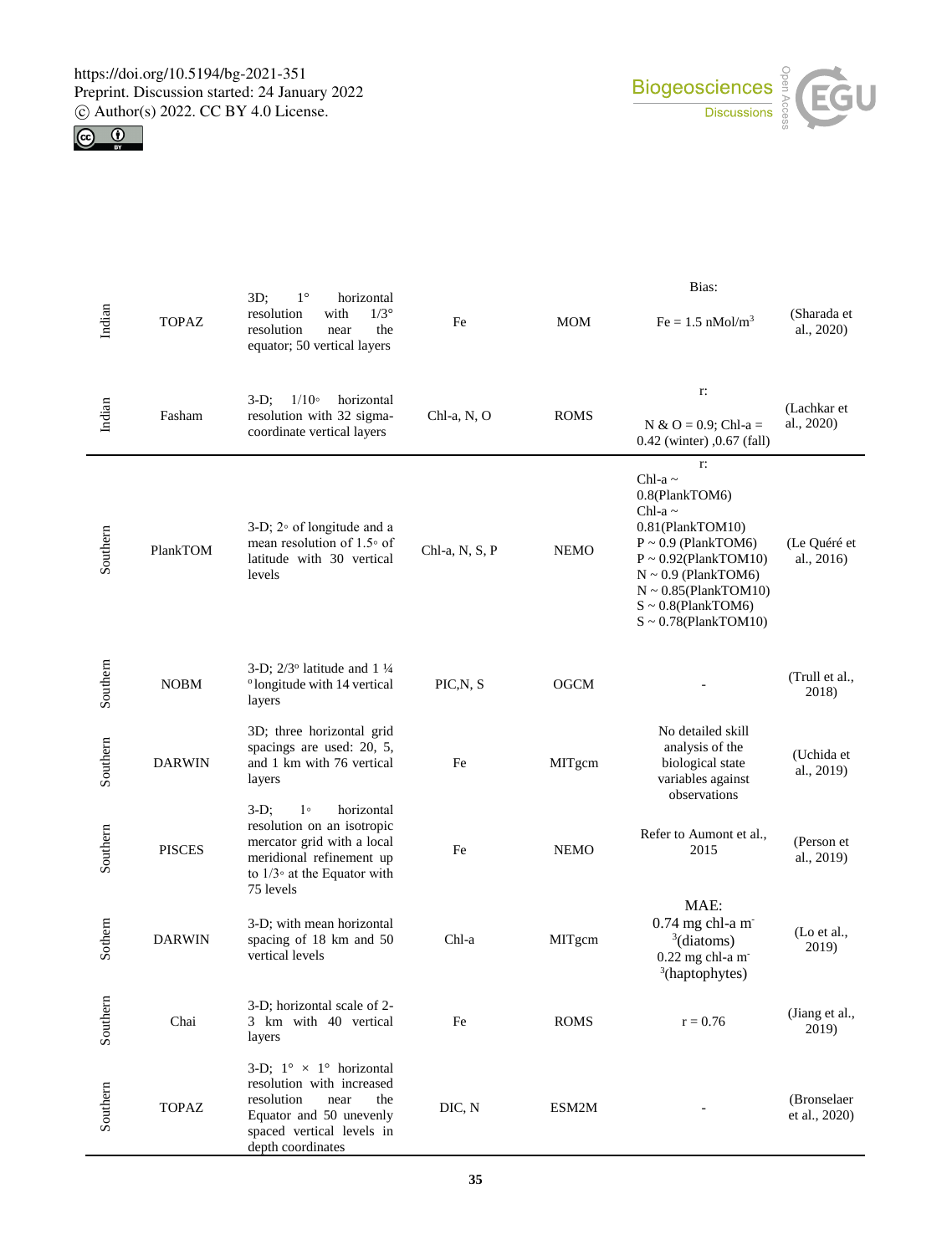



| Arctic  | <b>PISCES</b>                                                                              | 3-D; horizontal resolution<br>with an average spacing of<br>$\sim$ 18 km and 50 levels                                                                                                                                 | DIC                              | MITgcm       | No detailed skill<br>analysis available                                                                                                                                                                                  | (Manizza et<br>al., 2011)                 |
|---------|--------------------------------------------------------------------------------------------|------------------------------------------------------------------------------------------------------------------------------------------------------------------------------------------------------------------------|----------------------------------|--------------|--------------------------------------------------------------------------------------------------------------------------------------------------------------------------------------------------------------------------|-------------------------------------------|
| Arctic  | 21 coupled<br>biogeochemical<br>models with<br>different physical<br>systems <sup>c)</sup> |                                                                                                                                                                                                                        | Majority includes<br>N, P, S, Fe |              | r:<br>see below the table d)                                                                                                                                                                                             | (Babin et al.,<br>2016)                   |
| Arctic  | REcoM2                                                                                     | 3-D; resolution north of<br>$60^{\circ}$ N equals 4.5 km,<br>between 40 and $60^{\circ}$ N it is<br>approximately 25 km,<br>while a resolution of<br>nominal 1° is used south of<br>$40^{\circ}$ N; 32 vertical levels | DIN, S, Chl-a                    | <b>FESOM</b> | r:<br>DIN: 0.75<br>Si:0.75<br>Chl-a: 0.56<br>Bias: chl-a $\leq 0.1$<br>$mg/m^3$ ; (Schourup-<br>Kristensen et al., 2014)                                                                                                 | (Schourup-<br>Kristensen et<br>al., 2018) |
| Arctic  | <b>BLING</b>                                                                               | 3-D; horizontal resolution<br>of 0.25° with 50 vertical<br>levels                                                                                                                                                      | Chl-a, DIM                       | <b>NEMO</b>  | R <sup>2</sup> : IC $\geq$ 0.93; Chl-a $\geq$<br>0.76 except in BB &<br>HB regions where $R^2$ =<br>$0.1 \& 0.4$ respectively;<br>DIM: 0.84, 0.82, 0.93<br>for BS, LS, BG<br>respectively. Yet $R^2$ = -<br>$0.21$ in BB | (Castro de la<br>Guardia et<br>al., 2019) |
| Arctic  | <b>DARWIN</b>                                                                              | 3-D; 18 km of horizontal<br>resolution with 50 vertical<br>levels                                                                                                                                                      | DIC                              | MITgcm       | No detailed skill<br>analysis available                                                                                                                                                                                  | (Manizza,<br>2019)                        |
| Pacific | Leonard                                                                                    | 1-D vertical<br>ecosystem<br>latitudinal<br>model;<br>resolution of $(1/3)$ $\circ$ near<br>the equator                                                                                                                | Chl-a                            | <b>OGCM</b>  | r:<br>chl-a = $0.55$ & $0.93$ if<br>data from June-August<br>1998 are excluded                                                                                                                                           | (Christian et<br>al., 2001)               |
| Pacific | Chai                                                                                       | 3-D; horizontal resolution<br>of $1/8$ degree with 30<br>levels in the<br>vertical<br>direction                                                                                                                        | Chl-a                            | <b>ROMS</b>  | Bias:<br>Chl-a = $0.18$ mg/m <sup>3</sup><br>$(Scale: 0.05-0.4)$                                                                                                                                                         | (Xiu & Chai,<br>2011)                     |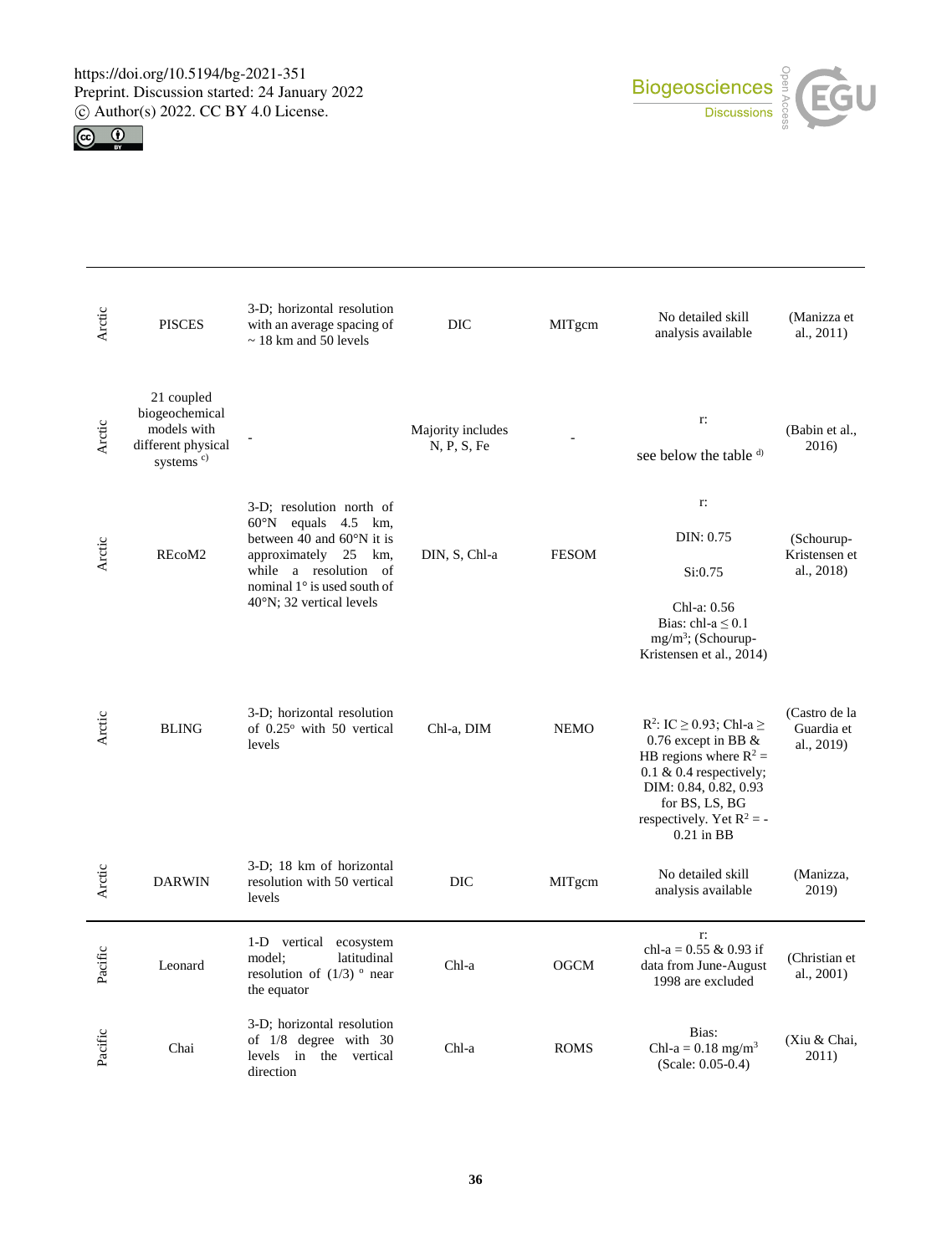



| Pacific | Fasham        | 3-D; 3 km horizontal grid<br>size with 30 vertical levels                                                                                                                        | N, P                                  | <b>ROMS</b>               | $RMSD = 0.97$ (for<br>detrital sinking rate of<br>$10 \text{ m d}^{-1}$ ) & 0.77<br>(detrital sinking rate of<br>$1 \text{ m d}^{-1}$ ) based on<br>(Fasham et al., 1990) | (Gan et al.,<br>2014)     |
|---------|---------------|----------------------------------------------------------------------------------------------------------------------------------------------------------------------------------|---------------------------------------|---------------------------|---------------------------------------------------------------------------------------------------------------------------------------------------------------------------|---------------------------|
| Pacific | Fasham        | 3-D; $(1/12)$ <sup>o</sup> $\times$ $(1/12)$ <sup>o</sup> of<br>horizontal resolution, 5 d<br>of temporal resolution and<br>22 sigma levels                                      | O, N                                  | <b>ROMS</b>               | $\mathbb{R}^2$ :<br>$O = 0.88$<br>$N = 0.95$                                                                                                                              | (Ji et al.,<br>2017)      |
| Pacific | <b>PISCES</b> | 3D; resolution of 7.5 km<br>and 32 sigma levels                                                                                                                                  | Chl-a, Fe                             | <b>ROMS</b>               | Bias:<br>Chl-a = $12 \text{ mg/m}^3$<br>$Fe = 2.5$ nM                                                                                                                     | (Vergara et<br>al., 2017) |
| Pacific | <b>TOPAZ</b>  | 1-D; single water column                                                                                                                                                         | Chl-a, O, N, P, S,<br>CO <sub>2</sub> | <b>GOTM</b>               | r:<br>chl- $a = 0.53$<br>$Q = 0.47$<br>$N = 0.31$<br>$P = 0.16$<br>$S = 0.19$<br>$CO2 = 0.94$                                                                             | (Jung et al.,<br>2019b)   |
| Pacific | Chai          | 1D; 100 layers in the<br>vertical direction                                                                                                                                      | Chl-a                                 | <b>ROMS</b>               | r > 0.6                                                                                                                                                                   | (Ma et al.,<br>2019)      |
| Pacific | Fasham        | 3-D; horizontal resolution<br>ranged from $\sim$ 7 km in the<br>north to $\sim 10$ km in the<br>south with respect to a<br>cylindrical map projection<br>with 30 vertical levels | P & N                                 | <b>ROMS</b>               | $R^2 > 0.9$                                                                                                                                                               | (Lu et al.,<br>2020)      |
| Pacific | Kearney       | 10km<br>$3-D$ ;<br>horizontal<br>resolution with 30 depth<br>levels                                                                                                              | Chl-a                                 | Bering 10K<br><b>ROMS</b> | No detailed skill<br>analysis of the<br>biological state<br>variables against<br>observations                                                                             | (Kearney et<br>al., 2020) |

<sup>a</sup> 800 ) **N**: nitrogen (NO3, NH4); **P**: phosphorus; **S**: silicon; **C**: carbon; **O**: oxygen; **Chl**: chlorophyll; **DIC**: dissolved inorganic carbon; **PIC**: particulate inorganic carbon; **DIN**: dissolved inorganic nitrogen; **DIC**: dissolved inorganic carbon; **POC**: particulate organic carbon; **Alk**: Alkalinity; **TP**: total phosphorous; **TN**: total nitrogen; **NO**x: nitrate+nitrite; **DO**: dissolved oxygen.

804 b) **r**: Pearson correlation coefficient;  $\mathbb{R}^2$ : coefficient of determination;  $SCC =$  Spearman correlation 805 coefficients**; RSS**: residual sum of squares**; RMSD/E**: root mean square difference/error; **MAE**: mean 806 absolute error.

807 <sup>c</sup>) 1. NEMO-PISCES; 2.NEMO-PlankTOM5.3; 3.NEMO-PlankTOM10; 4.MOM-COBALT; 5.MOM- TOPAZ; 6.MICOM-HAMOCC; 7.POP-BIOMASS; 8.NEMO-MEDUSA; 9.NEMO-ERSEM; 10.NEMO- updated configuration of ERSEM; 11.PELAGOS(NEMO-BFM); 12.POP-Moore; 13.NEMO-PISCES; 14.NEMO-PISCES; 15.NEMO-PISCES; 16.NorESM(HAMOCC); 17. GISS-E2-R-CC(NOBM); 18.MPI-OM HAMOCC.

<sup>d</sup> 812 ) 0.46; -0.01; 0.28; 0.68; 0.66; -0.02; 0.05; 0.49; 0.27; 0.28; 0.57; 0.30; 0.46; 0.06; 0.56;